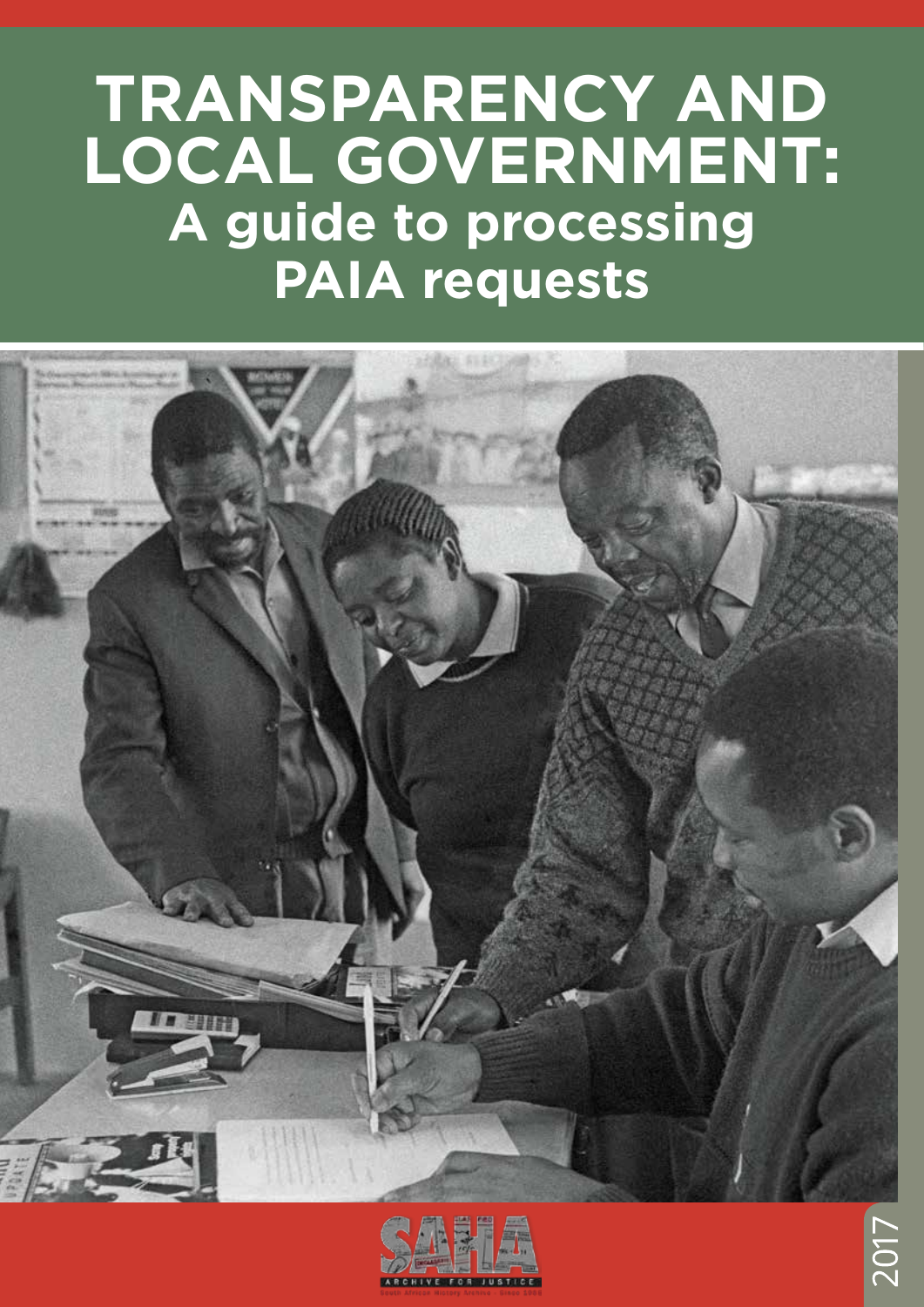





## **CREDITS:**

This guide was made possible through the generous support of the Open Society Foundation for South Africa and the Atlantic Philanthropies.

The Freedom of Information Programme (FOIP) at SAHA has also benefitted from the provision of volunteers through the Canadian Bar Association's Young Lawyers International Program (YLIP), sponsored by Global Affairs Canada.

This guide builds on the work of previous members of FOIP that joined SAHA though the Australian Volunteers International Development programme (AVI), sponsored by the Australian Department of Foreign Affairs and Trade. In particular this guide has benefitted from the work of AVI volunteers Charlotte Young (2007 – 2009), Tammy O'Connor (2010 – 2012) and Kathryn Johnson (2013 – 2014).

**Content development**  Toerien van Wyk **Production support** Catherine Kennedy Thomas Crankshaw **Design and layout** Louise Louw – *Milk and Honey Freelance Graphic Design* **Language editing** Margot Windisch

#### **IMAGES**

Photographs front and back cover: AL3274 – The Gille de Vlieg Photographic Collection. SAHA thanks Gille de Vlieg for permission to reproduce her photographs within this booklet.

#### **SPECIAL THANKS**

SAHA would also like to thank those participants who provided input and feedback at SAHA's Local Government Capacity Building Workshop Programme in 2015 and 2016. Feedback from participants, including officials from Makana, Emfuleni, the City of Johannesburg, Ekhuruleni, uThungula, Umzimhulu, Ugu, Newcastle, eThekwini, Umlalazi, Umgeni, uMhlathuze and Umzumbe municipalities, the South African Human Rights Commission (SAHRC) and the South African Local Government Association (SALGA) in KwaZulu-Natal, informed this guide.

## **ABOUT THE SOUTH AFRICAN HISTORY ARCHIVE**

The South African History Archive (SAHA) is an independent human rights archive dedicated to documenting, supporting and promoting greater awareness of past and contemporary struggles for justice in South Africa.

Through its Freedom of Information Programme (FOIP) SAHA aims to extend the boundaries of freedom of information in South Africa by:

- Creating awareness about the right of access to information and its power as an enabling right that can be used to protect, promote and fulfil other human rights
- Empowering individuals and organisations to understand and utilise the Promotion of Access to Information Act, 2000 (PAIA) as a strategic tool
- Creating awareness about the need for, and value in, transparency and accountability
- Empowering government officials to ensure realisation of the right of access to information
- Increasing compliance with PAIA

**For more information about FOIP, please contact:** The South African History Archive Box 31719 2017



+27117182563 +27865001600

www.saha.org.za and http://foip.saha.org.za/

## **ACKNOWLEDGEMENTS**

The material in this guide was developed by the South African History Archive (SAHA) as part of a long-term strategy aimed at building capacity for compliance with the Promotion of Access to Information Act, 2000 (PAIA) at local government level. Local government is ultimately responsible for key servicedelivery issues in communities that continue to struggle for the realisation of the most basic of socio-economic rights. It is therefore critical that there is easy access to information at this level.

SAHA gives permission for this guide to be used and reproduced, with acknowledgement, by all those seeking to better understand, utilise and comply with PAIA.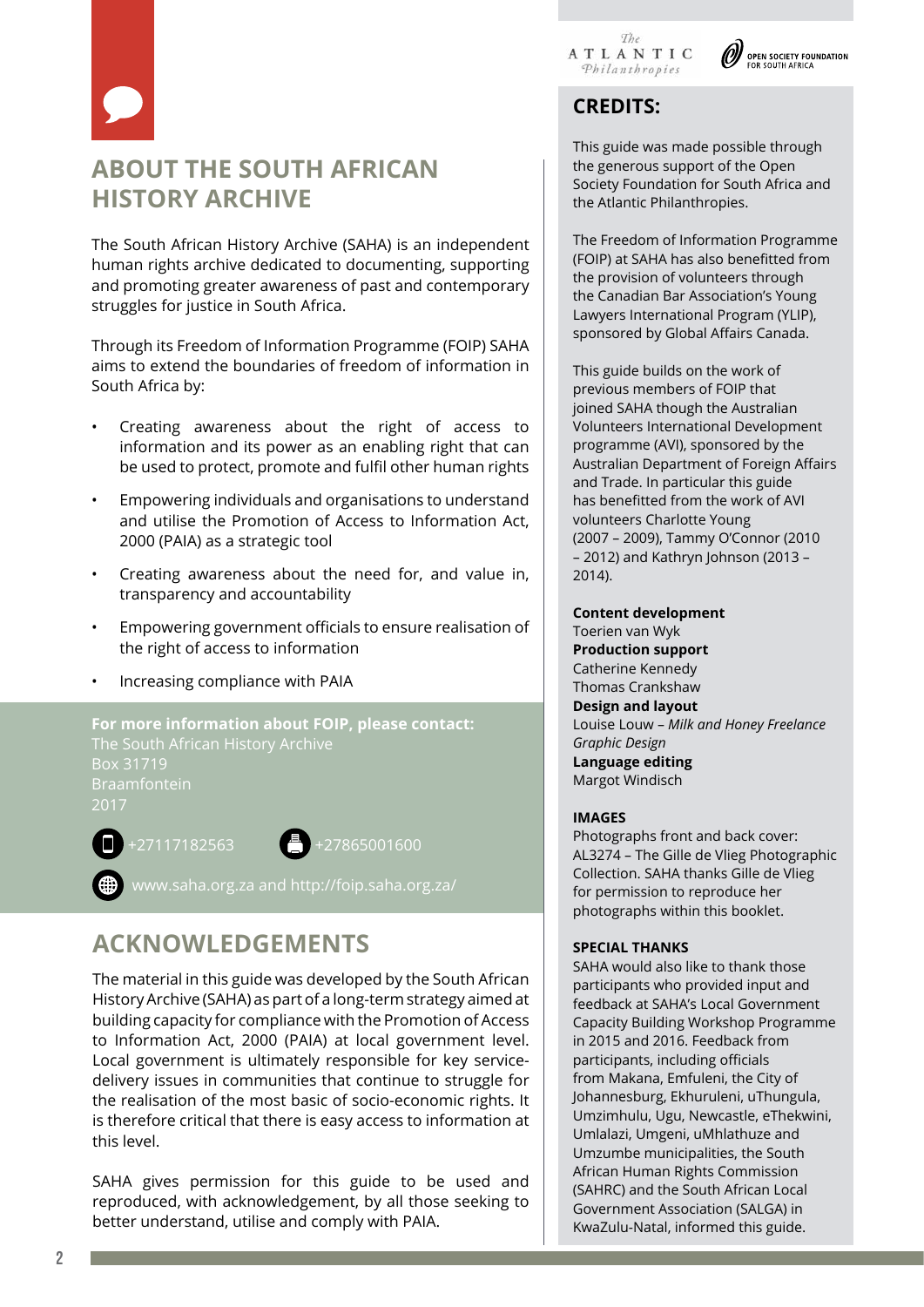## **OVERVIEW**

This guide is presented in the form of a process checklist that outlines all the record creation duties of municipalities within the PAIA request process. The checklist provides references to templates within the guide that can be used by municipal officials dealing with PAIA requests.

This guide should be used in conjunction with SAHA's PAIA Unpacked – A Resource for Lawyers and Paralegals which sets out the legal requirements of PAIA and how those requirements have been interpreted and applied by the courts, as well as with other publications in SAHA's Local Government Series. Other publications in the Local Government Series include:

- **1. The Request Process Flow Chart** a diagram illustrating the PAIA request process and highlighting important duties within the request process linked to prescribed timeframes.
- **2. The Translating PAIA glossary** a plain language guide to words and terms used in PAIA in English, Afrikaans, SeSotho, SeTswana and IsiZulu.
- **3. The Proactively Ensuring Access Handout** a list of certain records that municipalities are legally required to ensure are proactively made publicly accessible.
- **4. The Municipal Managers' Access to Information Sheet** a short summary for municipal managers of their constitutional and legislated duties relating to the right of access to information, and the legal consequences of non-compliance.
- **5. The Enabling Participation through Access to Information Handout** a short guide to links between constitutionally mandated public participation, record keeping and access to information. The guide highlights certain key participation duties imposed, by law, on municipalities and the related record keeping and transparency obligations.

All of the above mentioned publications, as well as other publications and resources, developed to assist with the utilisation and understanding of PAIA, are accessible from the RESOURCES section of the FOIP website **(http://foip.saha.org.za/)**.

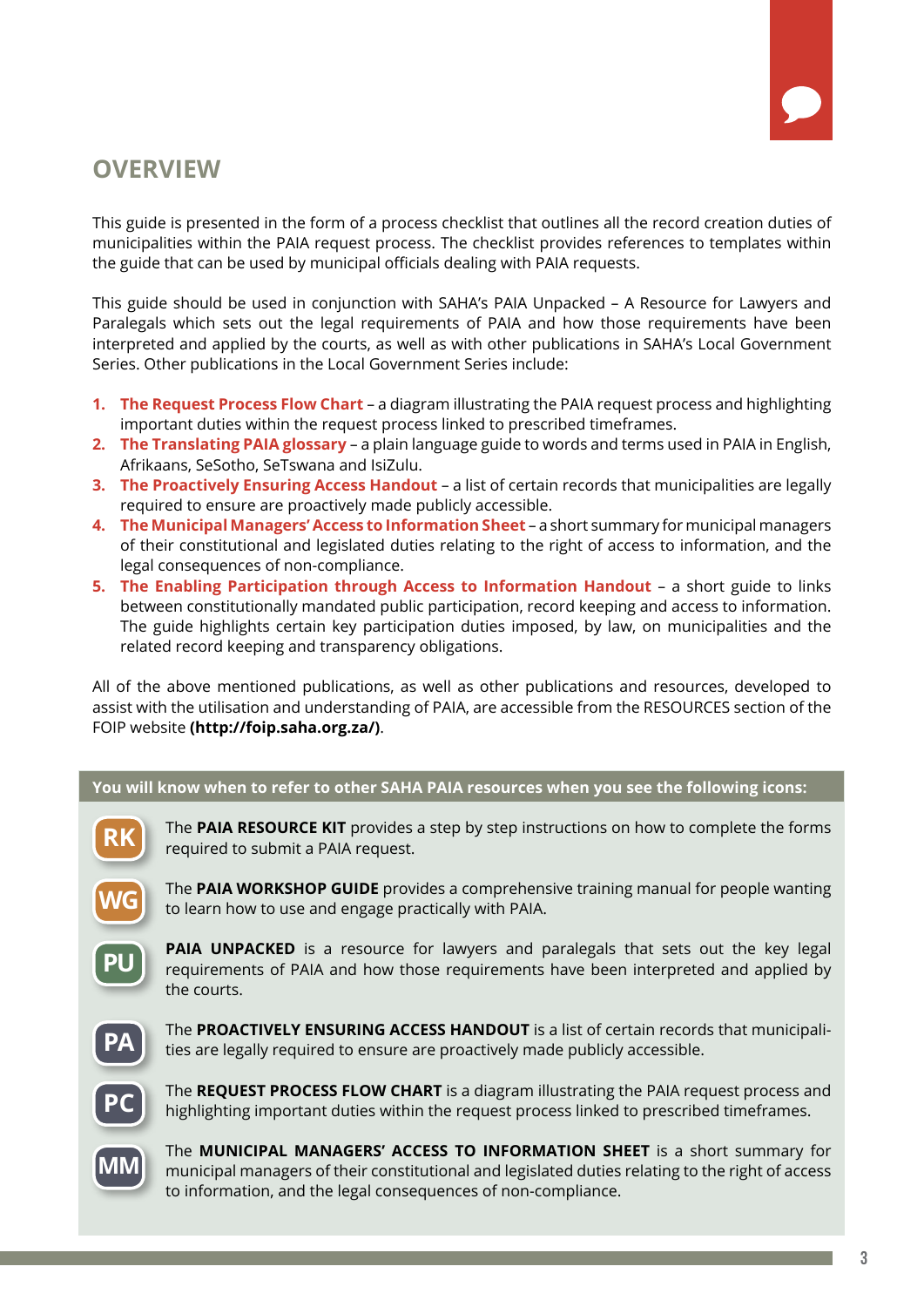|           | <b>PAIA PROCESS CHECKLIST:</b>                                                                                                                                                               | <b>Template</b><br><b>Number</b> | $\sqrt{N/A}$ |
|-----------|----------------------------------------------------------------------------------------------------------------------------------------------------------------------------------------------|----------------------------------|--------------|
|           | <b>PROACTIVE RELEASE:</b>                                                                                                                                                                    |                                  |              |
|           | Provide notice in accordance with section 15 of PAIA (form prescribed by<br>the Department of Justice and Correctional Services)                                                             |                                  |              |
|           | Prepare / update section 14 manual accordingly                                                                                                                                               | T <sub>1</sub>                   |              |
|           | <b>RECEIVE REQUEST:</b>                                                                                                                                                                      |                                  |              |
|           | If request cannot be processed due to non-compliance with section 18 of<br>PAIA: issue section 19 notice of intention to refuse                                                              | T <sub>2</sub>                   |              |
|           | If record is held by / more closely connected to the functions of / contains the commercial<br>information of another public body:                                                           |                                  |              |
|           | WITHIN 14 DAYS OF RECEIPT OF REQUEST: transfer request to that other                                                                                                                         | T <sub>3</sub>                   |              |
|           | public body and notify requester of transfer                                                                                                                                                 | T <sub>4</sub>                   |              |
|           | If record is / should be held by your organisation:                                                                                                                                          |                                  |              |
| $\bullet$ | Determine whether a request fee is payable or not                                                                                                                                            | $\frac{1}{2}$                    |              |
| $\bullet$ | Send acknowledgement and fees notice                                                                                                                                                         | T <sub>5</sub>                   |              |
| $\bullet$ | Determine which record / records might hold the requested information                                                                                                                        |                                  |              |
| $\bullet$ | Determine who in the organisation is the record holder                                                                                                                                       |                                  |              |
|           | Request record from record holder                                                                                                                                                            |                                  |              |
|           | If there is no record:                                                                                                                                                                       |                                  |              |
| $\bullet$ | WITHIN 30 DAYS OF RECEIPT OF REQUEST: issue a decision in terms of                                                                                                                           | T <sub>6</sub>                   |              |
|           | section 25 read with section 23 of PAIA and provide a section 23 affidavit                                                                                                                   | T <sub>7</sub>                   |              |
|           | Receive record / records:                                                                                                                                                                    |                                  |              |
|           | Consider whether extension of time notice should be issued - WITHIN 30<br>DAYS OF RECEIPT OF REQUEST: issue section 26 notice of extension of<br>time, if required                           | T <sub>8</sub>                   |              |
|           | Determine whether section 47 of PAIA (third party notification) applies -<br>AS SOON AS POSSIBLE, BUT WITHIN 21 DAYS OF RECEIPT OF REQUEST:                                                  | T <sub>9</sub>                   |              |
|           | issue section 47 notice to third party and notify requester of third party<br>process                                                                                                        | T <sub>10</sub>                  |              |
| $\bullet$ | Consider whether the provisions of Chapter 4 of PAIA apply to the record<br>- if so consider applicability of sections 28 and 46 of PAIA                                                     | $\frac{1}{2}$                    |              |
| $\bullet$ | WITHIN 30 DAYS OF RECEIPT OF REQUEST / WITHIN EXTENDED PERIOD<br><b>UNDER SECTION 26 / WITHIN 30 DAYS OF NOTICE TO THIRD PARTY:</b><br>Provide decision letter:                              | $\overline{\phantom{a}}$         |              |
| $\bullet$ | If there is no third party involved: provide a decision to the requester in<br>terms of section 25 of PAIA                                                                                   | T11                              |              |
| $\bullet$ | If there is a third party involved: provide a decision to the third party in                                                                                                                 | T12                              |              |
|           | terms of section 49(1)(b) of PAIA and to the requester in terms of section<br>49(1)(c) of PAIA                                                                                               | T13                              |              |
|           | <b>Provide access:</b>                                                                                                                                                                       |                                  |              |
|           | If there is no third party involved:<br>If there is no access fee payable: provide access immediately<br>If there is an access fee payable: provide access upon payment of the<br>access fee |                                  |              |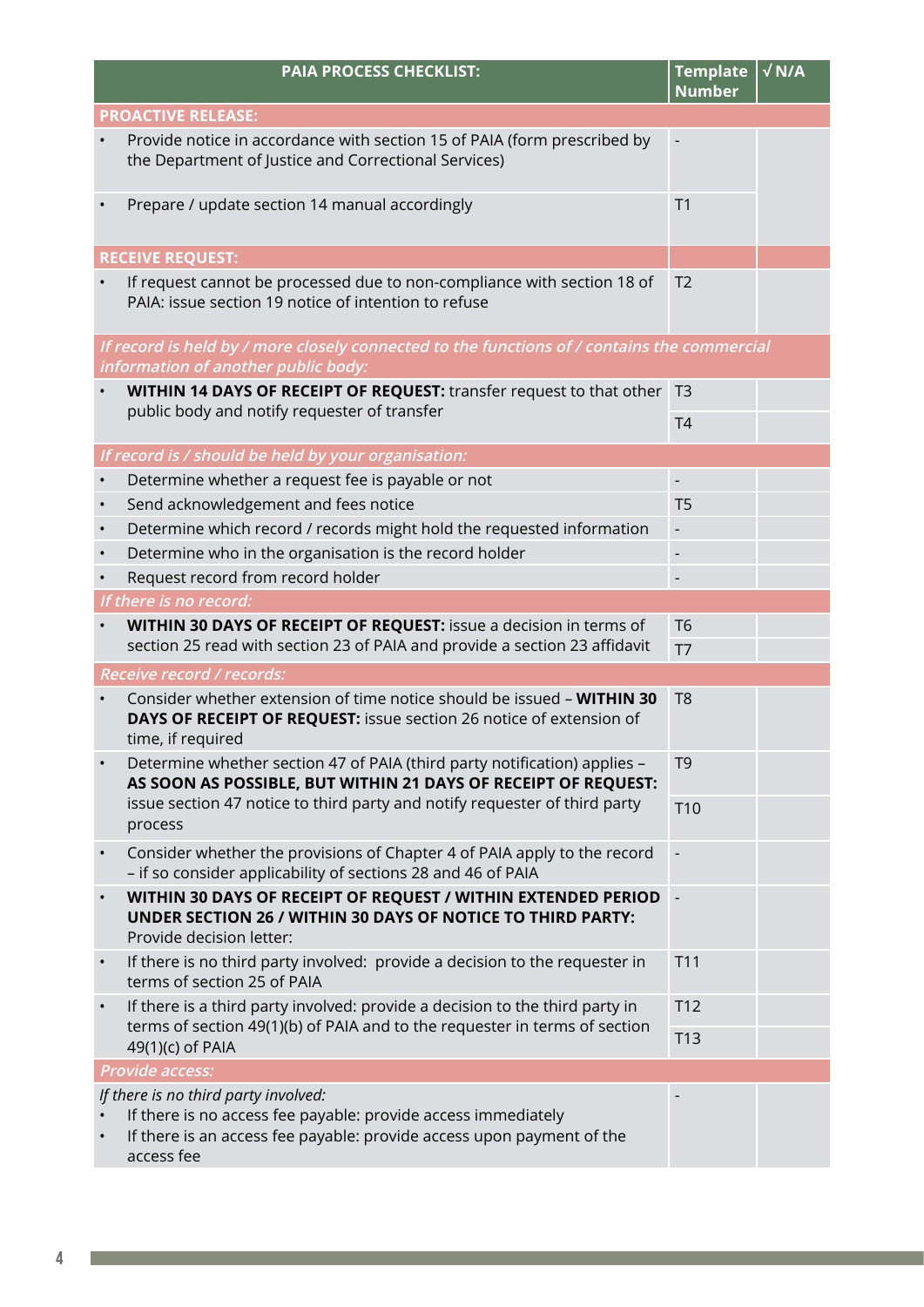|           | If there is a third party involved:<br>If there is no access fee payable: provide access once 30 days have<br>expired, if no appeal is lodged by third party (if appeal is lodged, follow<br>appeal process)<br>If there is an access fee payable: provide access once 30 days have<br>expired, and once the access fee has been paid, if no appeal is lodged by<br>third party (if appeal is lodged, follow appeal process)                                   |                 |  |
|-----------|----------------------------------------------------------------------------------------------------------------------------------------------------------------------------------------------------------------------------------------------------------------------------------------------------------------------------------------------------------------------------------------------------------------------------------------------------------------|-----------------|--|
|           | <b>RECEIVE APPEAL:</b>                                                                                                                                                                                                                                                                                                                                                                                                                                         |                 |  |
|           | Send acknowledgement letter to appellant                                                                                                                                                                                                                                                                                                                                                                                                                       | T14             |  |
| $\bullet$ | AS SOON AS POSSIBLE, BUT WITHIN 10 DAYS OF RECEIPT OF APPEAL:<br>submit to the relevant authority:<br>The internal appeal<br>Your office's reason for its decision under section 23/25/47 of PAIA<br>The contact details of any and all third parties<br>Copies of any other relevant records / documents<br>$\bullet$                                                                                                                                         |                 |  |
|           | If there is a third party involved: update the requester (if the appeal is<br>made by the third party) and / or third party (if the appeal is made by the<br>requester or another third party)                                                                                                                                                                                                                                                                 | T <sub>15</sub> |  |
| $\bullet$ | WITHIN 30 DAYS OF RECEIPT OF APPEAL: provide requester (and where                                                                                                                                                                                                                                                                                                                                                                                              | T16             |  |
|           | applicable: third party) with a copy of the decision of relevant authority                                                                                                                                                                                                                                                                                                                                                                                     | <b>T17</b>      |  |
|           | <b>Provide access:</b>                                                                                                                                                                                                                                                                                                                                                                                                                                         |                 |  |
|           | If there is no third party involved:<br>If there is no access fee payable: provide access immediately<br>If there is an access fee payable: provide access upon payment of the<br>access fee                                                                                                                                                                                                                                                                   |                 |  |
| $\bullet$ | If there is a third party involved:<br>If there is no access fee payable: provide access once 180 days have<br>expired and if no court application is lodged by third party (if application<br>is lodged, follow court process)<br>If there is an access fee payable: provide access once 180 days have<br>expired, once the access fee has been paid and if no court application is<br>lodged by third party (if application is lodged, follow court process) |                 |  |
|           | <b>RECEIVE NOTICE OF COMPLAINT TO REGULATORY BODY:</b>                                                                                                                                                                                                                                                                                                                                                                                                         |                 |  |
|           | Review and update file                                                                                                                                                                                                                                                                                                                                                                                                                                         |                 |  |
|           | Brief colleagues in accordance with internal procedures                                                                                                                                                                                                                                                                                                                                                                                                        |                 |  |
|           | AS SOON AS POSSIBLE BUT WITHIN TIMEFRAME PROVIDED:<br>acknowledge and respond to allegations letter                                                                                                                                                                                                                                                                                                                                                            | T18             |  |
|           | Participate in any arbitration / dispute resolution process                                                                                                                                                                                                                                                                                                                                                                                                    |                 |  |
|           | RECEIVE NOTICE OF APPLICATION IN TERMS OF SECTION 78 OF PAIA:                                                                                                                                                                                                                                                                                                                                                                                                  |                 |  |
|           | Review and update file                                                                                                                                                                                                                                                                                                                                                                                                                                         |                 |  |
|           | Brief colleagues in accordance with internal procedures                                                                                                                                                                                                                                                                                                                                                                                                        |                 |  |
|           | Respond in accordance with Rules of Court                                                                                                                                                                                                                                                                                                                                                                                                                      |                 |  |



For a visual presentation of the request process see the Request Process Flow Chart on page 43.



For a quick overview of the duties of Municipal Managers in ensuring access to information see the Municipal Mangers' Access to Information Sheet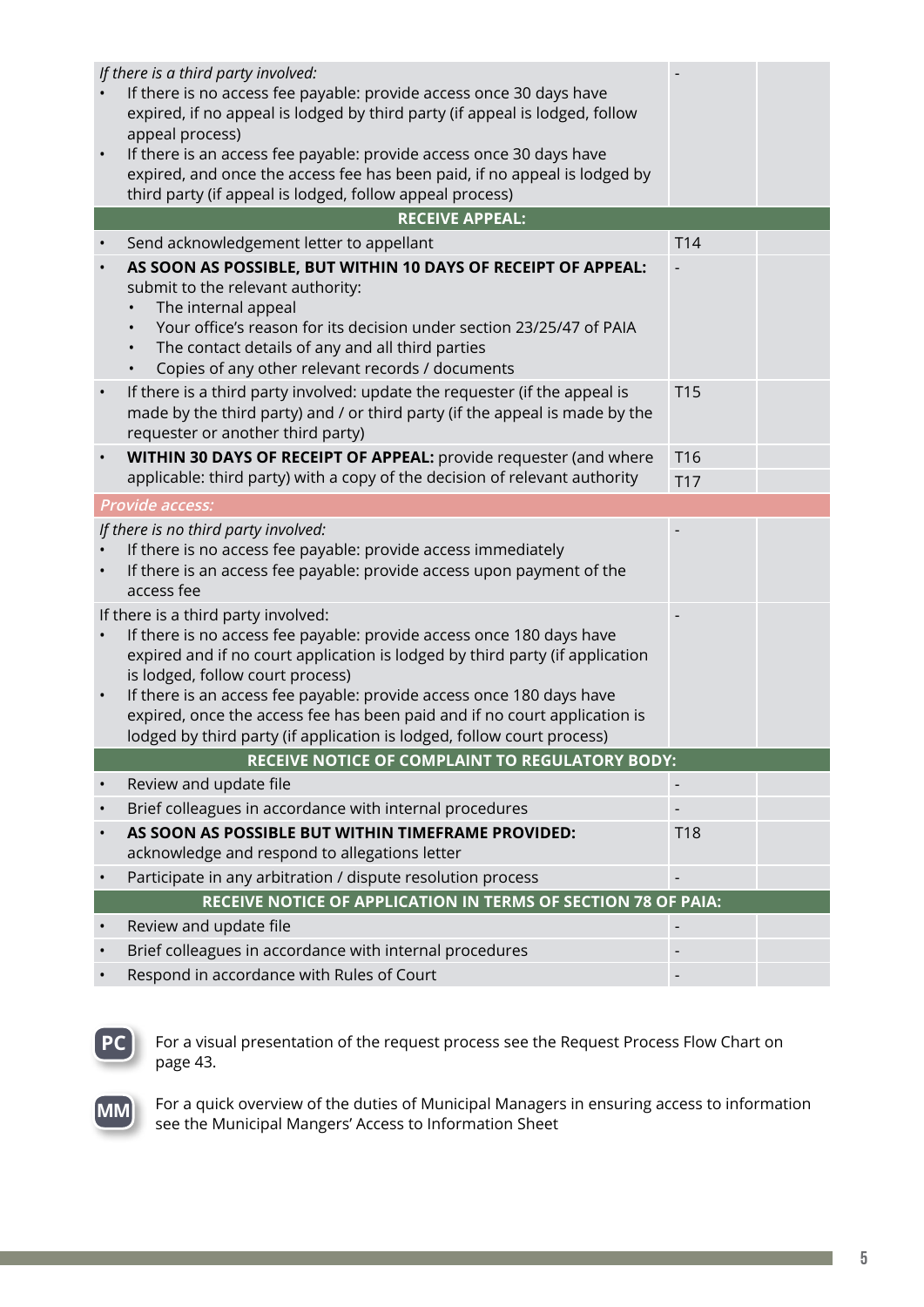**MANUAL ON FUNCTIONS OF, AND INDEX OF RECORDS HELD BY** *[INSERT NAME OF PUBLIC BODY]* issued in terms of section 14 of the Promotion of Access to Information Act, 2000 (PAIA)

#### **A. Structure and Functions:**

*[Insert description of organisational structure and functions]*

#### **B. Information Officer and Deputy Information Officers:**

*[Insert: Name of information officer Postal address Street address Phone number Fax number Email address] [Insert: Name of deputy information officer Postal address Street address Phone number Fax number Email address]*

*[If more than one deputy information officer has been appointed the above mentioned details need to be provided with respect to each and every deputy information officer. It also needs to be specified which of the deputy information officers requests should be submitted to, irrespective of the fact that another deputy information officer may ultimately internally be appointed to process the request.]*

#### **C. Section 10 guide on how to use PAIA:**

The South African Human Rights Commission (SAHRC) has published a guide on how to use PAIA. The guide is available from their offices and online on their website. The following contact details can be used to request a copy of the guide from the SAHRC:

> Physical Address: 2nd Floor, Braampark Forum 3, 33 Hoofd Street, Braamfontein Phone Numbers: +27(0)11 877 3600 and +27(0)11 877 3803 Email Address: paia@sahrc.org.za Website www.sahrc.org.za

#### **D. How to request access to records held by** *[insert name of public body]:*

A person requesting access to information (a "requester") from *[insert name of public body]* could gain access in one of two ways:

- 1. If a record is automatically available, it can be accessed as provided for in part F, below, of this manual; or
- 2. If a record is not automatically available: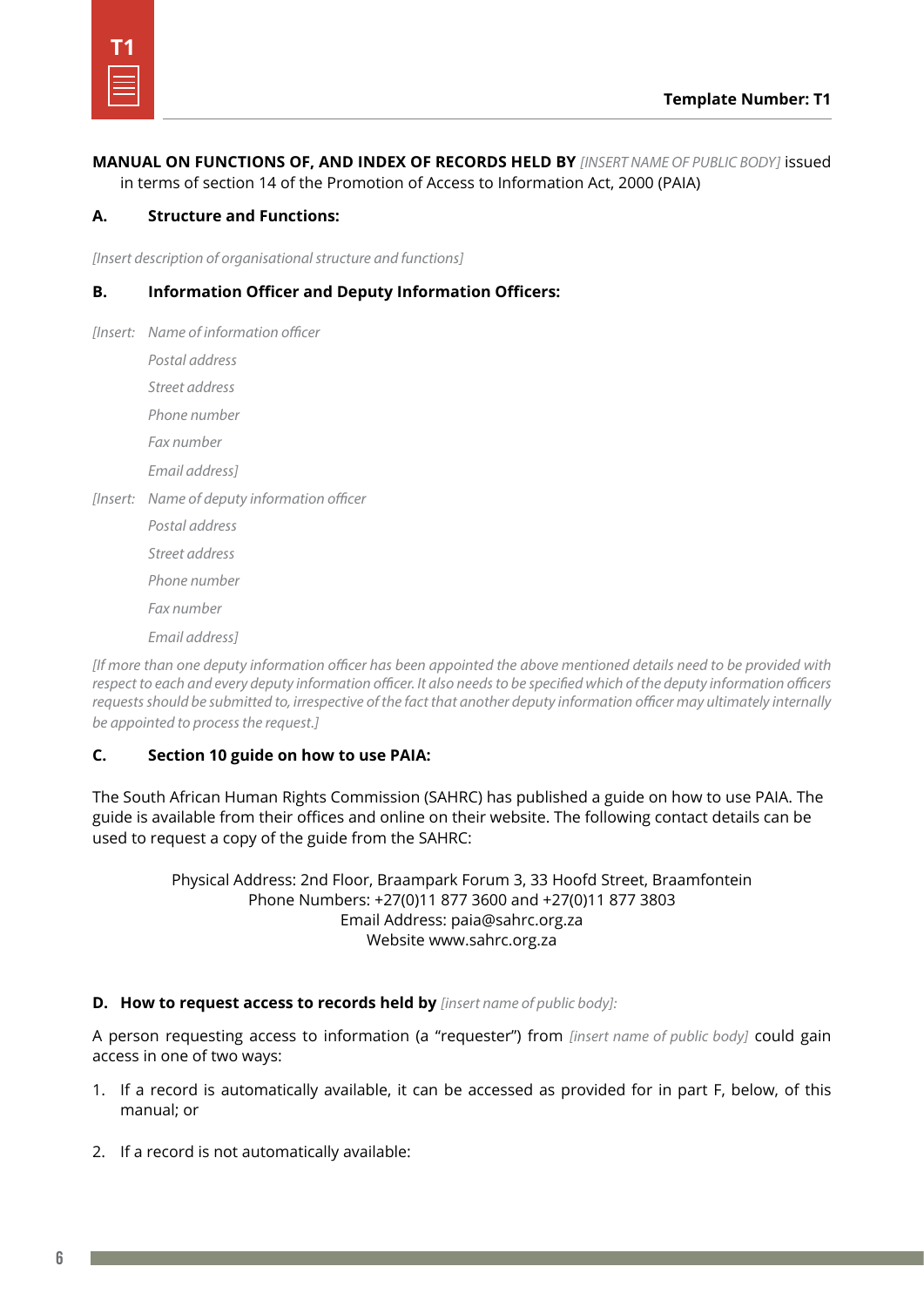2.1. The requester must complete the prescribed form "Form A" (a copy of this form is attached to this manual as "Annex A" *[Insert "Form A" as "Annex A" to manual]*;

2.2. The requester must ensure that they give enough details in Parts B and C of the Form A so that the *[*Information Officer */* Deputy Information Officer*]* can identify the person who is seeking access to the information. If a requester is making a request on behalf of another person, the requester must attach to the request form *[insert here detail about the records that will reasonably satisfy your organisation of the capacity in which one person is requesting records on behalf of another person, example: "2.2.1. written authorisation (such as a letter) from the person on whose behalf they are making the request, which written document that person must authorise the requester to make the request on their behalf; and 2.2.2. a copy of the identity document of the person on whose behalf the request is made"]*;

2.3. The requester must ensure that they give enough details in Part D of the Form A so that the *[*Information Officer */* Deputy Information Officer*]* can identify the information to which the request relates.

- 2.4.PAIA and its Regulations provide that persons who are requesting access to a record containing their personal information or persons that earns less than R14,712 annually (if single) or R27,192 annually as a couple (if they are married or have a life partner) are exempt from paying the prescribed fees. If a requester believes that one of these exemptions applies to their request they need to note in part E of Form A:
	- 2.4.1. That they believe that an exemption applies to their request;
	- 2.4.2. Which exemption they believe applies; and
	- 2.4.3. Their reasons for believing that the relevant exemption applies.

In all other instances a requester must pay a request fee before their request will be considered. They must also pay an access fee, if a decision is taken to grant access, before they can get access to the requested information. The requester will receive details of the amount payable and the process for making payment after receipt of the Form A;

- 2.5.The requester must indicate in part F of the Form A the manner and the language in which they wish to be granted access to the requested information;
- 2.6.If the requester requires to be notified of a decision on the request in a manner other than in writing, they need to note this in part G of the Form A. They also need to give details of how they require to be notified, in part G of the Form A;
- 2.7.The requester must submit the completed and signed Form A to *[*the Information Officer */* the Deputy Information Officer */* Ms */* Mr *[insert name and surname]]*, using the contact details provided above;
- 2.8.The requester will receive a decision on the request within 30 days of the submission of the Form A. They will be granted access unless access may or must be refused, in terms of the provisions in Chapter 4 of PAIA; and
- 2.9.The 30 day period, mentioned in 2.8 above, may be extended to a maximum of a further 30 days. In this case, the requester will receive written notice of the extension of time.

#### **E. Records held by** *[insert name of public body]*

*[Insert name of public body]* holds records in relation to the following subjects:

1. *[Insert name / description of a subject area on which records are held]* in relation to which records are held under each of the following categories: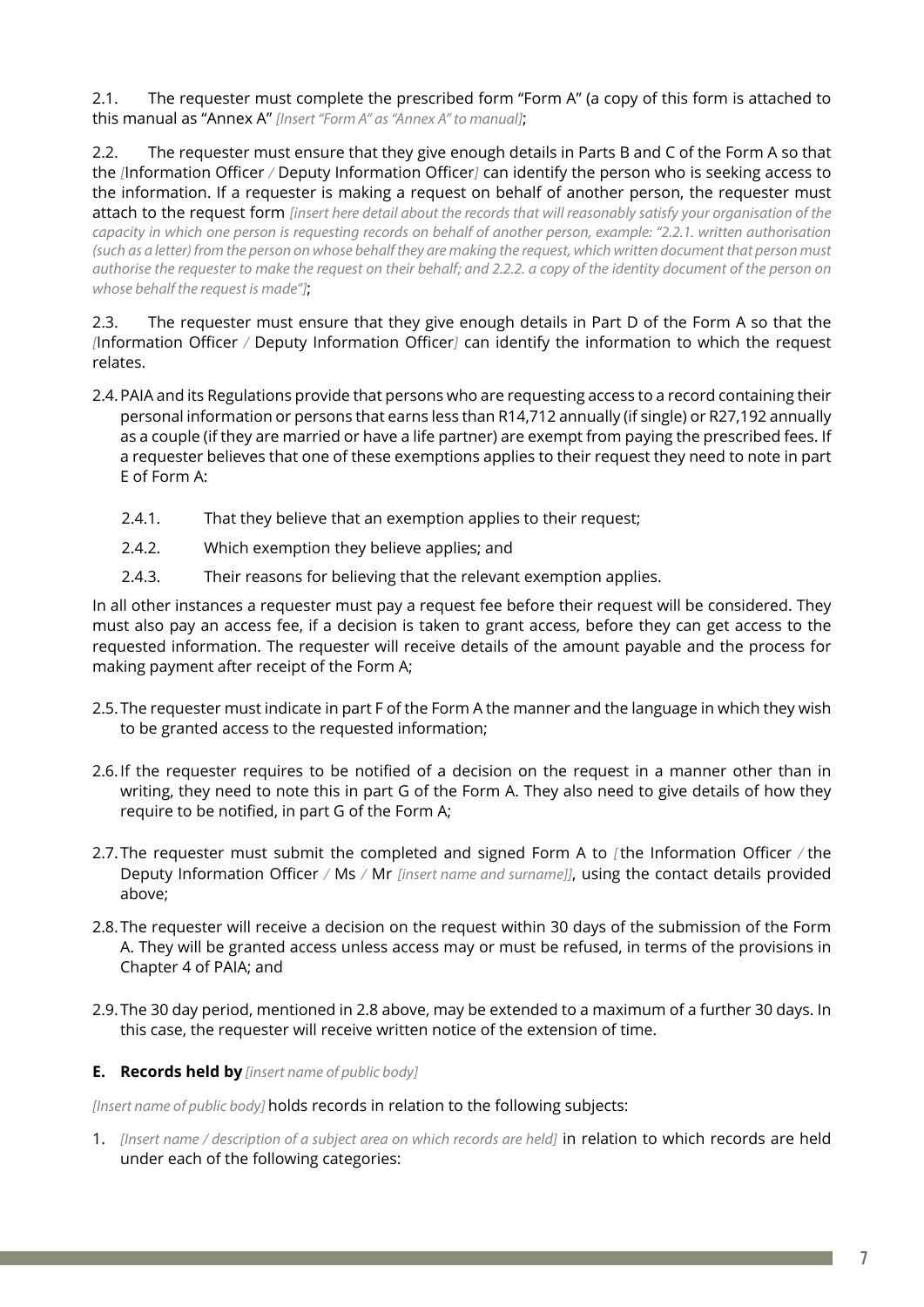- 1.1.*[insert description of category of records]*; and
- 1.2.*[repeat as for 1.1. for every category]*.
- 2. *[Repeat as for 1. for every subject]*.

#### **F. Records which are automatically available**

1. Categories of records available for INSPECTION in terms of section 15(1)(a)(i):

| Description of category of records: | Description of manner in which access can be requested:                                                                           |
|-------------------------------------|-----------------------------------------------------------------------------------------------------------------------------------|
| [insert description of category]    | Records of this kind can be requested from the [insert detail]<br>department, which can be contacted at: [insert contact detail]. |
| [insert description of category]    | Records of this kind can be requested from the [insert detail]<br>department, which can be contacted at: [insert contact detail]. |

| Description of category of records: | Description of manner in which access can be requested:                                                                                  |
|-------------------------------------|------------------------------------------------------------------------------------------------------------------------------------------|
| [insert description of category]    | Records of this kind can be requested from the <i>[insert detail]</i><br>department, which can be contacted at: [insert contact detail]. |
| [insert description of category]    | Records of this kind can be requested from the [insert detail]<br>department, which can be contacted at: [insert contact detail].        |

| Description of category of records: | Description of manner in which access can be requested:                                                                           |
|-------------------------------------|-----------------------------------------------------------------------------------------------------------------------------------|
| [insert description of category]    | Records of this kind can be requested from the [insert detail]<br>department, which can be contacted at: [insert contact detail]. |
| [insert description of category]    | Records of this kind can be requested from the [insert detail]<br>department, which can be contacted at: [insert contact detail]. |

| Description of category of records: | Description of manner in which access gained or requested:                                                                                                                                                     |
|-------------------------------------|----------------------------------------------------------------------------------------------------------------------------------------------------------------------------------------------------------------|
| [insert description of category]    | Records of this kind can be<br>[Option 1:] accessed on our website: [insert web address].<br>[Option 2:] requested from the [insert detail] department, which<br>can be contacted at: [insert contact detail]. |
| [insert description of category]    | Records of this kind can be<br>[Option 1:] accessed on our website: [insert web address]<br>[Option 2:] requested from the [insert detail] department, which<br>can be contacted at: [insert contact detail].  |



**For more information about some of the records that must, and some records that pa** For more information about some of the records that must, and some records that probably should, be proactively accessible see the Proactively Ensuring Access Handout.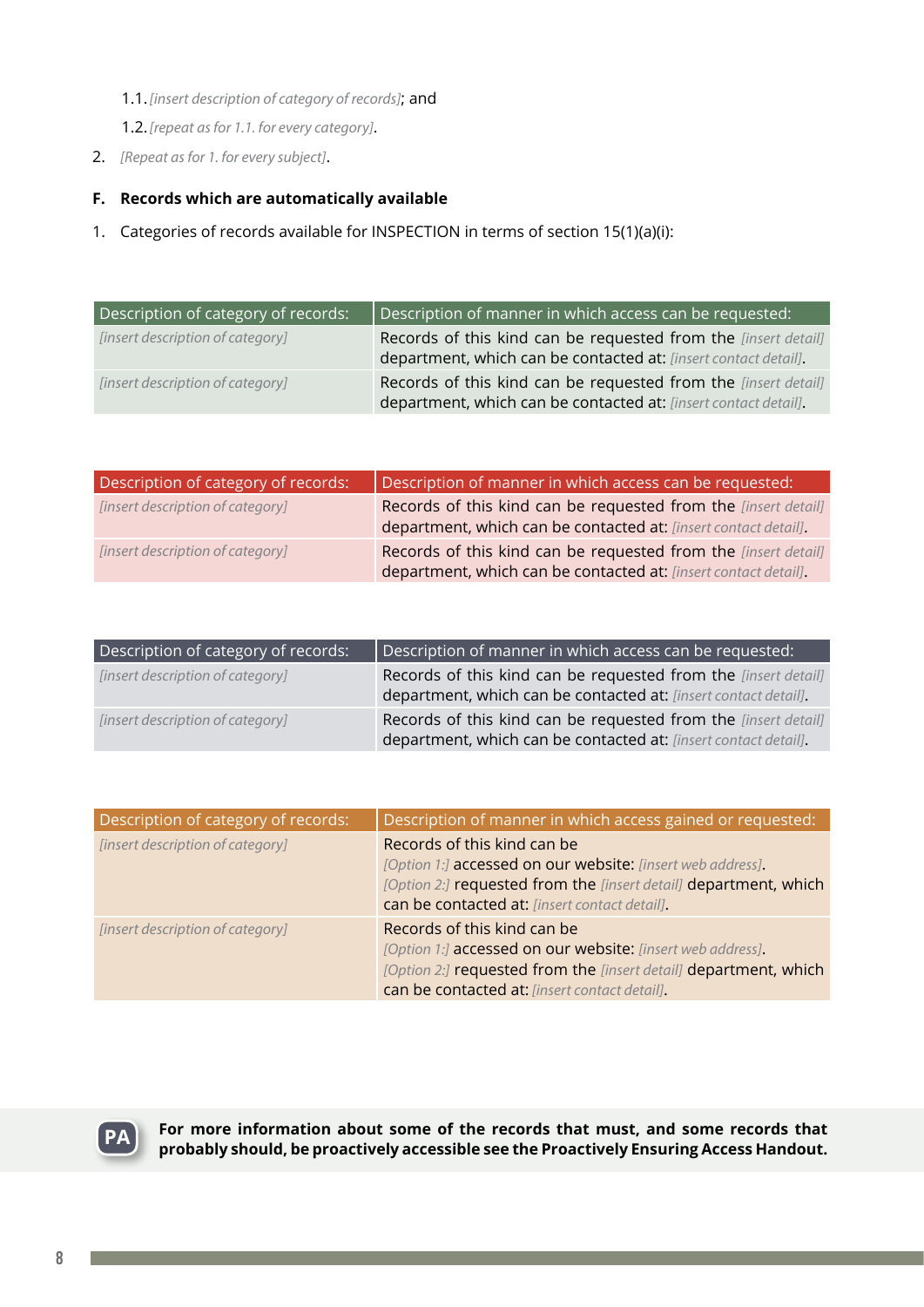#### **G. Services available to the public**

*[Insert name of public body]* offers the following services to the public:

#### 1. *[Insert description category of service available]*:

1.1.*[Insert description subcategory of service available]* to gain access to this service contact the *[insert department name]* department at *[insert contact details]*;

*[Repeat the above for every category and sub-category of service available.]*

#### **H. Public participation**

*[Insert description of any arrangements or provisions for a person (who is not a public body) to by consultation, making representations or otherwise, participate in or influence the body's formulation of policy or exercise of powers or performance of duties.]*

#### **I. Remedies available in respect of an act or failure to act:**

*[Insert description of all remedies available in respect of an act or failure to act by the body, including: Internal Appeals using Form B in terms of ss74 – 77 of PAIA; Court application in terms of ss78 – 82 of PAIA; and Redress in terms of the Promotion of Administrative Justice Act, 2000.]*



**For more information about internal appeals and court applications, see pages 42 – 47 of PAIA Unpacked, page 61 of the PAIA Workshop Guide, and page 33 of the PAIA Resource Kit.**

#### **J. Prescribed fees in respect of public bodies:**

*[Insert description of fees, prescribed in the Regulations under PAIA, which must be paid by Requesters before records can be made available.]*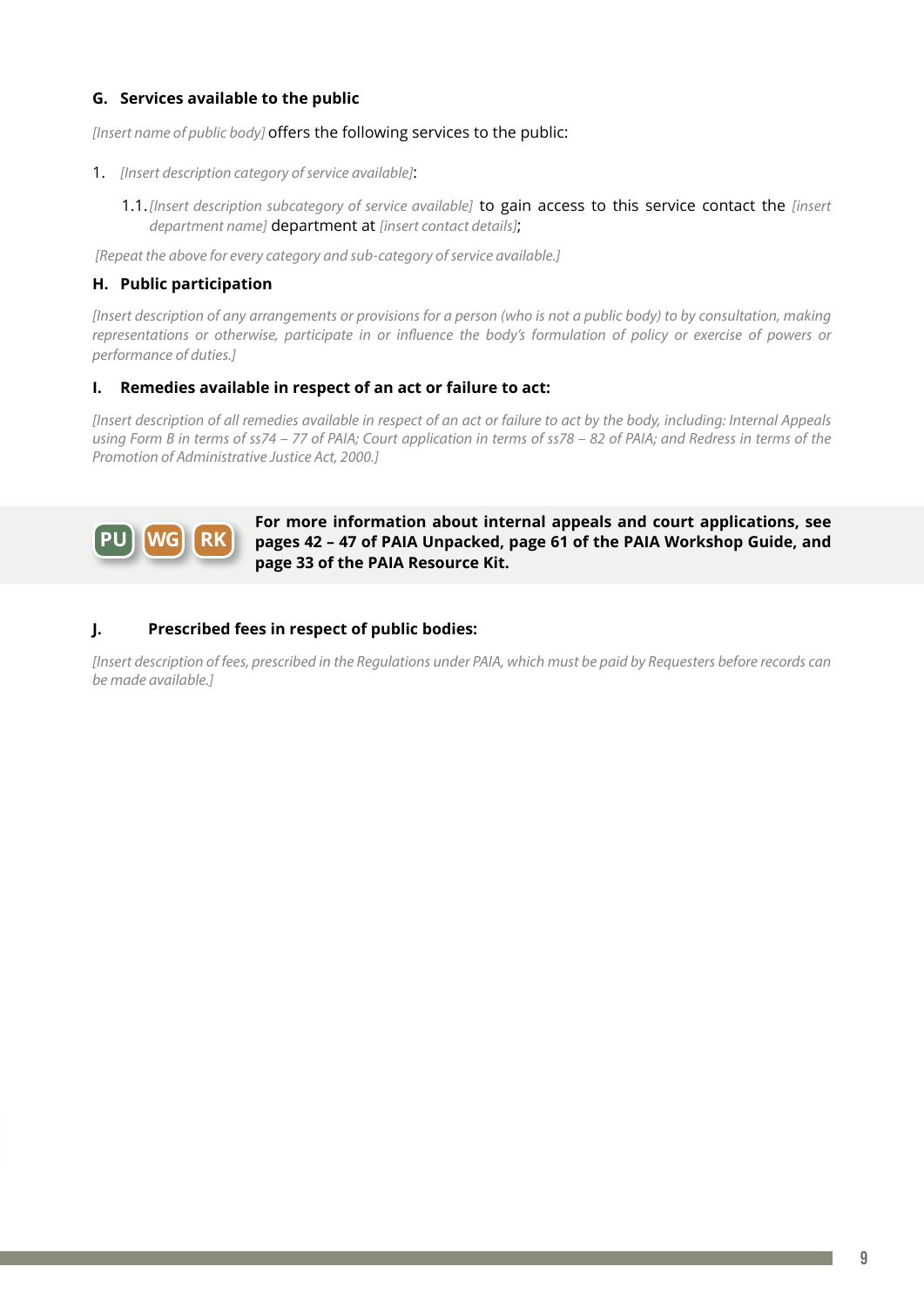| --<br>-- |  |
|----------|--|

#### Dear Sir/Madam

**NOTICE IN TERMS OF SECTION 19 OF THE PROMOTION OF ACCESS TO INFORMATION ACT, 2000 (PAIA) OUR REFERENCE:** *[insert]*

**YOUR REFERENCE:** *[insert]*

We refer to your request for access to *[delete whichever is not relevant:* a record */* records*]* related to *[repeat request description]* received on *[insert date of receipt]*.

This letter is a notice in terms of section 19(2)(a) of PAIA that we intend to refuse the request because it does not comply with section 18(1) of PAIA for the following reasons:

*[Delete whichever is not relevant below]*

#### *[OPTION 1:]*

It does not provide enough details for us to identify the records that you have requested, as is required by section 18(2)(a) of PAIA.

#### *[OPTION 2:]*

It does not provide enough details for us to identify who the requester is, as is required by section 18(2) (a) of PAIA.

#### *[OPTION 3:]*

It does not indicate in what manner you want to be granted access to the requested *[*record */* records*]*, as is required by section 18(2)(b) of PAIA.

#### *[OPTION 4:]*

It does not state whether you prefer to access the *[*record */* records*]* in a particular language, as is required by section 18(2)(c) of PAIA.

#### *[OPTION 5:]*

It does not provide a postal address or fax number where we can contact you within the Republic, as is required by section 18(2)(d) of PAIA.

#### *[OPTION 6:]*

You indicated that you will need to be informed of a decision on your request not only in writing, but you did not specify in which other way you need to be so informed, as is required by section 18(2)(e) of PAIA.

#### *[OPTION 7:]*

It does not provide proof of the capacity in which you are making the request on behalf of *[insert the name of the person on whose behalf the request is made]*, as is required by section 18(2)(f) of PAIA.

It is possible to correct the request to ensure it complies with section 18(1) of PAIA. You will have to *[insert detail about what steps the requester can take or what documents they can provide you with in order to remedy the defect]* within *[insert reasonable period for remedying of defect, example "two weeks"]*. If you need any further assistance to ensure that your request is in the correct form, you can contact *[insert name and contact details of information officer or official identified by information officer to assist]* to request such further assistance.



**For more information about the requirements set by sections 18 and 19 of PAIA, see pages 19 – 20 and 22 of PAIA Unpacked and page 17 – 24 of the PAIA Resource Kit.**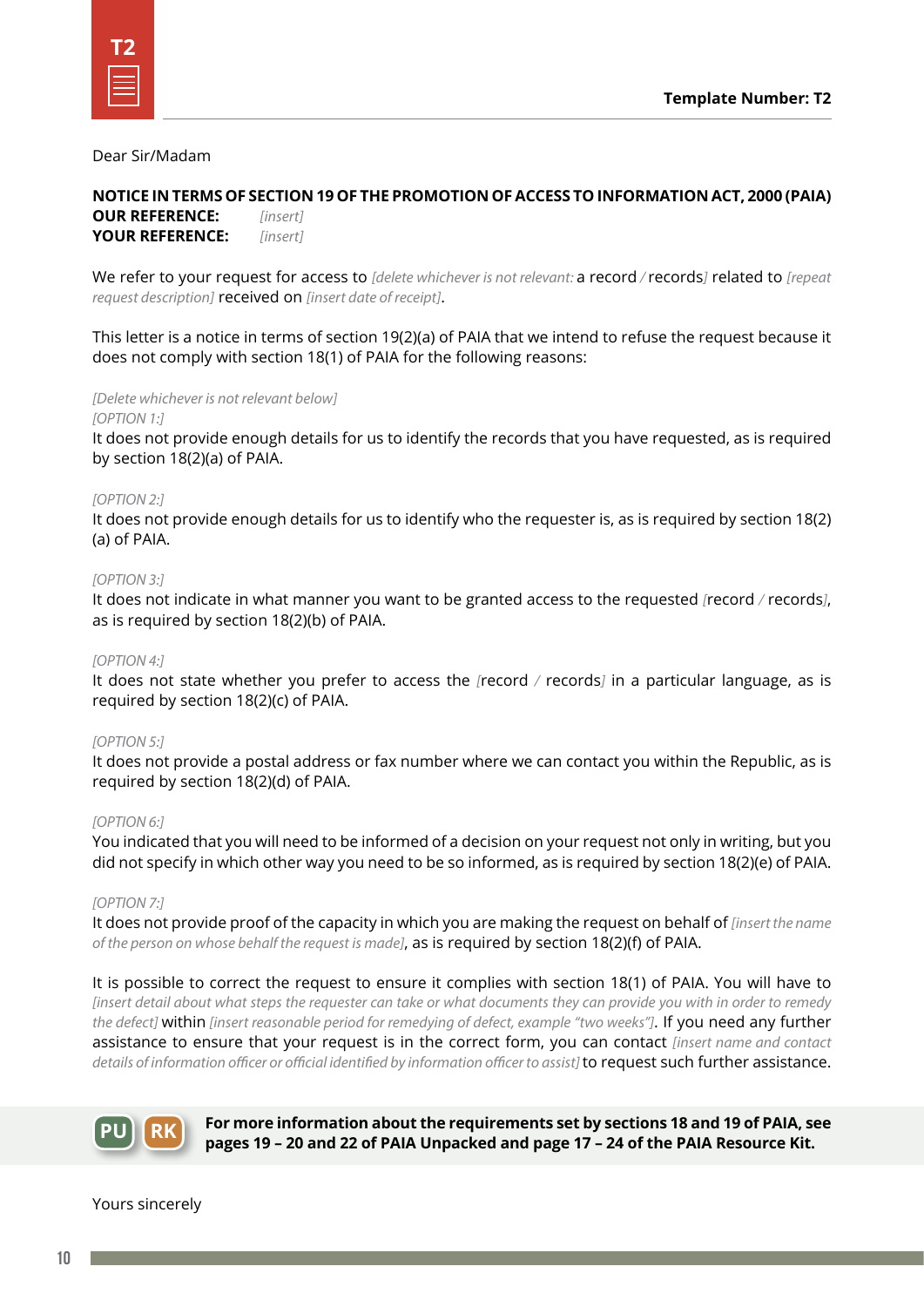

\*\*\* REMEMBER: Requesters do not need to explain why they are asking for information from a public body or to explain how they plan to use that information. The Constitution says that everyone has a right to access information held by the state (and that any exceptions to that rule must be in terms of legislation – a written law) it specifically does not require that reasons be given for requesting access to information held by the state. PAIA also provides that requesters must be given access to information held by any state body or entity and provides limited circumstances, in Chapter 4 of PAIA, for when access to certain information can or must be refused. PAIA also does not require that reasons be provided for requesting access to information held by the state. In fact, PAIA goes further and says, in section 11(3), that a requester's right of access to information cannot be affected by their reason for accessing the information – or by the reasons a government official might assume a person has for wanting to access that information.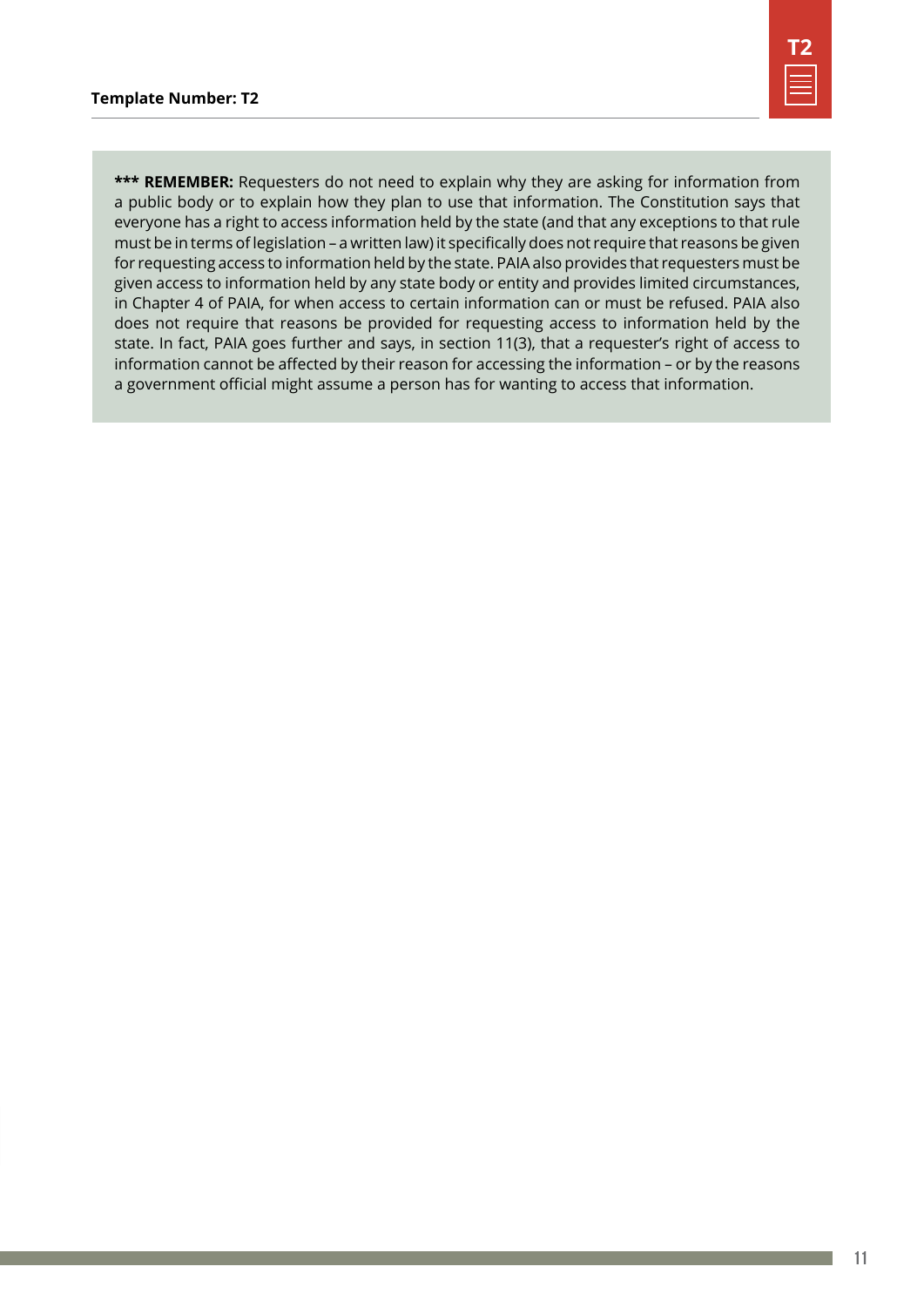Dear Sir/Madam,

#### **NOTICE OF TRANSFER IN TERMS OF SECTION 20 OF PAIA**

**OUR REFERENCE:** *[insert]* **YOUR REFERENCE:** *[insert]*

Kindly find attached a copy of a request for access to *[*a record */* records*]* related to *[repeat request description]* that has been made in terms of the Promotion of Access to Information Act, 2000 (PAIA) (the PAIA request).

Kindly note that *[*this request */* the part of this request relating to *[insert detail about the part of the request that is transferred]]* is hereby transferred to *[insert name public body]* in terms of the provisions of section 20 of PAIA. This transfer has been made on the basis of the fact that

**For more information about the transfer of requests, see pages 22 – 23 of PAIA Unpacked and page 55 of the PAIA Workshop Guide. PU WG**

#### *[Delete whichever is not relevant below] [OPTION 1:]*

the *[*record */* records*]* falling within the request description *[*is */* are*]* not *[*in our possession */* under our control*]* but *[*is */* are*] [*in the possession */* under the control*]* of *[insert name of transferee public body]*. The transfer has therefore been effected in terms of section 20(1)(a) of PAIA.

#### *[OPTION 2:]*

the subject matter of the *[*record */* records*]* falling within the request description is more closely connected with the functions of *[insert name of transferee public body]* than with our functions. The transfer has therefore been effected in terms of section 20(1)(b) of PAIA.

#### *[OPTION 3:]*

the *[*record */* records*]* falling within the request description *[*contains */* contain*]* commercial information, as contemplated in section 42 of PAIA, in which *[insert name of transferee public body]* has a greater commercial interest. The transfer has therefore been effected in terms of section 20(1)(c) of PAIA.



#### **For more information about commercial information of third parties, see pages 32 – 34 of PAIA Unpacked.**

#### *[OPTION 4:]*

the *[*record */* records*]* falling within the request description *[*is */* are*]* not *[*in our possession */* under our control*]* and *[*is */* are*]* not closely connected to any of our functions, however, *[*it */* they*] [*was */* were*] [*created by */* first received by*] [insert name of transferee public body]*. The transfer has therefore been effected in terms of section 20(2)(c)*[*(i) */* (ii)*]* of PAIA.

In accordance with the provisions of section 20(4) of PAIA you are required to provide a decision on the PAIA request to the requester, at the contact details in the attached request, within 30 days of receipt of this notice, that is, by *[insert date 30 days from date of transfer]*. You are required however, in terms of the provisions of section 20(3) of PAIA, to prioritise transferred requests and attempt to respond within less than 30 days, given the request was first submitted to our office on *[insert date request received]*.



#### **For more information about the time period for responding to a request, see pages 24 – 25 of PAIA Unpacked and page 32 – 33 of the PAIA Workshop Guide.**

We trust you will find the above in order. Please do not hesitate to contact the writer hereof should you have any questions in this regard.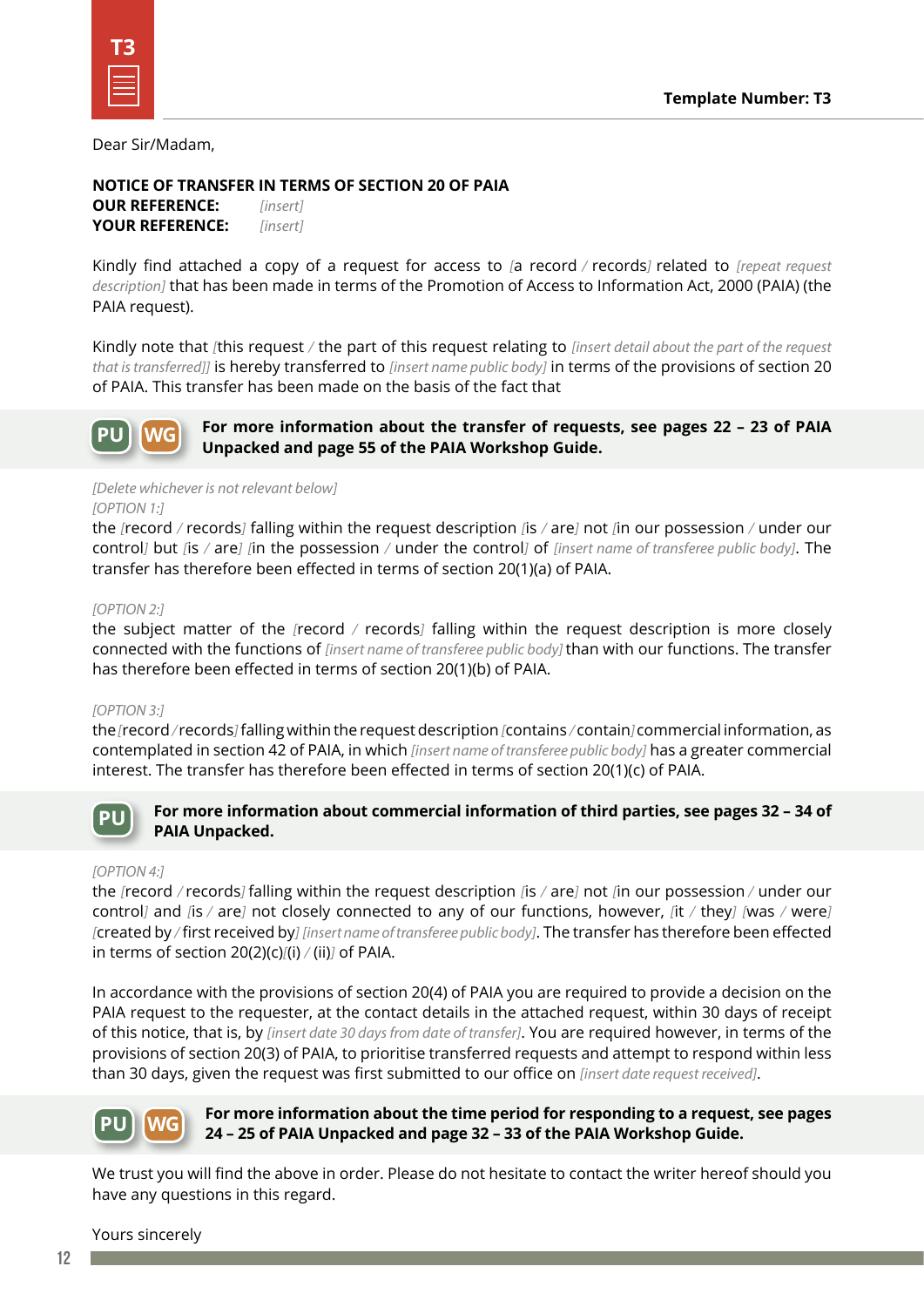

Dear Sir/Madam,

**NOTICE IN TERMS OF SECTION 20 OF THE PROMOTION OF ACCESS TO INFORMATION ACT, 2000 (PAIA) OUR REFERENCE:** *[insert]*

**YOUR REFERENCE:** *[insert]*

We refer to your request for access to *[delete whichever is not relevant:* a record */* records*]* related to *[repeat request description]* received on *[insert date of receipt]*.

In terms of section 20 of PAIA, *[delete whichever is not applicable:* your request */* the part of your request relating to *[insert]]* has been transferred to *[insert name public body]*. As the transfer occurred on *[insert date of transfer]* PAIA provides that you need to receive a decision from *[insert name public body]* by *[insert date 30 days from date of transfer]*.



**For more information about the transfer of requests, see pages 22 – 23 of PAIA Unpacked and page 55 of the PAIA Workshop Guide.**

*[Delete whichever is not applicable:* Your request */* This part of your request*]* has been transferred because

*[Delete whichever is not relevant below]*

the *[*record */* records*]* that you have requested *[*is */* are*]* not *[*in our possession */* under our control*]* but *[*is */* are*] [*in the possession */* under the control*]* of *[insert name of transferee public body]*. We have therefore transferred *[*your request */* this part of your request*]* in terms of section 20(1)(a) of PAIA to *[insert name of transferee public body]*.

the subject matter of the *[*record */* records*]* that you have requested is more closely connected with the functions of *[insert name of transferee public body]* than with our functions. We have therefore transferred *[*your request */* this part of your request*]* in terms of section 20(1)(b) of PAIA to *[insert name of transferee public body]*.

the *[*record */* records*]* that you have requested *[*contains */* contain*]* commercial information, as contemplated in section 42 of PAIA, in which *[insert name of transferee public body]* has a greater commercial interest. We have therefore transferred *[*your request */* this part of your request*]* in terms of section 20(1)(c) of PAIA to *[insert name of transferee public body]*.



#### **For more information about commercial information of third parties, see pages 32 – 34 of PAIA Unpacked.**

the *[*record */* records*]* that you have requested *[*is */* are*]* not *[*in our possession */* under our control*]* and *[*is / are*]* not closely connected to any of our functions. However, *[*it */* they*]* were *[*created by */* first received by*] [insert name of transferee public body]*. We have therefore transferred *[*your request */* this part of your request*]* in terms of section 20(2)(c)*[*(i) */* (ii)*]* of PAIA to *[insert name of transferee public body]*.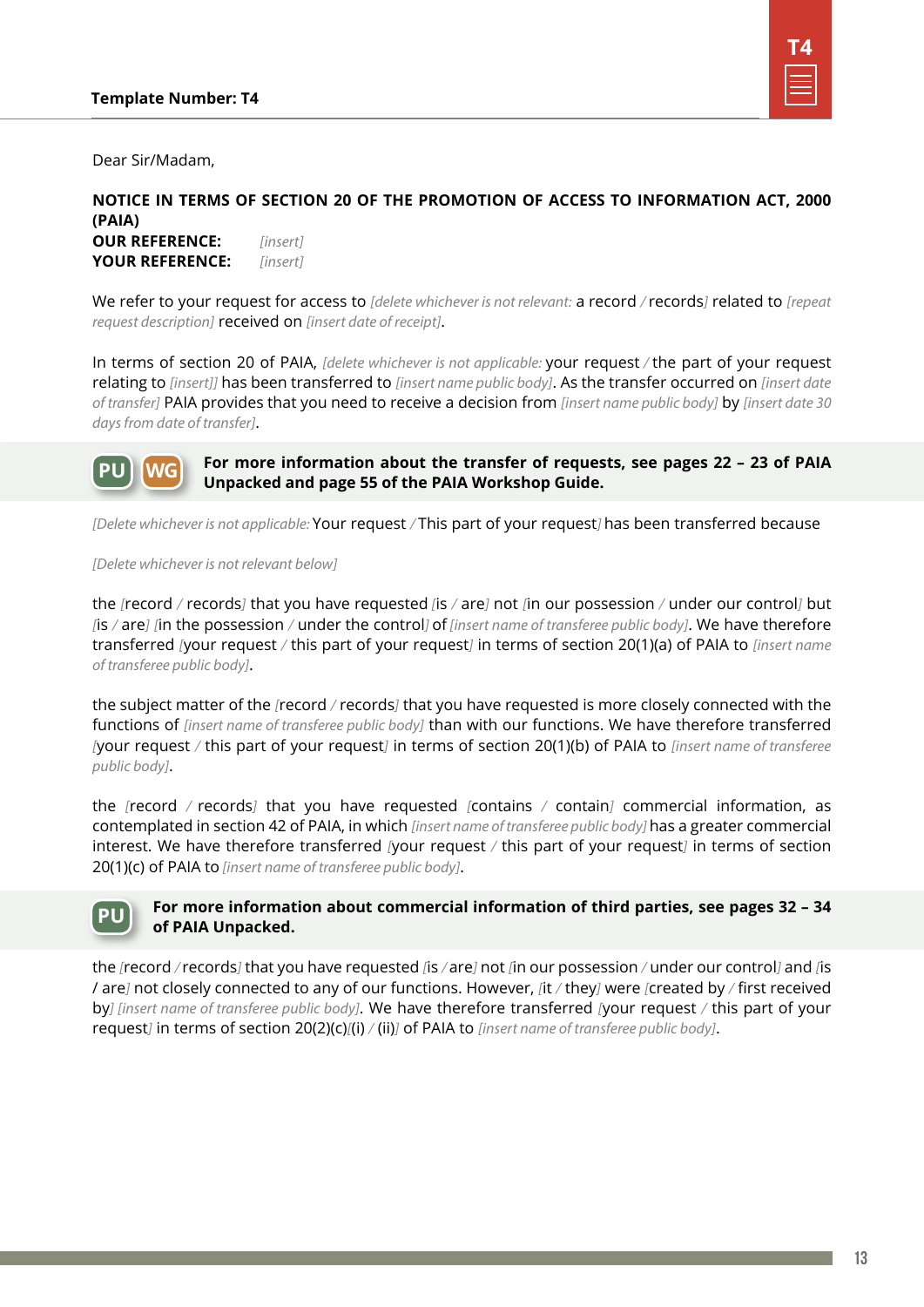Kindly note that you can contact the *[*information */* deputy information officer*]* of *[insert name of transferee public body]* to whom *[*your request */* this part of your request*]* has been transferred at the following contact details, if you wish to follow up on progress with *[*your request */* this part of your request*]*:

| Name:      | <i>linsert title name and surname]</i> |
|------------|----------------------------------------|
| Telephone: | [insert]                               |
| Fax:       | <i>linsert1</i>                        |
| Address:   | [insert]                               |
| Email:     | [insert]                               |

We trust you will find the above in order. Please contact us if you require further information. *[Add if appropriate:* A decision on the remainder of your request will be provided by *[insert due date as per section 25 and if appropriate section 26]*.*]*



**For more information about the time period for responding to a request, see pages 24 – 25 of PAIA Unpacked and page 32 – 33 of the PAIA Workshop Guide.**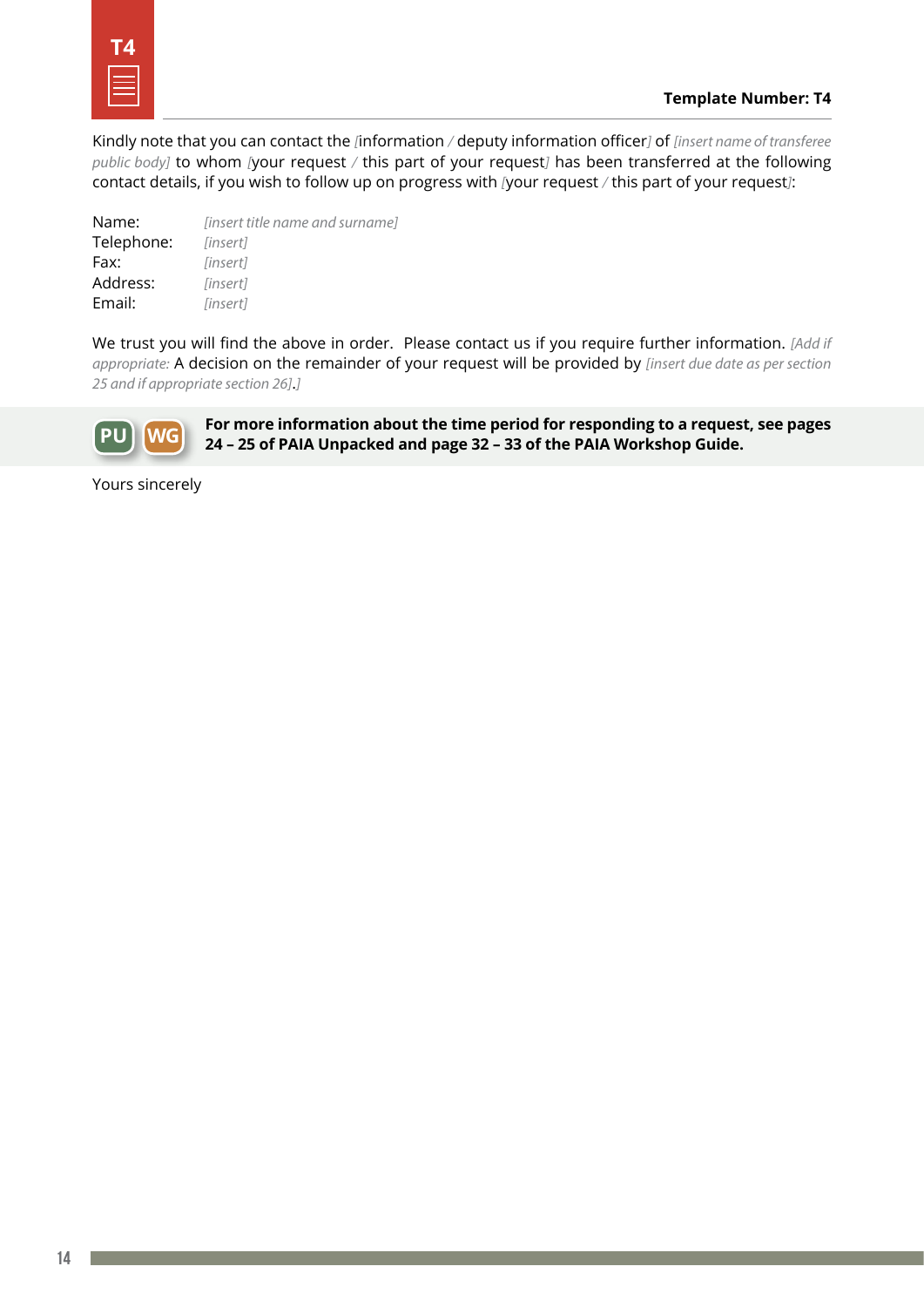

Dear Sir / Madam,

#### **RE: PAIA REQUEST FOR** *[summarise request]* **OUR REFERENCE:** *[insert]* **YOUR REFERENCE:** *[insert]*

We thank you for and acknowledge receipt of your request for access to *[delete whichever is not relevant:*  a record */* records*]* related to *[repeat request description]* and dated *[insert date of request].* Your request was received on *[insert date of receipt]*.

#### *[Delete whichever paragraph is irrelevant:] [OPTION 1:]*

Please note that we can charge a request fee (R35) in terms of the Promotion of Access to Information Act, 2000 (PAIA) and its Regulations when we receive a request. We can also charge an access fee (which is calculated according to the manner of access, the size of the record/s and the amount of time spent searching for the record/s) before we grant you access to records.

**Before we can process your request, you must pay the prescribed request fee of R 35,00.** You can pay this amount at *[insert detail of offices where payment can be made]*, or you can make an electronic payment into the following bank account: *[insert bank account details]*. To assist with the administration of your request **please forward a copy of the receipt or proof of electronic payment to** *[insert name and contact details of information officer or deputy information officer]*. We will calculate the access fee once we have taken a decision on the record/s in terms of PAIA and we will inform you of the amount payable, if any, when we provide you with our decision on your request.

Please note that PAIA and its Regulations provide that persons who are requesting access to a record containing their personal information or persons that earn less than R14,712 annually (if single) or R27,192 annually as a couple (if they are married or have a life partner) are exempt from paying the prescribed fees. If you believe that you are such a person, and the exemption was not applied to your request, kindly contact *[insert name and contact details of information officer or deputy information officer]* and provide them with reasons why you believe one of the exemptions apply.

Please note also that **you may, within 60 days of receipt of this notice, lodge an internal appeal against being required to pay the request fee**. If you would like to lodge and internal appeal you must do so by submitting a completed "Form B" (available from our office upon request) to *[insert name and contact details of information officer or deputy information officer]*.



**For more information about the right of appeal, see pages 42 – 44 of PAIA Unpacked and pages 61 – 19 of the PAIA Workshop Guide.**

#### *[OPTION 2:]*

Please note that a requester must usually pay a prescribed request fee before we can process a request made in terms of the Promotion of Access to Information Act, 2000 (PAIA). However, in terms of PAIA and its Regulations you are exempt from paying the fees as you: *[delete whichever is not applicable:* are requesting access to a record containing your personal information */* earn less than R14,712 annually */* earn less than R27,192 annually together with your *[delete whichever is not applicable:* spouse */* partner*]]*. Your request will therefore be processed without any delay.



**For more information about the calculation of the request and access fees, see page 21 and 29 of PAIA Unpacked and page 32 – 33 of the PAIA Workshop Guide.**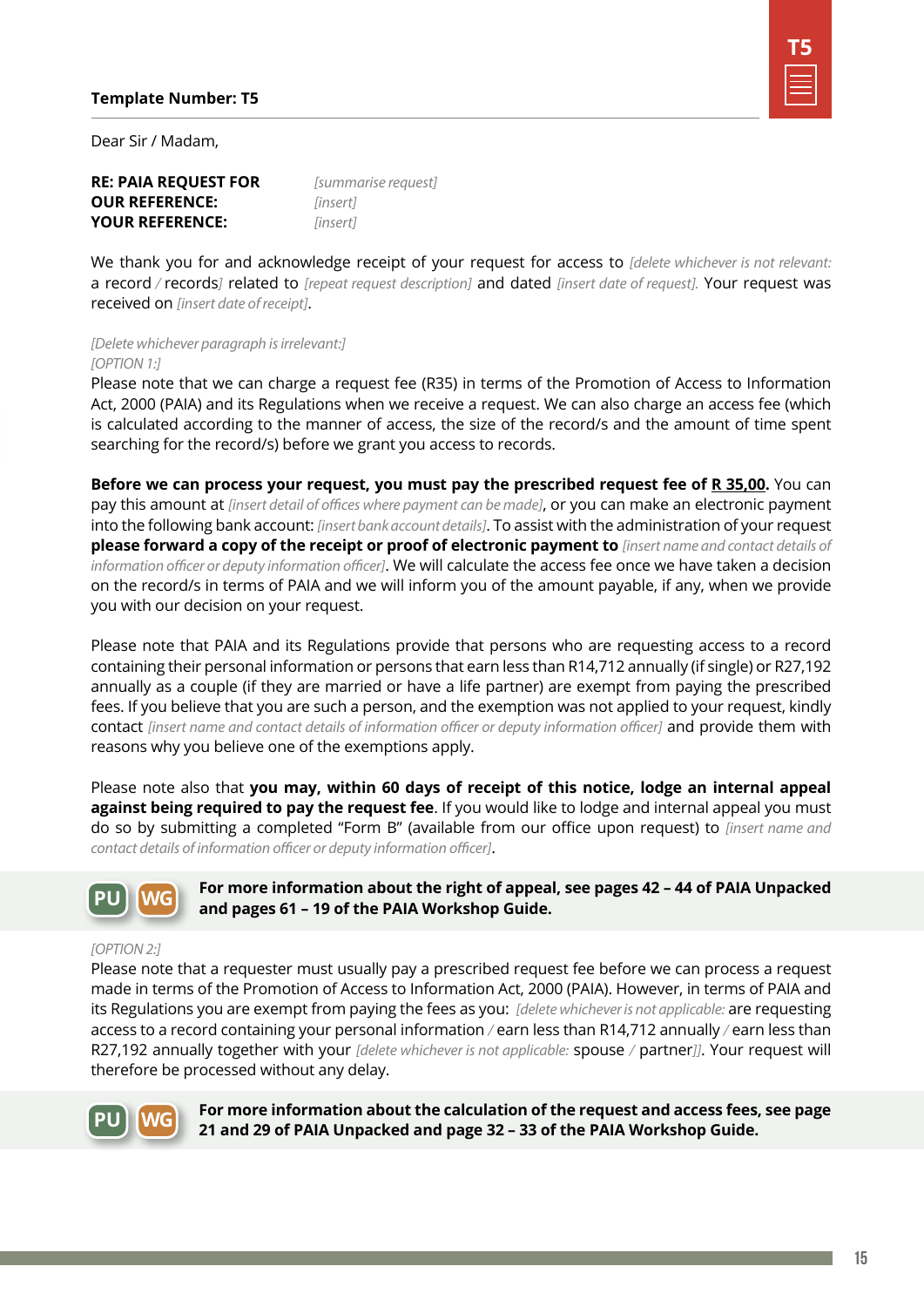

We trust you will find the above in order. *[Delete whichever is not applicable:* We look forward to receiving payment of the prescribed request fee */* We will inform you by *[insert date decision is due]* of the outcome of your request*]*.



**For more information about the time period for the provision of a decision, see pages 26 – 27 of PAIA Unpacked.**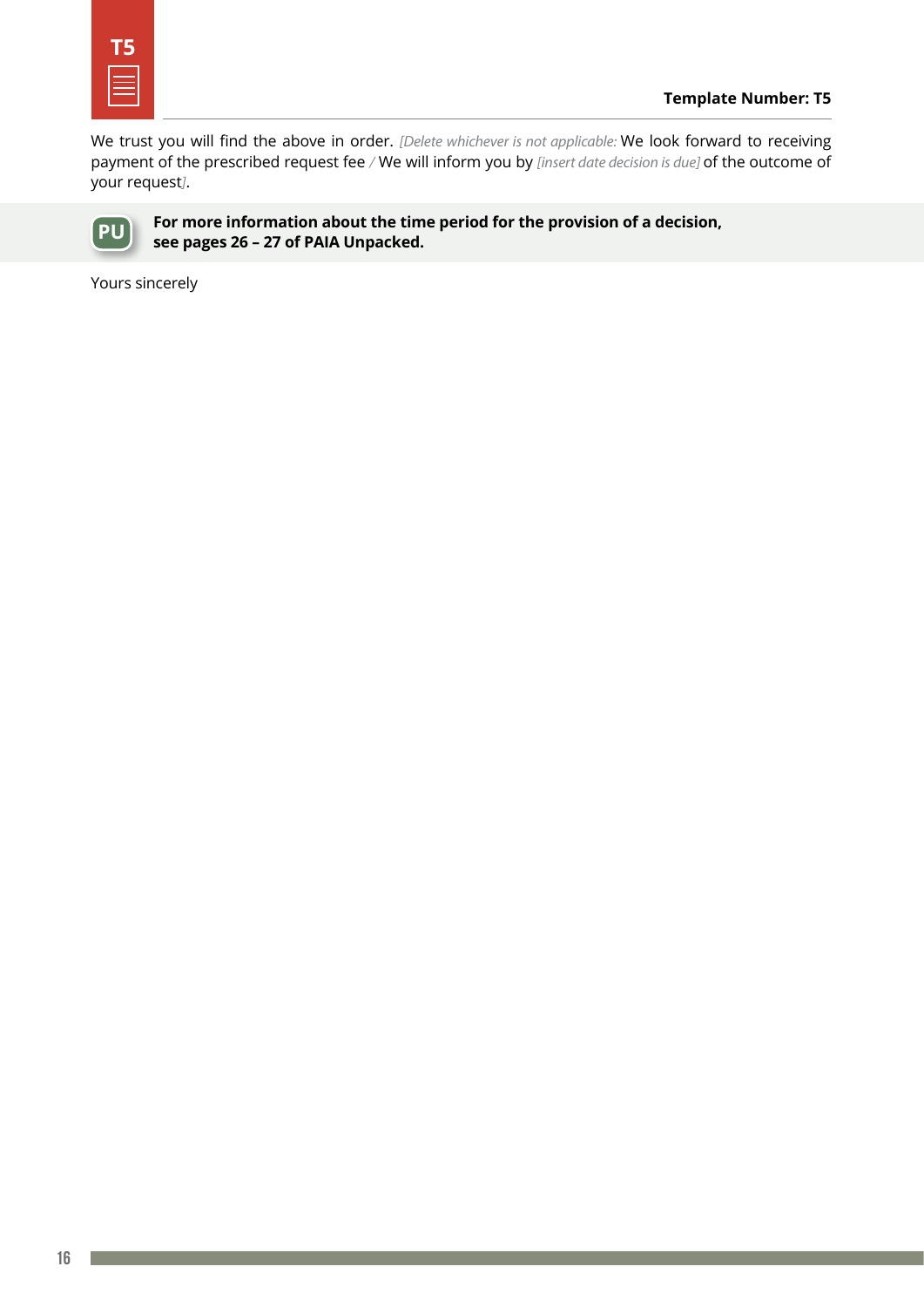#### **Template Number: T6**



Dear Sir/Madam,

#### **NOTICE IN TERMS OF SECTION 23 OF THE PROMOTION OF ACCESS TO INFORMATION ACT, 2000 (PAIA) OUR REFERENCE:** *[insert]* **YOUR REFERENCE:** *[insert]*

We refer to your request for access to *[delete whichever is not relevant:* a record */* records*]* related to *[repeat request description]* received on *[insert date of receipt]*.

We took all reasonable steps to search for *[*a record */* records*]* related to *[repeat request description]*. However, *[*this record */* these records*] [*could not be found */* is / are reasonably believed to not exist*]*. To support this claim, and in line with the provisions of section 23(1) of PAIA, we attach an affidavit attested to by *[insert name and surname of information officer / duly authorised deputy information officer]* the *[*information officer */* deputy information officer duly authorised to attest to this affidavit in terms of the attached *[insert description of record delegating authority]* dated *[insert date]]*. This affidavit confirms the steps we took to search for *[select:* this record */* these records*]*.

This letter is a notice in terms of section 23(3) of PAIA that we will not grant you access to the requested *[select:* record */* records*]* based on the fact that *[select:* this record */* these records*] [*select: cannot be found OR does */* do not exist*]*. If you are not satisfied with this decision, **you may, within 60 days of receipt of this notice, appeal this decision to** *[insert name and title of relevant authority]*. If you would like to lodge and internal appeal, you must do so by submitting a completed "Form B" (available from our office upon request) to *[insert name and contact details of information officer or deputy information officer]*.

**For more information about the provisions of section 23, see page 26 of PAIA Unpacked.**



**PU**

**For more information about the right of appeal, see pages 42 – 44 of PAIA Unpacked and pages 61 – 19 of the PAIA Workshop Guide.**

We trust you will find the above in order. Please contact us if you require further information.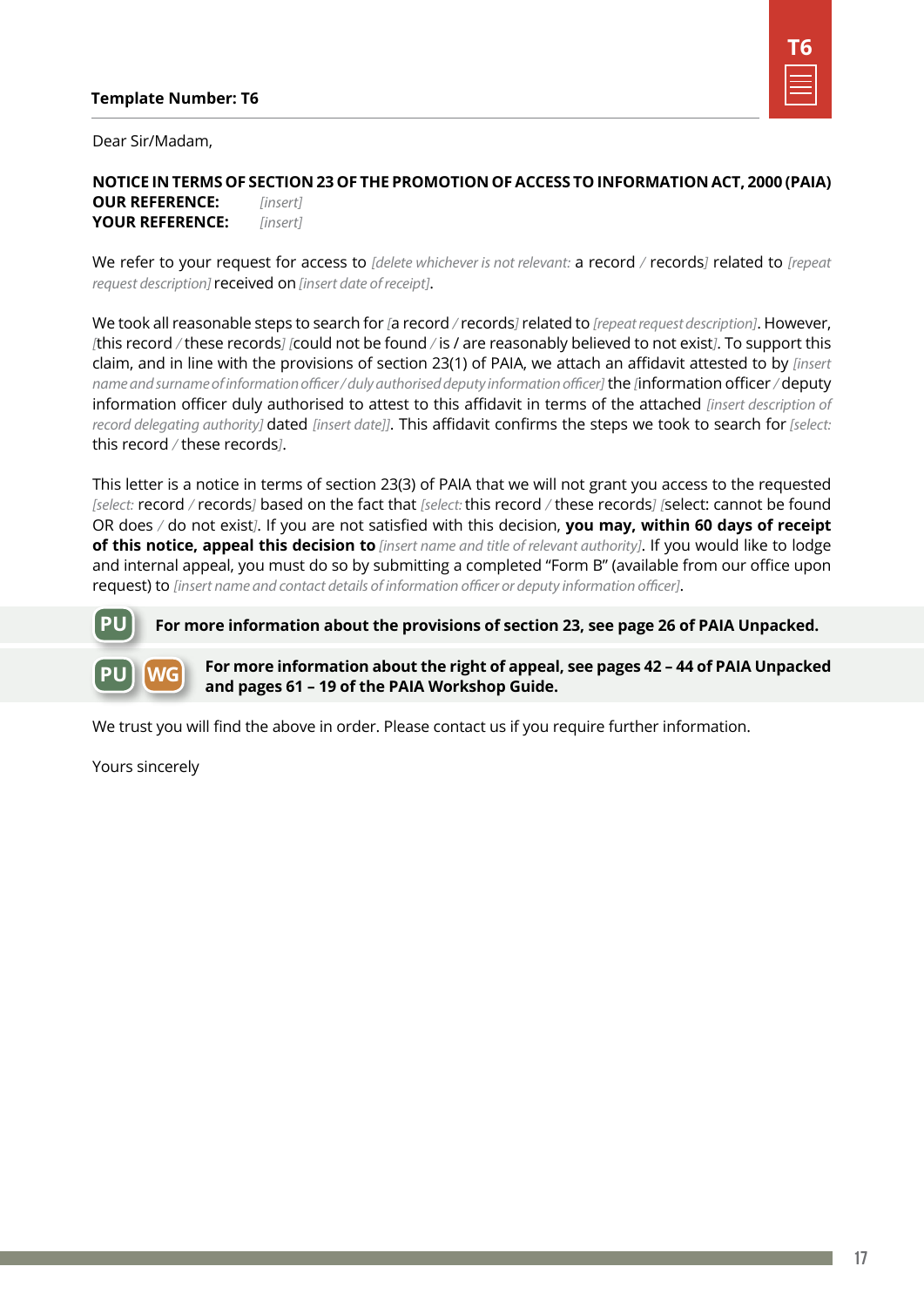**Template Number: T7**

## **AFFIDAVIT**

I, the undersigned,

*[Insert full names and surname of Information Officer/ Deputy Information Officer]*

hereby declare under oath as follows:

I confirm that I am an adult *[*female */* male*]* with employee number *[insert]* employed with *[insert]* stationed at *[insert physical address of office where information officer / deputy information officer is stationed]*.

2.

The facts contained herein, except where indicated otherwise, are within my own personal knowledge and are to the best of my knowledge and belief both true and correct.

3.

I confirm that a request in terms of the Promotion of Access to Information Act, 2000 (PAIA) was received by *[name of requestee body]* from *[name of requester]* for copies of *[quote the request description]*.

I confirm that the following steps were taken to determine whether or not these records exist and to find such records:

4.1.

*[Example:* I instructed *[name and surname of official]* of the *[name of department]* department to search for these records. *[Name and surname of official]* conducted searches under the following *[specify names / titles / ID numbers / file numbers]* but could not *[select one:* locate the records */* find any indication that any such records ever existed*]*. *[Name and surname of official]* also conducted a search using the following *[*archival listing */* finding aid*] [specify]* but could not *[select one:* locate the records */* find any indication that any such records ever existed*]*.

*[Repeat for any other searches conducted by any other person.]*

4.3.

 $4.2<sub>2</sub>$ 

I confirm that based on the searches conducted as described above that I believe that there are reasonable grounds to believe that *[select and complete one of the following:*

*i.* there are *[select:* no */* no other*]* records relating to *[specify the kind of records requested]* that is, the *[select:* record does */* records do not exist */* no other record exists */* records exist for this request*]* (see section 23(1)(b)(ii) of PAIA).

*OR*

*ii.* although there appears to be evidence that the following *[*record */* records*] [select:* is */* are */* at some point in the past was */* were*]* in the possession of *[insert name of requestee body]* they cannot be found

# **T7**

1.

4.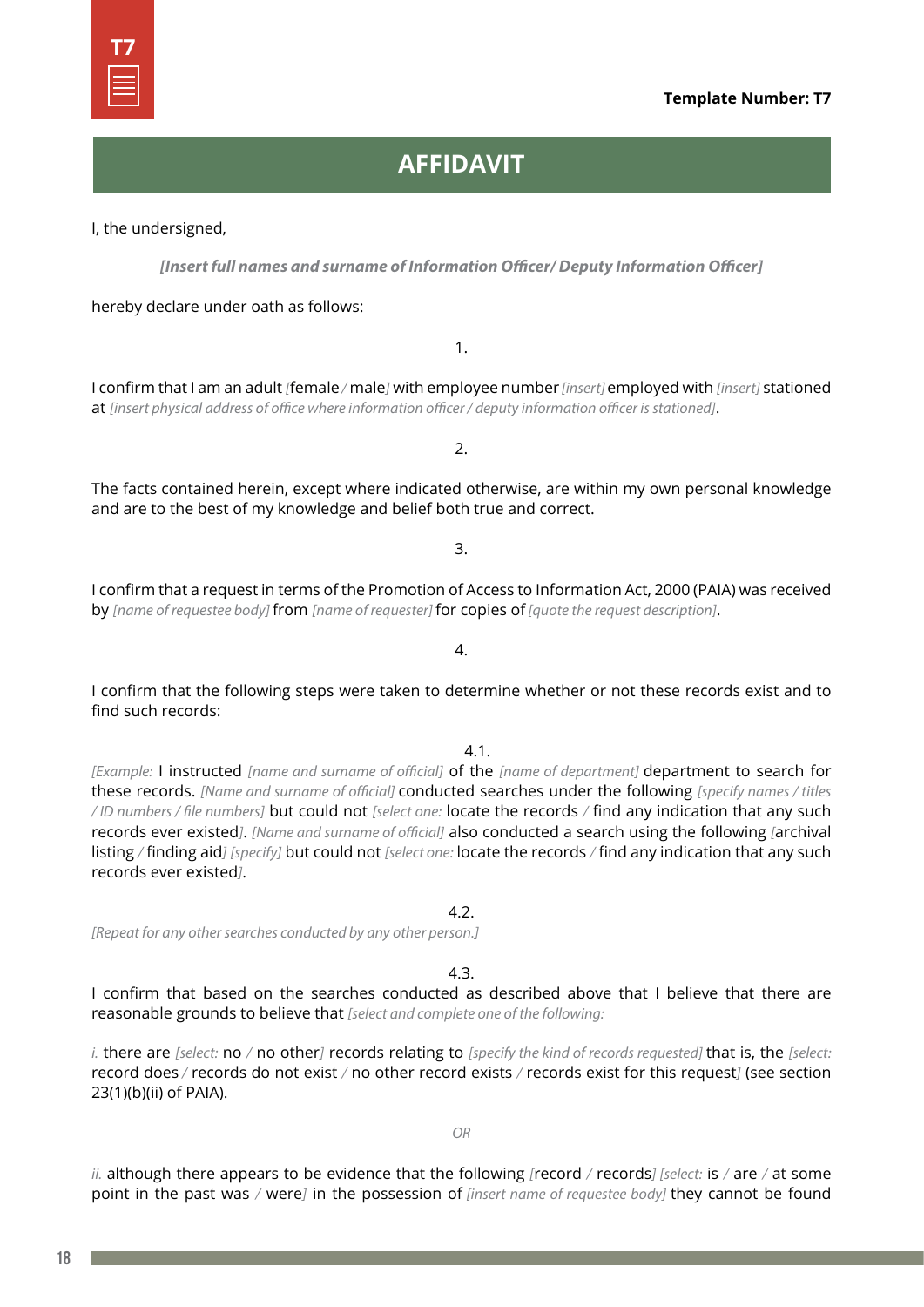(see section 23(1)(b)(i) of PAIA). In line with the provisions of section 23(4) of PAIA I further confirm that should *[select:* this record */* these records*]* be found at a future date *[insert name of requester]* will be notified and provided with a decision on access, in accordance with PAIA.

I know and understand the contents of this declaration. I have no objection to taking the prescribed oath. I consider the prescribed oath as binding on my conscience.

#### **DEPONENT**

It is hereby certified that the aforesaid declaration was signed and sworn in my presence on this the

day of \_\_\_\_\_\_\_\_\_\_\_\_\_\_\_\_ 20…………, at \_\_\_\_\_\_\_\_\_\_\_\_\_\_\_\_\_, the deponent having confirmed and acknowledged:-

- a) that s/he knows and understands the contents of this declaration;
- b) that s/he has no objection to taking the prescribed oath; and
- c) that s/he considers the prescribed oath as binding on his/her conscience.

#### **DEPONENT CONFIRMED THAT S/HE KNOWS AND UNDERSTANDS THE CONTENTS OF THIS AFFIDAVIT;**

#### **DEPONENT THEREAFTER TOOK THE PRESCRIBED OATH BY UTTERING THE FOLLOWING WORDS: "I SWEAR THAT THE CONTENTS OF THIS AFFIDAVIT ARE TRUE AND CORRECT, SO HELP ME GOD" OR "I TRULY AFFIRM THAT THE CONTENTS OF THIS DECLARATION ARE TRUE".**

**COMMISSIONER OF OATHS**

Full names:

Business Address:

Designation/Rank/Office:

Area for which appointed: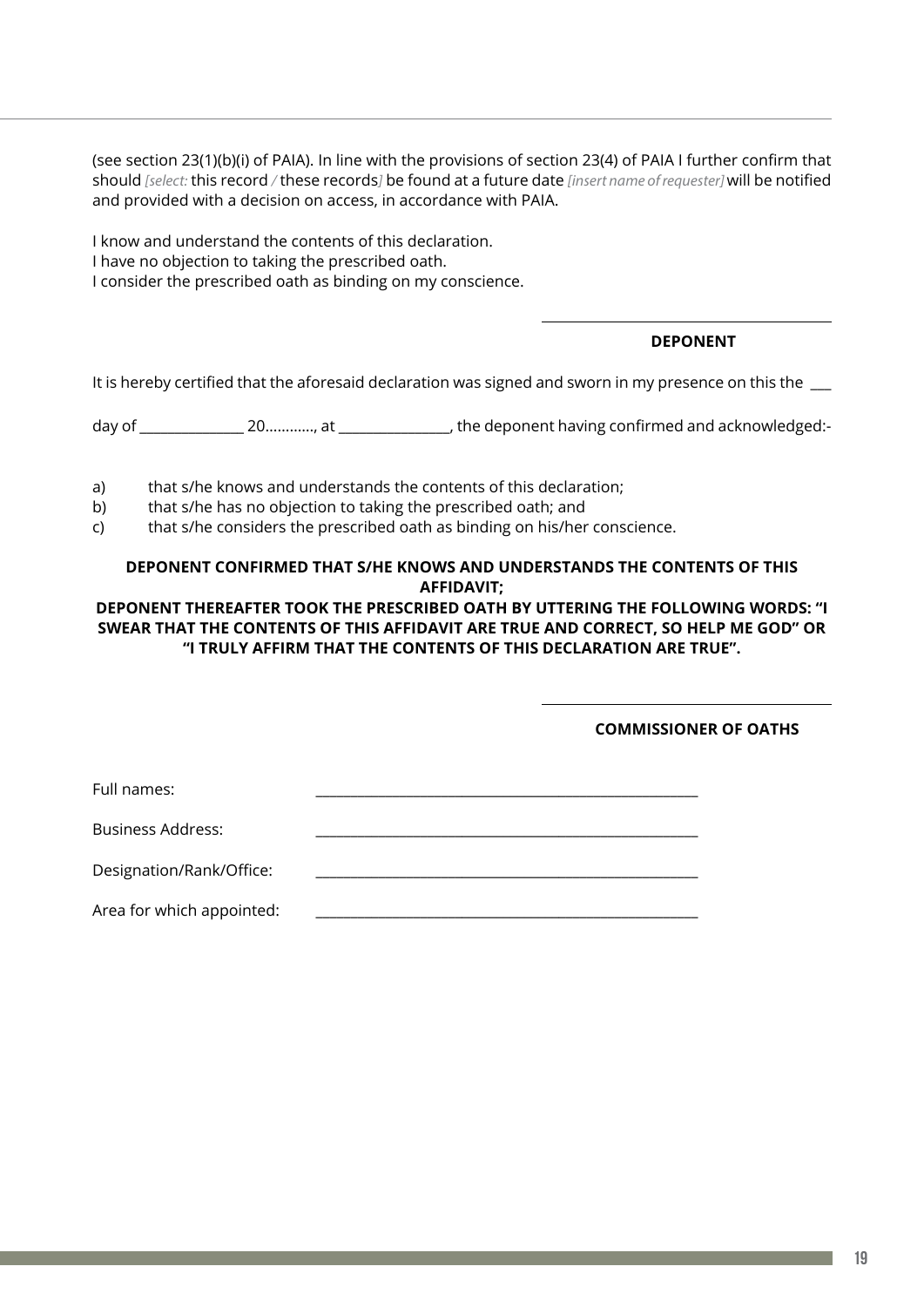Dear Sir/Madam,

#### **EXTENSION IN TERMS OF SECTION 26 PAIA OF PERIOD FOR PROCESSING OF REQUEST**

**OUR REFERENCE:** *[insert]* **YOUR REFERENCE:** *[insert]*

We refer to your request for access to *[delete whichever is not relevant:* a record */* records*]* related to *[repeat request description]* received on *[insert date of receipt]*.

Please note that *[delete whichever is not relevant below]*

#### *[OPTION 1:]*

your request *[delete whichever is not applicable:* covers *[insert figure]* records */* requires a search through *[insert figure]* records*]*. Compliance with the 30 day period prescribed by PAIA for the provision of a decision would unreasonably interfere with the activities of *[insert name of public body]*. **The period for the provision of a decision is therefore extended by** *[insert number to a maximum of 30]* **days, in terms of section 26(1)(a) of PAIA.** 

#### *[OPTION 2:]*

compliance with your request requires *[delete whichever is not applicable:* a search for records in */* the collection of records from*]* an office of *[insert name of public body]* situated in *[insert name of the town or city where the office is that is not the same as the town city where the office of the information officer is]*. As a result, we cannot provide you with a decision within the 30 day period prescribed by PAIA. **The period for the provision of a decision is therefore extended by** *[insert number to a maximum of 30]* **days, in terms of section 26(1)(b) of PAIA.**

#### *[OPTION 3:]*

compliance with your request requires consultation with *[insert name of the other divisions of your office that needs to be consulted] / [insert name of another public body]*. In order to decide upon your request, these consultations cannot reasonably be completed within the 30 day period prescribed by PAIA. **The period for the provision of a decision is therefore extended by** *[insert number to a maximum of 30]* **days, in terms of section 26(1)(c) of PAIA).**

#### *[OPTION 4:]*

**[NB: If more than one of the above three paragraphs are applicable the wording needs to be amended to indicate that the extension is made in terms of section 26(1)(d) of PAIA.**

*Example:*

*Your request covers 4 000 records and will require consultation with our legal division. In order to enable a decision on your request in terms of PAIA, compliance with the 30 day period prescribed PAIA is therefore not reasonably possible. The period for the provision of a decision is therefore extended by 20 days, in terms of section 26(1)(d) of PAIA.]*

#### *[OPTION 5:]*

you agreed that we could provide you with a decision at a later date. We attach a copy of your written agreement dated *[insert date]*. **The prescribed period for the provision of a decision on your request is therefore extended by** *[insert number to a maximum of 30]* **days, in terms of section 26(1)(e) of PAIA.**

**A decision on this request is therefore now due by** *[insert date]***.**



**For more information on the issuance of a notice of extension of time, see pages 24 – 25 of PAIA Unpacked and page 33 of the PAIA Workshop Guide.**



**For more information on the calculation of timeframes under PAIA, see page 24 of PAIA Unpacked.**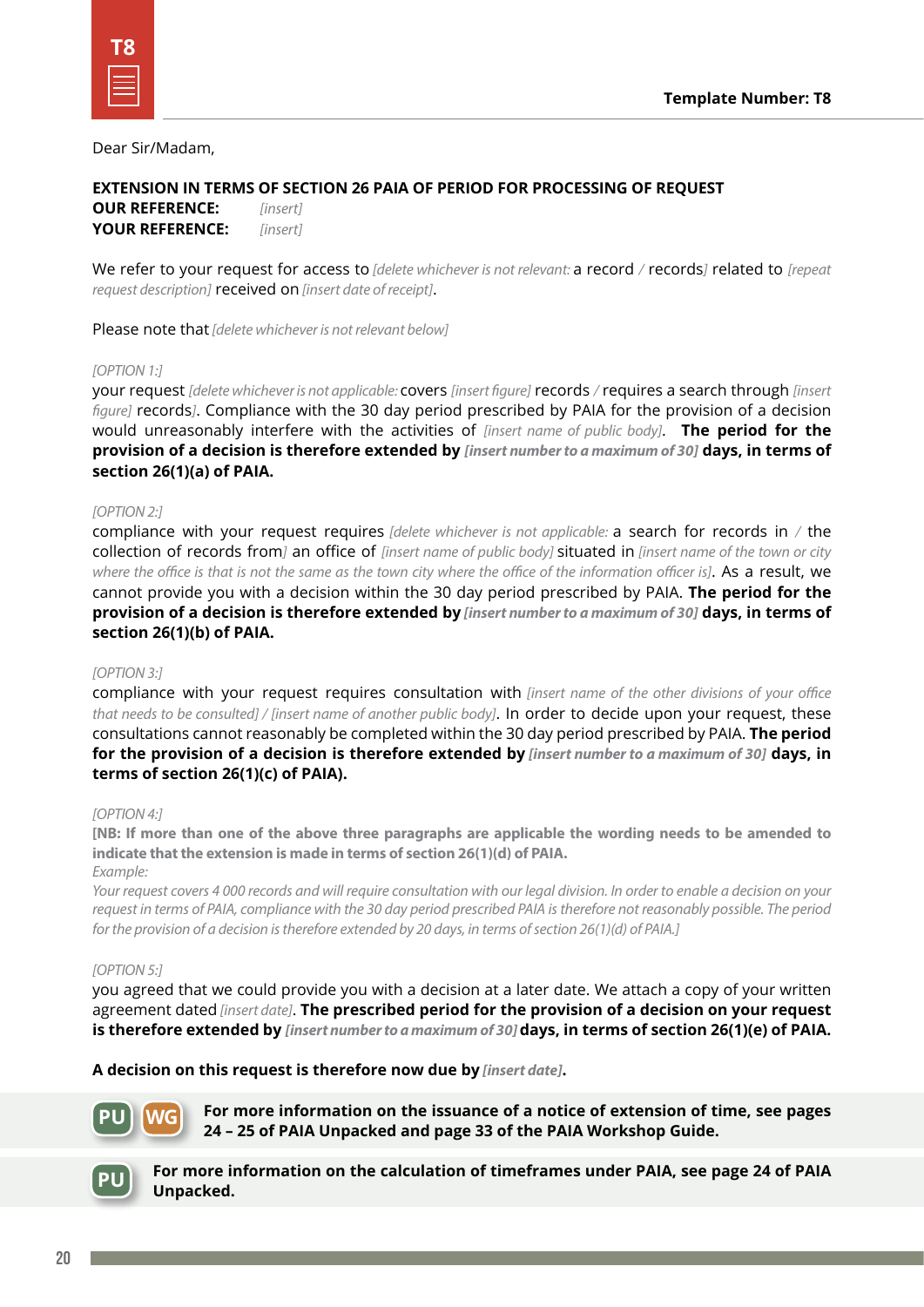Kindly further note that you may, **within 60 days of receipt of this notice, appeal this decision to**  *[insert name and title of relevant authority]*. If you would like to lodge and internal appeal you must do so by submitting a completed "Form B" (available from our office upon request) to *[insert name and contact details of information officer or deputy information officer]*.



**For more information about the right of appeal, see pages 42 – 44 of PAIA Unpacked and pages 61 – 19 of the PAIA Workshop Guide.**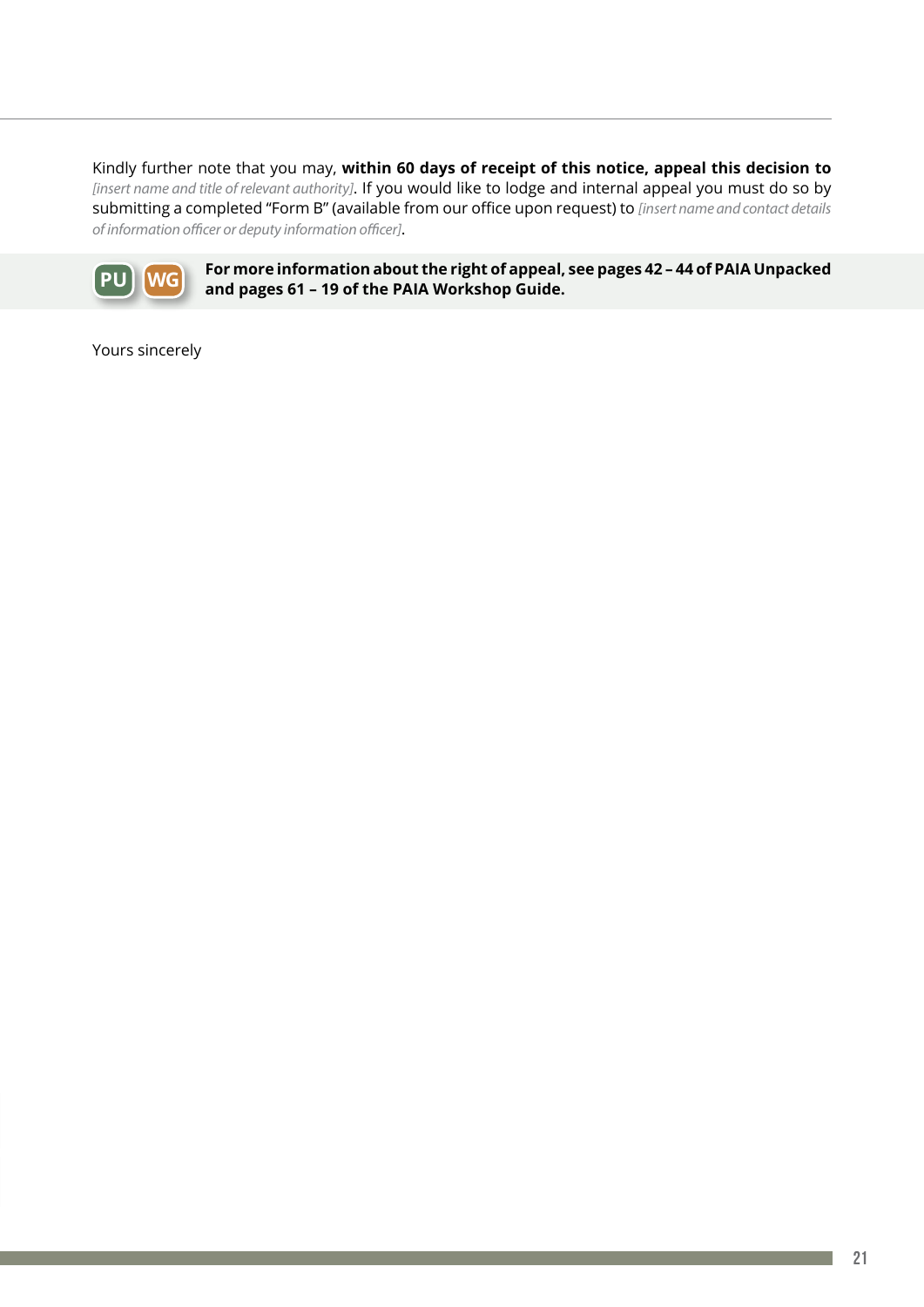#### Dear Sir/Madam

**NOTICE IN TERMS OF SECTION 47 OF THE PROMOTION OF ACCESS TO INFORMATION ACT, 2000 (PAIA) OUR REFERENCE:** *[Insert]*

**YOUR REFERENCE:** *[Insert]*

We refer to a request for access to *[delete whichever is not relevant:* a record */* records*]* related to *[repeat request description]* received by our office on *[insert date of receipt]*.

We would like to inform you that *[insert name of information officer]* is considering a request for access to a record made by *[insert name of requestor]* that may contain

#### *[Delete whichever is not relevant below]*

personal information, as contemplated in section 34(1) of PAIA, about *[*you */* your deceased *[describe relationship of next of kin to deceased person]]*.

**PU WG**

#### **For more information about personal information, see pages 31 – 32 of PAIA Unpacked, and pages 24 – 25 of the PAIA Workshop Guide.**

information which the South African Revenue Service obtained to enforce legislation concerning the collection of revenue, as contemplated in section 35(1) of PAIA.

commercial information in the form of *[*your */* your organisation's*]* trade *[*secret */* secrets*]*, as contemplated in section 36(1)(a) of PAIA.

financial, commercial, scientific or technical information belonging to *[*you */* your organisation*]*, as contemplated in section 36(1)(b) of PAIA.

information, of the kind contemplated in section 36(1)(c)(i), that *[*you */* your organisation*]* supplied to us in confidence, and which, if it is disclosed, may put *[*you */* your organisation*]* at a disadvantage in contractual or other negotiations.

information, of the kind contemplated in section 36(1)(c)(ii), that *[*you */* your organisation*]* supplied to us in confidence, and which, if it is disclosed, may prejudice *[*you */* your organisation*]* in commercial competition.



#### **For more information about commercial information of third parties, see pages 32 – 33 of PAIA Unpacked.**

information, of the kind contemplated in section 37(1)(a) of PAIA, which, if it is disclosed, may constitute an action for breach of a duty of confidence in terms of *[describe the agreement on which you believe an action of breach of confidence could possibly be based]* entered into between *[detail of the parties to the agreement]* and concluded on *[date of agreement]*.

information, of the kind contemplated in section 37(1)(b) of PAIA, that *[*you */* your organisation*]* supplied to us in confidence.

## **PU**

#### **For more information about confidential information, see pages 34 – 35 of PAIA Unpacked.**

information, of the kind contemplated in section 43(1) of PAIA, about research *[*being */* to be carried out*] [delete whichever is not applicable:* by you */* your organisation */* on your behalf */* on behalf of your organisation*]*, which, if it is disclosed, may expose *[delete whichever is not applicable:* you */* your organisation */* the person carrying out the research */* the subject matter of the research*]* to serious disadvantage.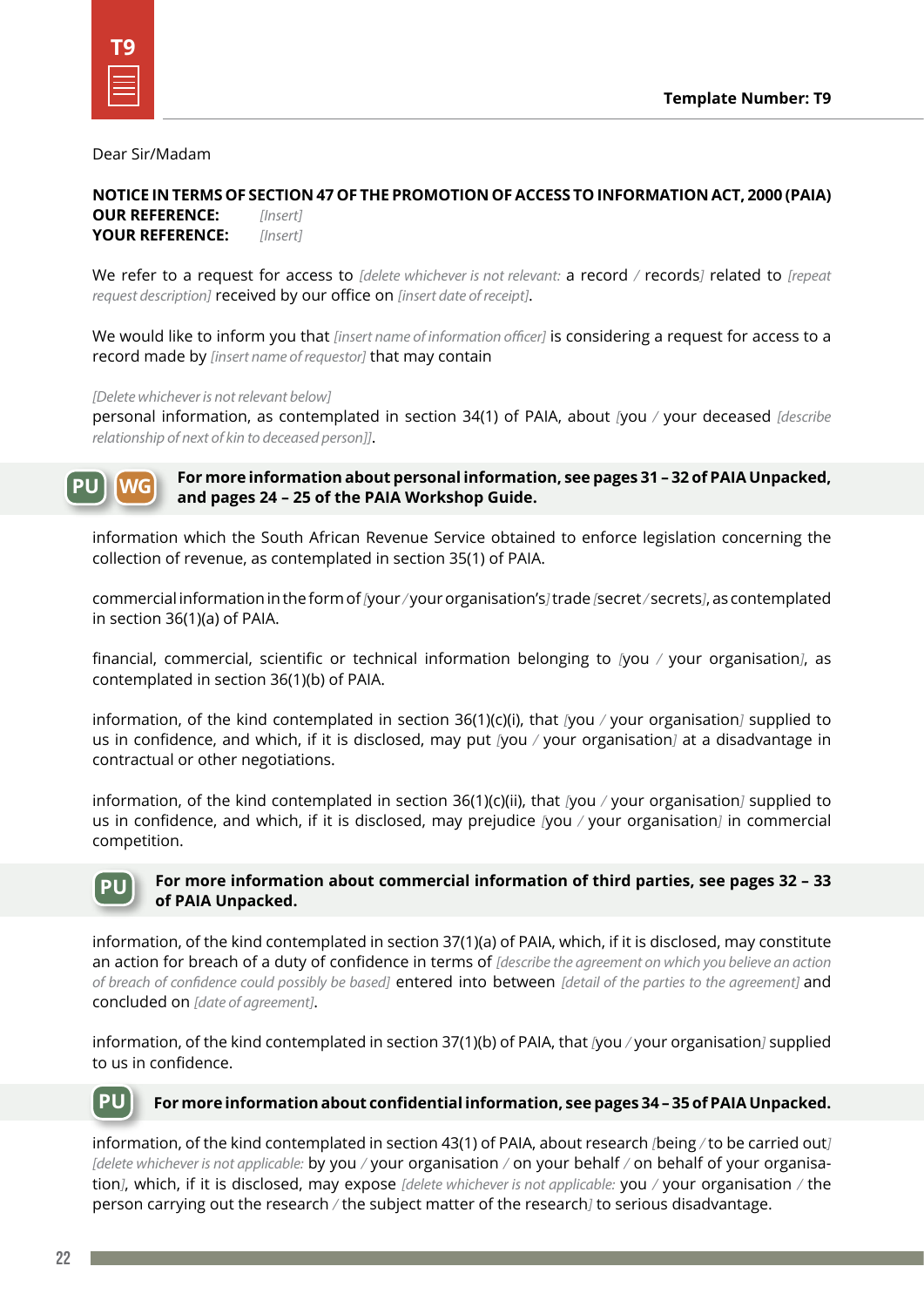#### **For more information on research information, see page 35 of PAIA Unpacked. PU**

*[Delete if not applicable:]* Chapter 4 of PAIA provides that if the requested *[*record */* records*]* is found to be of the nature described above, the request for access either must or may be denied. However, we need to advise you that *[*this record */* these records*]* may be subject to mandatory disclosure in the public interest under section 46 of PAIA. This is because the disclosure of the *[*record */* records*]* may reveal evidence of *[delete whichever is not applicable [option 1:]* a substantial *[*contravention of */* failure to comply with*]* the law *[option 2:]* an imminent and serious *[*public safety */* environmental*]* risk*]* and the public interest in the disclosure of the *[*record */* records*]* outweighs the harm that may be prevented if we deny access in terms of the provisions in Chapter 4 of PAIA.

#### **For more information on the public interest override, see pages 40 – 41 of PAIA Unpacked, and pages 28 and 64 of the PAIA Workshop Guide. PU WG**

You may, **within 21 days of receipt of this notice**, provide written consent for the disclosure of the *[*record */* records*]* to the requester or make written or oral presentations to *[insert name and contact details of information or deputy information officer]* regarding factors you feel the *[*information officer */* deputy information officer*]* should consider when deciding whether to grant or refuse access to the requested *[*record */* records*]* in terms of PAIA.

We trust you will find the above in order. Please contact us if you require further information.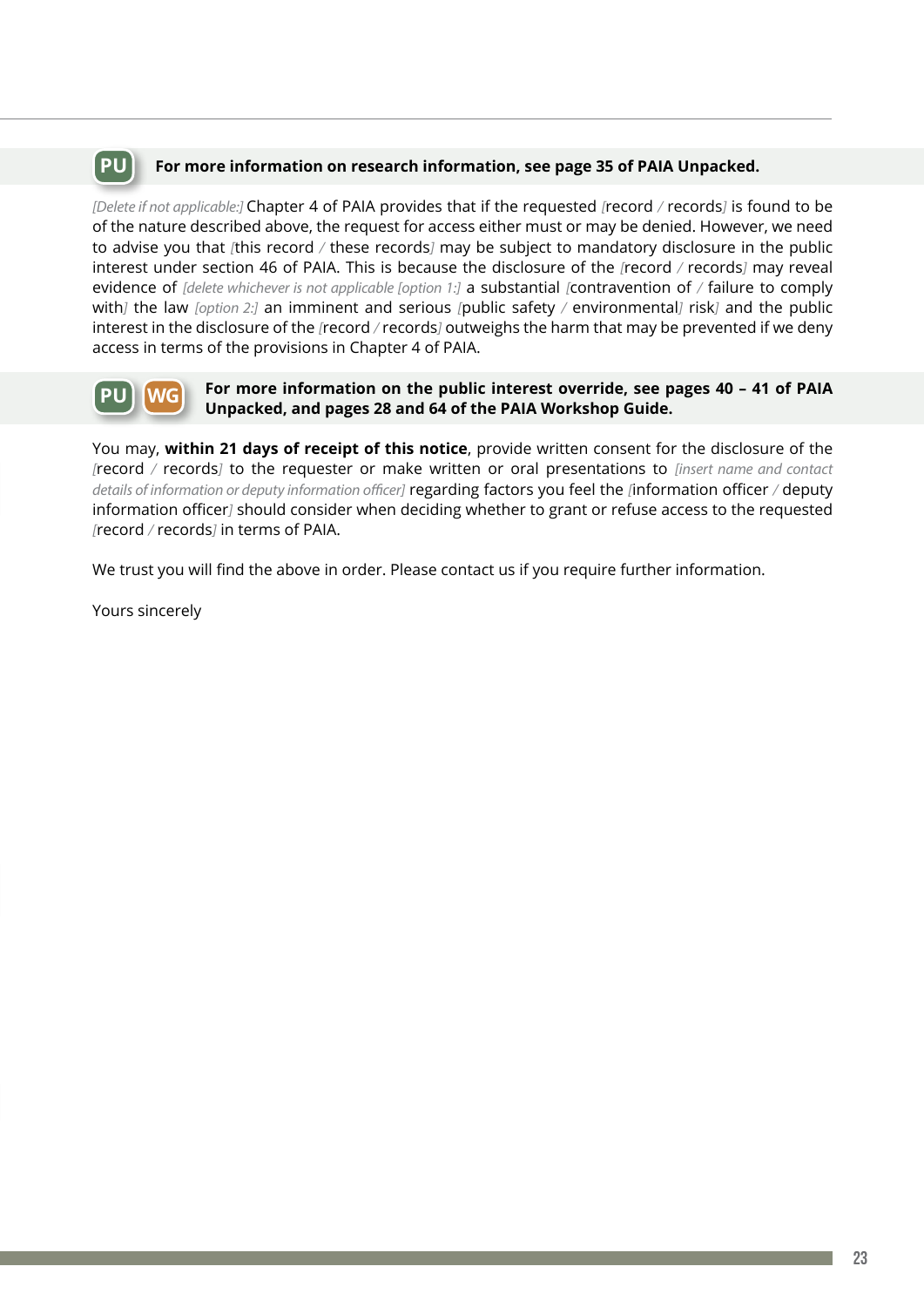Dear Sir/Madam

**NOTICE IN TERMS OF SECTION 47 OF THE PROMOTION OF ACCESS TO INFORMATION ACT, 2000 (PAIA) OUR REFERENCE:** *[Insert]*

**YOUR REFERENCE:** *[Insert]*

We refer to your request for access to *[delete whichever is not relevant:* a record */* records*]* related to *[repeat request description]* received by our office on *[insert date of receipt]*.

We would like to inform you that the *[*record */* records*]* requested may contain

#### *[Delete whichever is not relevant below]*

personal information, as contemplated in section 34(1) of PAIA, of a third party.



**For more information about personal information, see pages 31 – 32 of PAIA Unpacked, and pages 24 – 25 of the PAIA Workshop Guide.**

information which the South African Revenue Service obtained to enforce legislation concerning the collection of revenue, as contemplated in section 35(1) of PAIA.

commercial information in the form of a third party's trade *[*secret */* secrets*]*, as contemplated in section 36(1)(a) of PAIA.

financial, commercial, scientific or technical information, as contemplated in section 36(1)(b) of PAIA, belonging to a third party.

information, of the kind contemplated in section  $36(1)(c)(i)$ , that a third party supplied to us in confidence, and which, if it is disclosed, may put that third party at a disadvantage in contractual or other negotiations.

information, of the kind contemplated in section 36(1)(c)(ii), that a third party supplied to us in confidence, and which, if it is disclosed, may prejudice that third party in commercial competition.



#### **For more information about commercial information of third parties, see pages 32 – 33 of PAIA Unpacked.**

information, of the kind contemplated in section 37(1)(a) of PAIA, which, if it is disclosed, may constitute an action for breach of a duty of confidence in terms of an agreement entered into between *[insert name of requestee organisation]* and a third party.

information, of the kind contemplated in section 37(1)(b) of PAIA, that a third party supplied to us in confidence.

#### **For more information about confidential information, see pages 34 – 35 of PAIA Unpacked. PU**

information, of the kind contemplated in section 43(1) of PAIA, about research *[*being */* to be*]* carried out by a third party, which, if it is disclosed, may expose *[delete whichever is not applicable:* that third party */* the person carrying out the research */* the subject matter of the research*]* to serious disadvantage.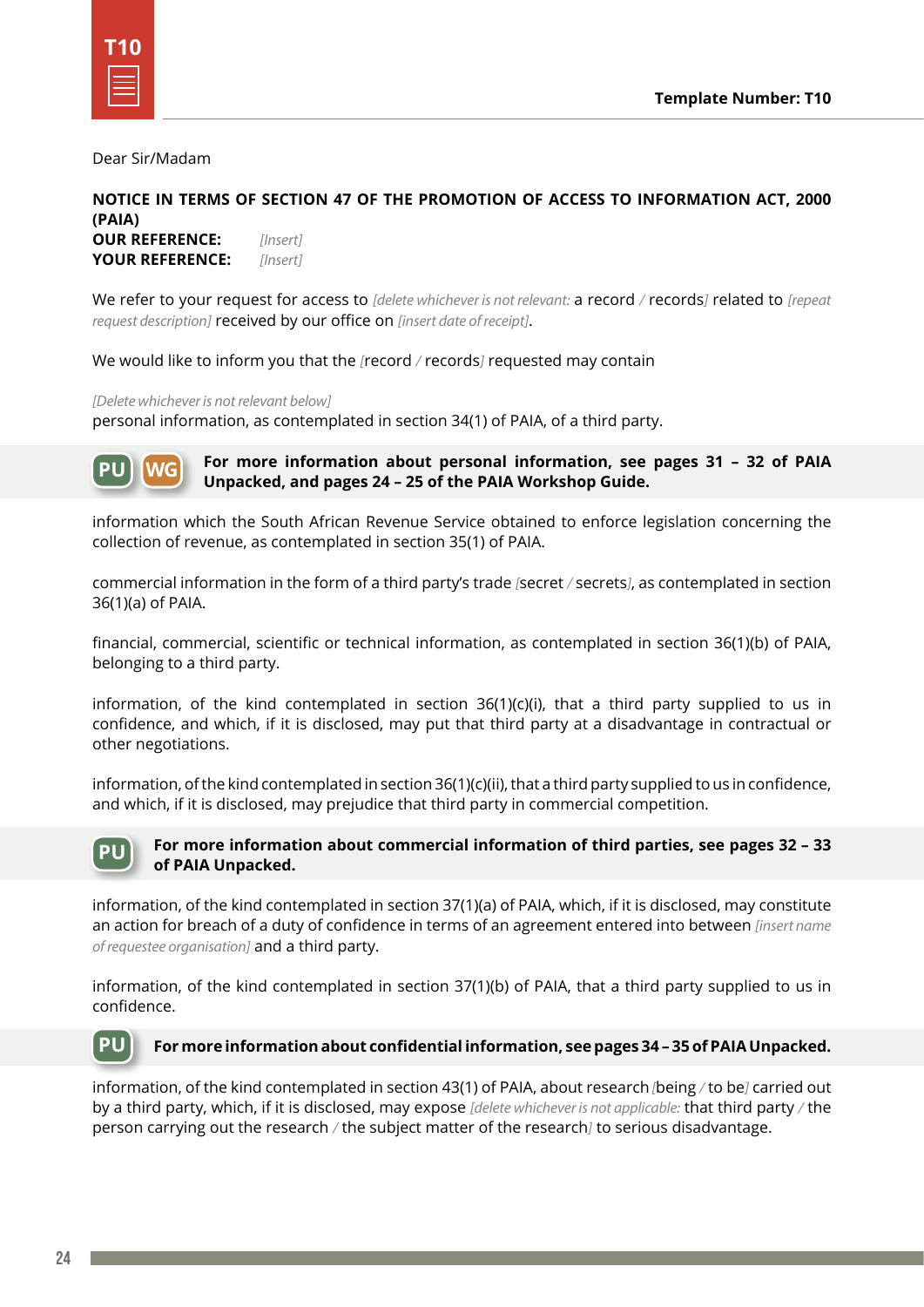## **PU For more information on research information, see page 35 of PAIA Unpacked.**

*[Insert name of requestee organisation]* has therefore, as required in terms of the provisions of section 47 of PAIA, issued notice of the request to the third party. According to the provisions of section 48 of PAIA, **the third party has 21 days from** *[insert date of issue of s47 notice to third party]* **to give written consent for the disclosure of the** *[***record** */* **records***]* **to** *[insert name of requestee organisation]* **or to make written or oral presentations to us about why they believe your request should be denied.** 

Please note that, in accordance with the provisions of section 49 of PAIA, we will provide you with a decision on this request by *[insert date 30 calendar days from the date of notification to third party]*.

We trust you will find the above in order. Please contact us if you require further information.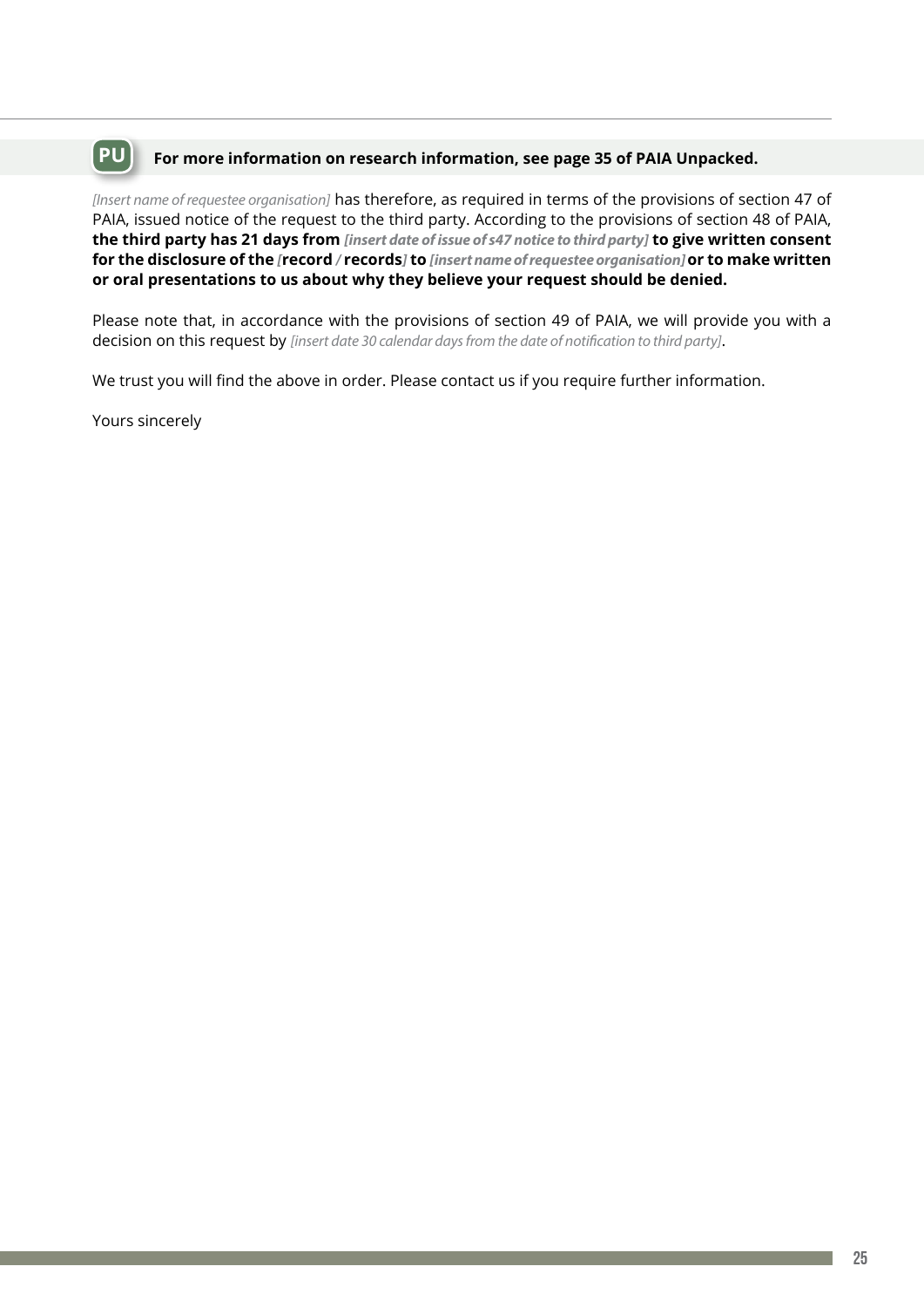Dear Sir/Madam

**NOTICE IN TERMS OF SECTION 25 OF THE PROMOTION OF ACCESS TO INFORMATION ACT, 2000 YOUR REFERENCE:** *[Insert]*

**OUR REFERENCE:** *[Insert]*

We refer to your request for access to *[delete whichever is not relevant:* a record */* records*]* related to *[repeat request description]* received by our office on *[insert date of receipt]*.

In terms of the provisions of PAIA we have decided to *[*grant */* refuse */* part-grant*]* access to the records falling within your request description.

#### *[If access was granted continue here:]*

You need to pay an access fee in the amount of *[insert access fee value]* before we can give you access to the *[*record */* records*]*. We calculated this amount in accordance with the Regulations to PAIA, as follows: *[insert detail for example about the number of copies]*. You must pay the prescribed access fee of *[insert access fee value]* at *[insert detail of offices where payment can be made]*, or make an electronic payment into the following bank account: *[insert bank account details]*. **To assist with the administration of your request please forward a copy of the receipt or proof of electronic payment to** *[insert name and contact details of information officer or deputy information officer]*. As soon as we receive payment of the access fee, we will give you access to the records in the form of *[state form of access]*. *[If access cannot be given in the form requested:]* We cannot give you access in the form you have requested in part F of "Form A" because providing access in this manner would

*[Delete whichever is not relevant]*

unreasonably interfere with the effective administration of *[insert name of public body]* because *[provide reasons]*.

be detrimental to the preservation of the record because *[provide reasons]*.

amount to an infringement of copyright in the record, which copyright is not owned by the State.

*[Delete if not relevant:* Please note that access to the *[*record */* records*]* has been granted in the public interest, in terms of section 46 of PAIA, despite the provisions of section *[insert section number]* of PAIA applying to the *[*record */* records*]*.*]*



#### **PU WG For more information on the public interest override, see pages 40 – 41 of PAIA Unpacked, and pages 28 and 64 of the PAIA Workshop Guide.**

*[Delete if not relevant:* Unfortunately we cannot grant access in *[insert preferred language indicated by requester in part F of "Form A"]* as the *[*record */* records*] [*does */* do*]* not exist in this language. The *[*record */* records*] [*does / do*]* however exist in the following languages: *[Insert languages record is available in]*. Kindly indicate in which of these languages you would prefer to be granted access.*]*

Kindly note that **you may, within 60 days of receipt of this notice, lodge an internal appeal, against the access fee to be paid or against the form in which access has been granted**, with *[insert name and title of relevant authority]*. If you would like to lodge and internal appeal you must do so by submitting a completed "Form B" (available from our office upon request) to *[insert name and contact details of information officer or deputy information officer]*.

#### *[If access was refused continue here:]*

We have decided to refuse access because the *[describe record]* contains information about *[describe information in record – without revealing the content of the record – that the relevant section in Chapter 4 of PAIA aims to protect – it is not sufficient to repeat the wording of the section, describe the nature of the information]* which reasonably could *[describe the specific harm that could come about which harm would fall within the ambit of the relevant section in Chapter 4 of PAIA – it is not sufficient to repeat the wording of the section, describe the specific harm]*. We have made the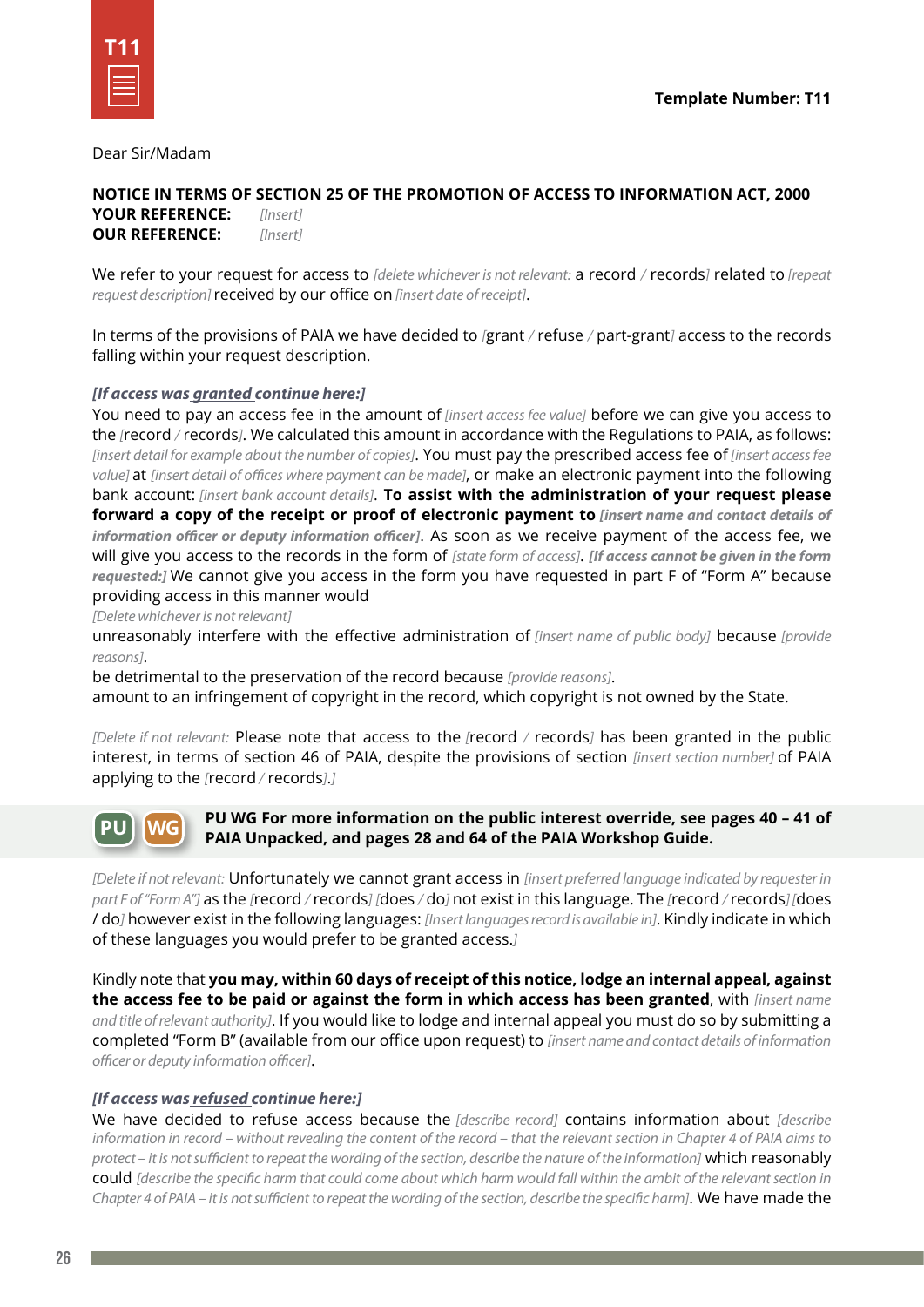decision to deny access in terms of section *[insert section number]* of PAIA.

The information which we *[*may */* must*]* refuse in terms of section *[insert section number]* of PAIA could not be severed (separated) from the record in terms of section 28 of PAIA as *[insert reason, example "no coherent and comprehensible remainder would be available for release once such information has been severed (separated)"]*.

In terms of section 46 of PAIA, in certain cases access must be granted if it is in the public interest. This will be the case if the *[*record */* records*] [*reveals */* reveal*]* evidence of a substantial contravention of or failure to comply with the law, or if *[*it */* they*] [*reveals */* reveal*]* an imminent and serious public safety or environmental risk, and where the public interest outweighs the harm that section *[insert section number]*  of PAIA aims to avoid. The provisions of section 46 of PAIA however do not apply to the *[*record */* records*]*  referred to in your request.

*[The above three paragraphs need to be repeated with respect to each and every record to which access is denied]*

Please note that **you may, within 60 days of receipt of this notice lodge an internal appeal, against the decision to deny access,** with *[insert name and title of relevant authority]*. If you would like to lodge and internal appeal you must do so by submitting a completed "Form B" (available from our office upon request) to *[insert name and contact details of information officer or deputy information officer]*.

#### *[If access was part-granted continue here:]*

We have granted access to *[describe the record / records / part of a record/s to which access is granted]*. You need to pay an access fee in the amount of *[insert access fee value]*. We calculated this amount in accordance with the Regulations to PAIA, as follows: *[insert detail example about the number of copies]*. **You must pay the prescribed access fee of** *[insert access fee value]* at *[insert detail of offices where payment can be made]*, or make an electronic payment into the following bank account: *[insert bank account details]*. To assist with the administration of your request **please forward a copy of the receipt or proof of electronic payment to** *[insert name and contact details of information officer or deputy information officer]*. As soon as we receive payment of the access fee, we will give you access to the records in the form of *[state form of access]*. *[If access cannot be given in the form requested:]* We cannot give you access in the form you have requested in part F of "Form A" because providing access in this manner would

*[delete whichever is not relevant]*

unreasonably interfere with the effective administration of *[insert name of public body]* because *[provide reasons]*.

be detrimental to the preservation of the record because *[provide reasons]*.

amount to an infringement of copyright in the record which copyright is not owned by the State.

*[Delete if not relevant:* Please note that access to the *[*record */* records */* part record/s*]* has been granted in the public interest, in terms of section 46 of PAIA, despite the provisions of section *[insert section number]*  of PAIA applying to the *[*record */* records*]*.*]*

*[Delete if not relevant:* Unfortunately we cannot grant access in *[insert preferred language indicated by requester in part F of "Form A"]* as the *[*record */* records*] [*does */* do*]* not exist in this language. The *[*record */* records*] [*does */* do*]* however exist in the following languages: *[insert languages record is available in]*. Kindly indicate in which of these languages you would prefer to be granted access.*]*

We have decided to refuse access to *[describe the record / part of a record to which access has been refused]* because it contains information about *[describe information in record – without revealing the content of the record – that the relevant section in Chapter 4 of PAIA aims to protect – it is not sufficient to repeat the wording of the section, describe the nature of the information]* which reasonably could *[describe the specific harm that could come about which harm would fall within the ambit of the relevant section in Chapter 4 of PAIA – it is not sufficient to repeat the wording of the section, describe the specific harm]*. We have decided to deny access in terms of section *[insert section number]* of PAIA.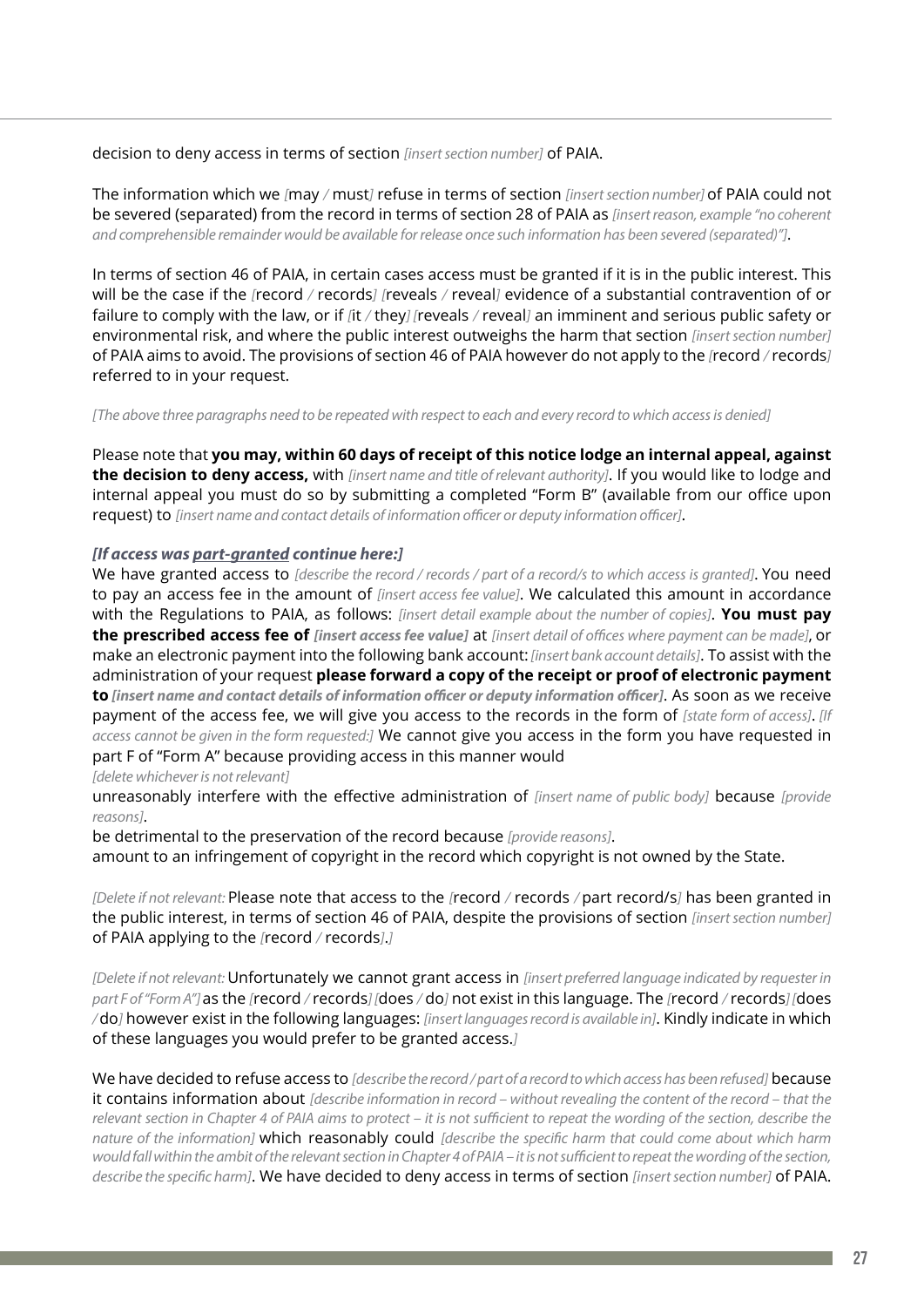The information which *[*may */* must*]* be refused in terms of section *[insert section number]* of PAIA could not be severed (separated) from the record in terms of section 28 of PAIA as *[insert reason, example: "no coherent and comprehensible remainder would be available for release once such information has been severed (separated)"]*.

In terms of section 46 of PAIA, in certain cases access must be granted if it is in the public interest. This will be the case if the *[*record */* records*] [*reveals */* reveal*]* evidence of a substantial contravention of or failure to comply with the law, or if *[*it */* they*] [*reveals */* reveal*]* an imminent and serious public safety or environmental risk, and where the public interest outweighs the harm that section *[insert section number]* of PAIA aims to avoid. The provisions of section 46 of PAIA however do not apply to the *[*record */* records*]*  referred to in your request.

*[The above three paragraphs need to be repeated with respect to each and every record to which access is denied;*  where access is granted only to parts of records the paragraph addressing reasons for refusal and the paragraph addressing *section 46 should be included, the paragraph related to section 28 must be deleted.]*

Kindly note that **you may, within 60 days of receipt of this notice, lodge an internal appeal, against the access fee to be paid, against the form in which access has been granted or against the decision not to grant access,** with *[insert name and title of relevant authority]*. If you would like to lodge and internal appeal you must do so by submitting a completed "Form B" (available from our office upon request) to *[insert name and contact details of information officer or deputy information officer]*.

*[Delete if not relevant:* Please note that the *[*record */* records*] [*has */* have*]* been disclosed in the public interest in terms of section 46 of PAIA despite the provisions of section *[insert section number]* of PAIA applying to the *[*record */* records*]*.*]*

*[Whether access was granted, refused or part-granted continue here:]* We trust you will find the above in order. Please contact us if you require further information.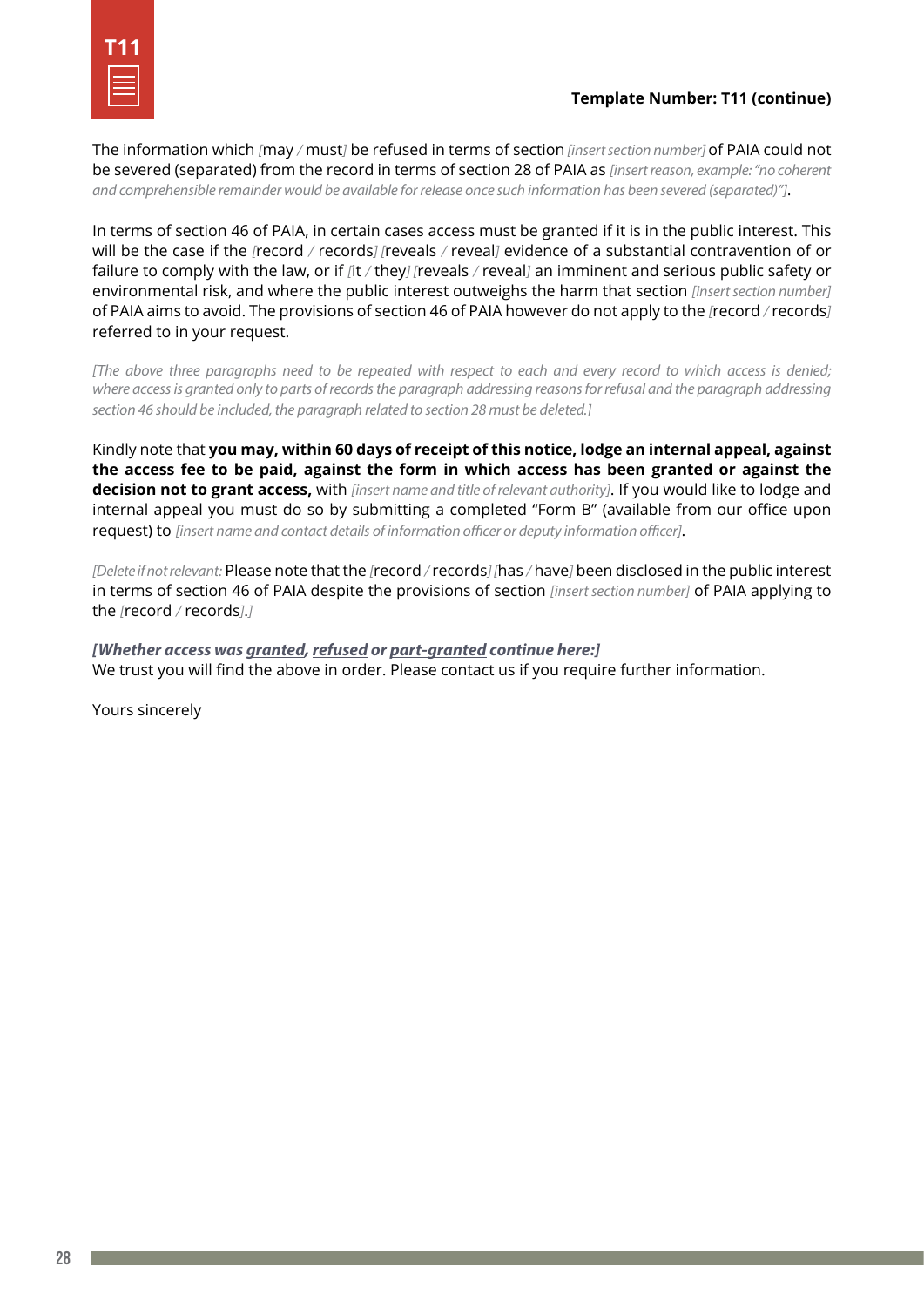

Dear Sir/Madam

#### **NOTICE IN TERMS OF SECTION 49 OF THE PROMOTION OF ACCESS TO INFORMATION ACT, 2000 YOUR REFERENCE:** *[Insert]*

**OUR REFERENCE:** *[Insert]*

We refer to a request for access to *[delete whichever is not relevant:* a record */* records*]* related to *[repeat request description]* received by our office on *[insert date of receipt]*.

We wish to notify you in terms of section 49(1)(b) of the Promotion of Access to Information Act, 2000 (PAIA) that, having given due regard to

*[Option 1:* representations made by *[*you */* your organisation*] [*orally */* in writing*]* on *[insert date]*,*]*

*[Option 2:* the fact that you did not have an opportunity to make representations,*]*

a decision has been taken in terms of the provisions of PAIA to *[*grant */* refuse */* part-grant*]* access to the requested records.

#### **PU For more information on third party submissions, see page 24 of PAIA Unpacked.**

#### *[If access was granted continue here:]*

*[Option 1:]*

We have granted access because section 11 of PAIA provides that a requester must be given access to a record of a public body if the requester complies with the procedural requirements in PAIA, and if access to the record is not refused in terms of any ground for refusal contemplated in Chapter 4. The requester has complied with the procedural requirements in PAIA and none of the grounds in Chapter 4 *[*apply */* have been applied*]* to the records requested.

**\*\* NOTE:** Remember that while some sections in Chapter 4 require that access must be denied to certain kinds of information, others simply provide that access may be denied to certain other kinds of information. This means that in certain instances, even if the information in the requested record is of the kind described in a section in Chapter 4 (example: section 37(1)(b) and section 44(1)), the information officer / deputy information officer must still apply their discretion in deciding whether to give access or not. In this respect it is worth remembering that **section 89 of PAIA provides that an information officer / deputy information officer can never be held liable (criminally or civilly) for applying their discretion incorrectly, under PAIA, as long as they acted in good faith when they took that decision.** It is also important to remember that this discretion must be applied bearing in mind the purposes of PAIA, which are aimed at creating transparency and accountability and combating secrecy.

#### *[Option 2:]*

We have granted access in the public interest, in terms of section 46 of PAIA, even though the provisions of section *[insert section number]* of PAIA apply to the *[*record */* records*]*. This is because disclosure of the requested *[*record */* records*]* reveals evidence of *[delete whichever is not applicable [Option A:]* a substantial *[*contravention of */* failure to comply with*]* the law *[Option B:]* an imminent and serious *[*public safety */*  environmental*]* risk*]* and the public interest in the disclosure of the *[*record */* records*]* outweighs the harm that may be caused by the granting of access to the record.



#### **For more information on the public interest override, see pages 40 – 41 of PAIA Unpacked, and pages 28 and 64 of the PAIA Workshop Guide.**

Kindly note that **you may, within 30 days of receipt of this notice lodge an internal appeal, against the decision to grant access,** with *[insert name and title of relevant authority]*. If you would like to lodge and internal appeal you must do so by submitting a completed "Form B" (available from our office upon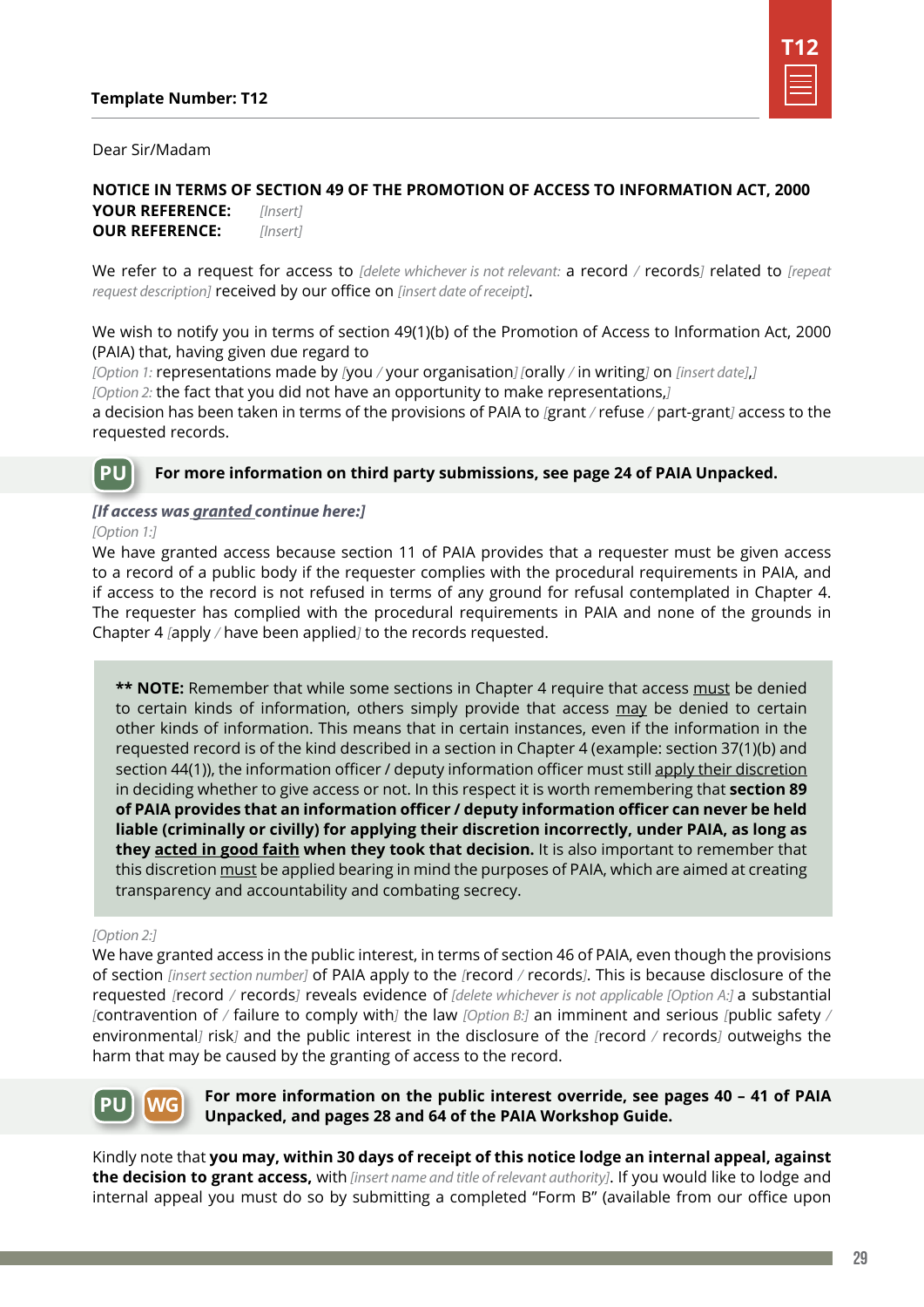```
T12
```
request) to *[insert name and contact details of information officer or deputy information officer]*.

#### *[If access was refused continue here:]*

We have decided to refuse access because the *[describe record]* contains information about *[describe information in record – without revealing the content of the record – that the relevant section in Chapter 4 of PAIA aims to protect – it is not sufficient to repeat the wording of the section, describe the nature of the information]* which reasonably could *[describe the specific harm that could come about which harm would fall within the ambit of the relevant section in Chapter 4 of PAIA – it is not sufficient to repeat the wording of the section, describe the specific harm]*. We have decided to deny access in terms of section *[insert section number]* of PAIA.

Kindly note that the requester has an opportunity to, within 60 days, lodge an internal appeal, against the decision to deny access. If the requester lodges an appeal, you will be notified.

#### *[If access was part-granted continue here:]*

#### *[Option 1:]*

We have decided to grant access to *[describe the record / records / part of a record/s to which access is granted]* because section 11 of PAIA provides that a requester must be given access to a record of a public body if the requester complies with the procedural requirements in PAIA, and if access to the record is not refused in terms of any ground for refusal contemplated in Chapter 4. The requester has complied with the procedural requirements in PAIA and none of the grounds in Chapter 4 *[*apply */* has been applied*]*  to *[*this record */* these records*]*.

#### *[Option 2:]*

We have decided to grant access to *[describe the record / records / part of a record/s to which access is granted]* in the public interest, in terms of section 46 of PAIA, even though the provisions of section *[insert section number]* of PAIA apply to the *[*record */* records*]*. This is because disclosure of the requested *[*record */* records*]*  reveals evidence of *[delete whichever is not applicable [Option A:]* a substantial *[*contravention of */* failure to comply with*]* the law *[Option B:]* an imminent and serious *[*public safety */* environmental*]* risk*]* and the public interest in the disclosure of the *[*record */* records*]* outweighs the harm that may be caused by the granting of access to the record.

However, we have decided to refuse access to *[describe the record / records / part of a record/s to which access is granted]* because the *[describe record]* contains information about *[describe information in record – without revealing the content of the record – that the relevant section in Chapter 4 of PAIA aims to protect – it is not sufficient to repeat the wording of the section, describe the nature of the information]* which reasonably could *[describe the specific harm that could come about which harm would fall within the ambit of the relevant section in Chapter 4 of PAIA – it is not sufficient to repeat the wording of the section, describe the specific harm]*. We have decided to deny access in terms of section *[insert section number]* of PAIA.

Kindly note that the requester has an opportunity to, within 60 days, lodge an internal appeal, against the decision to deny access. If the requester lodges an appeal, you will be notified.

Kindly further note that **you may, within 30 days of receipt of this notice lodge an internal appeal, against the decision to grant access,** with *[insert name and title of relevant authority]*. If you would like to lodge and internal appeal you must do so by submitting a completed "Form B" (available from our office upon request) to *[insert name and contact details of information officer or deputy information officer]*.

#### *[Whether access was granted, refused or part-granted continue here:]*

We trust you will find the above in order. Please contact us if you require further information.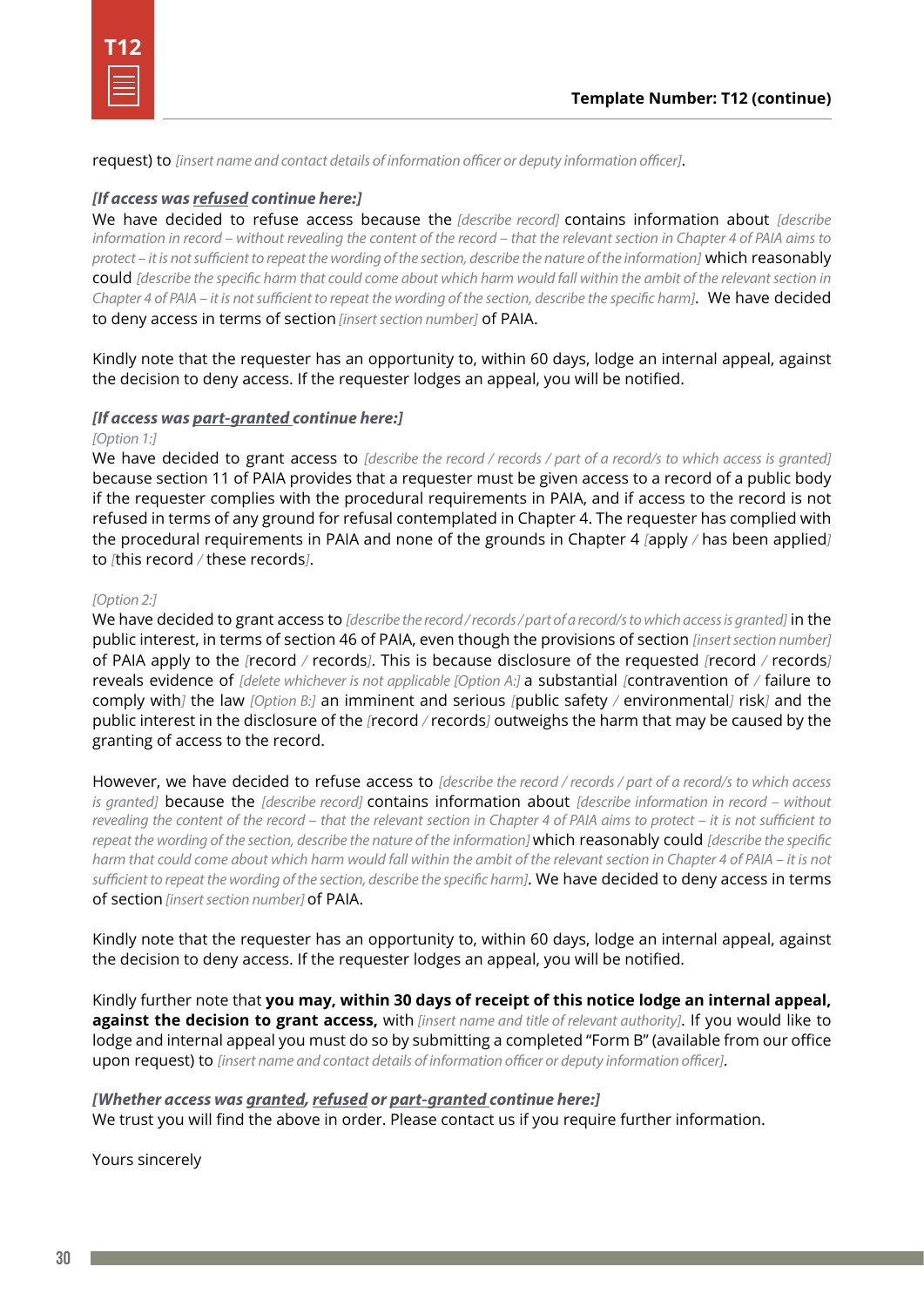

#### Dear Sir/Madam

**NOTICE IN TERMS OF SECTION 49 OF THE PROMOTION OF ACCESS TO INFORMATION ACT, 2000 YOUR REFERENCE:** *[Insert]* **OUR REFERENCE:** *[Insert]*

We refer to your request for access to *[delete whichever is not relevant:* a record */* records*]* related to *[repeat request description]* received by our office on *[insert date of receipt]*.

We wish to notify you in terms of section 49(1)(c) of the Promotion of Access to Information Act, 2000 (PAIA) that, after giving due regard to

*[Option 1:* representations made by *[name of third party, or name of third party organisation]*,*]*

*[Option 2:* the fact that *[name of third party, or name of third party organisation]* did not have an opportunity to make representations,*]*

we have taken a decision in terms of the provisions of PAIA to *[*grant */* refuse */* part-grant*]* access to the requested records.

#### **For more information on third party submissions, see page 24 of PAIA Unpacked. PU**

#### *[If access was granted continue here:]*

Please note that the *[*third party */* third parties*] [*has */* have*]* an opportunity to, within 30 days, lodge an internal appeal, against the decision to grant access. We will therefore only grant you access after this period has expired. Alternatively, if the *[*third party */* third parties*] [*lodges */* lodge*]* an appeal, we will only grant you access after the appeal process has been finalised and if the appeal is unsuccessful. Please note that the *[*third party */* third parties*]* can apply to court for further relief if their appeal is unsuccessful. If a court application is lodged, it may take even longer before we can grant you access. We will notify you if the *[*third party */* third parties*] [*lodges */* lodge*]* an appeal.

As soon as the 30 day period expires, and if no appeal has been lodged, you must pay an access fee in the amount of *[insert access fee value]*. We have calculated this amount in accordance with the Regulations to PAIA, as follows: *[insert detail example about the number of copies]*. You must pay the prescribed access fee of *[insert access fee value]* before we can grant you access. You can pay at *[insert detail of offices where payment can be made]*, or you can make an electronic payment into the following bank account: *[insert bank account details]*. **To assist with the administration of your request please forward a copy of the receipt or proof of electronic payment to** *[insert name and contact details of information officer or deputy information officer]*.

We will give you access to the records in the form of *[state form of access]*. *[If access cannot be given in the form requested:]* We cannot give you access in the form you have requested in part F of "Form A" because providing access in this manner would

*[Delete whichever is not relevant]*

unreasonably interfere with the effective administration of *[insert name of public body]* because *[provide reasons]*.

be detrimental to the preservation of the record because *[provide reasons]*.

amount to an infringement of copyright in the record which copyright is not owned by the State.

*[Delete if not relevant:* Please note that access to the *[*record */* records*]* has been granted in the public interest, in terms of section 46 of PAIA, despite the provisions of section *[insert section number]* of PAIA applying to the *[*record */* records*]*.*]*



**For more information on the public interest override, see pages 40 – 41 of PAIA Unpacked, and pages 28 and 64 of the PAIA Workshop Guide.**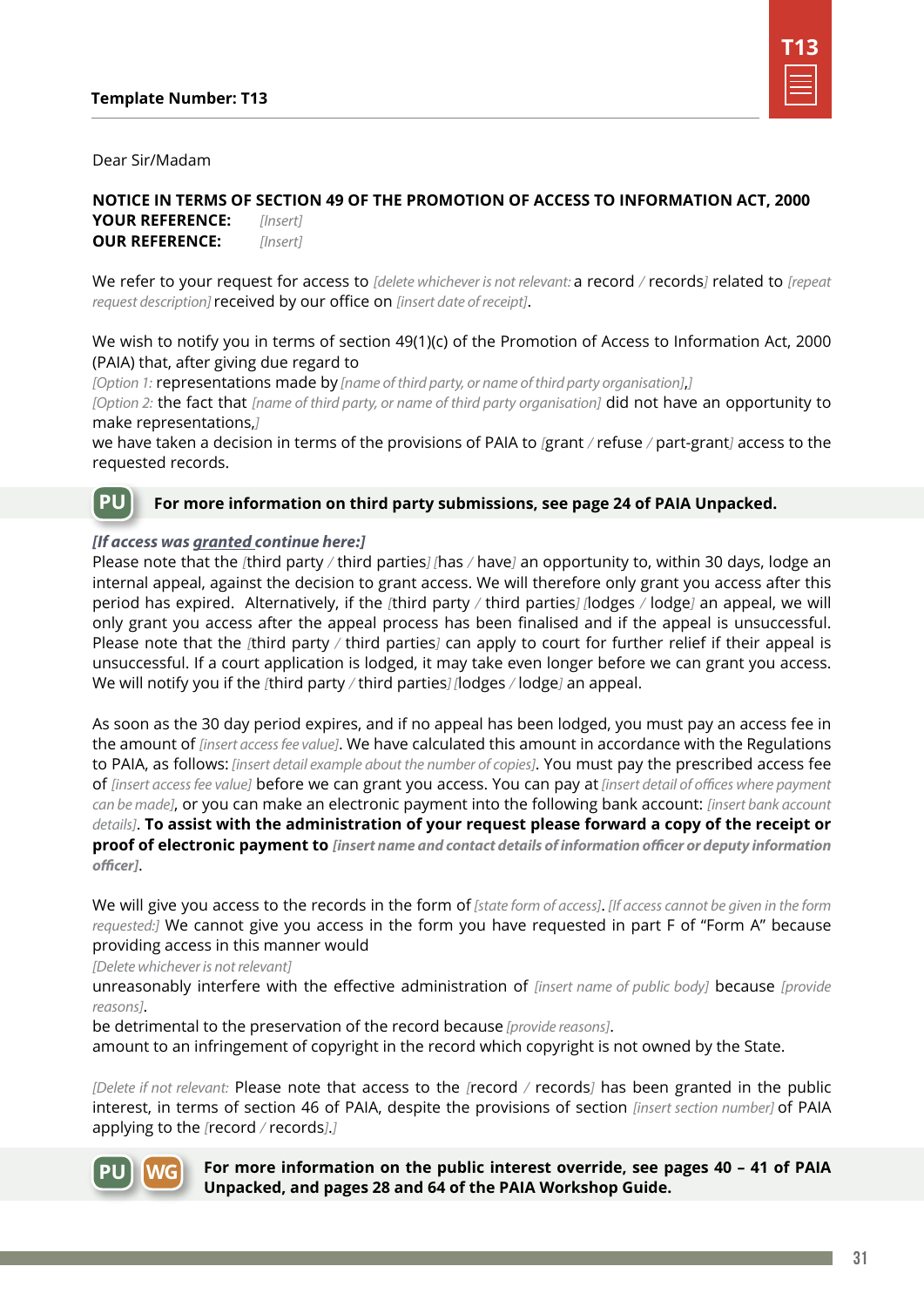*[Delete if not relevant:* Unfortunately we cannot grant you access in *[insert preferred language indicated by requester in part F of "Form A"]* as the *[record / records] [does / do]* not exist in this language. The *[record / records] [*does */* do*]* however exist in the following languages: *[insert languages record is available in]*. Please indicate in which of these languages you would prefer to be granted access.*]*

Please note that **you may, within 60 days of receipt of this notice, lodge an internal appeal, against the access fee to be paid or against the form in which access has been granted,** with *[insert name and title of relevant authority]*. If you would like to lodge and internal appeal you must do so by submitting a completed "Form B" (available from our office upon request) to *[insert name and contact details of information officer or deputy information officer]*.

#### *[If access was refused continue here:]*

We have decided to refuse you access because the *[describe record]* contains information about *[describe information in record – without revealing the content of the record – that the relevant section in Chapter 4 of PAIA aims to protect – it is not sufficient to repeat the wording of the section, describe the nature of the information]* which reasonably could *[describe the specific harm that could come about which harm would fall within the ambit of the relevant section in Chapter 4 of PAIA – it is not sufficient to repeat the wording of the section, describe the specific harm]*. We have decided to deny you access in terms of section *[insert section number]* of PAIA.

The information which *[*may */* must*]* be refused in terms of section *[insert section number]* of PAIA could not be severed (separated) from the record in terms of section 28 of PAIA as *[insert reason, example "no coherent and comprehensible remainder would be available for release once such information has been severed (separated)"]*.

In terms of section 46 of PAIA, in certain cases access must be granted to information, if it is in the public interest. This will be the case if the *[*record */* records*] [*reveals */* reveal*]* evidence of a substantial contravention of or failure to comply with the law, or if *[*it */* they*] [*reveals */* reveal*]* an imminent and serious public safety or environmental risk, and where the public interest outweighs the harm that section *[insert section number]* of PAIA aims to avoid. The provisions of section 46 of PAIA however do not apply to the *[*record */* records*]* referred to in your request.

*[The above three paragraphs need to be repeated with respect to each and every record to which access is denied.]*

Please note that **you may, within 60 days of receipt of this notice lodge an internal appeal, against the decision to deny access,** with *[insert name and title of relevant authority]*. If you would like to lodge and internal appeal you must do so by submitting a completed "Form B" (available from our office upon request) to *[insert name and contact details of information officer or deputy information officer]*.

#### *[If access was part-granted continue here:]*

We have decided to grant you access only to *[describe the record / records / part of a record/s to which access is granted]*. Please note however that the *[*third party */* third parties*] [*has */* have*]* an opportunity to, within 30 days, lodge an internal appeal, against the decision to grant access. We will therefore only grant you access after this period has expired. Alternatively, if the *[*third party */* third parties*] [*lodges */* lodge*]* an appeal, we will only grant you access after the appeal process has been finalised and if the appeal was unsuccessful. Please note that the *[*third party */* third parties*]* can apply to court for further relief if their appeal is unsuccessful. If a court application is launched, it may take even longer before we can grant you access. We will notify you if the *[*third party */* third parties*] [*lodges */* lodge*]* an appeal.

As soon as the 30 day period has expired, and if no appeal has been lodged, you must pay an access fee in the amount of *[insert access fee value]*. We have calculated this amount in accordance with the Regulations to PAIA, as follows: *[insert detail example about the number of copies]*. You must pay the prescribed access fee of *[insert access fee value]* before we can grant you access. You can pay at *[insert detail of offices where payment can be made]*, or you can make an electronic payment into the following bank account: *[insert bank account*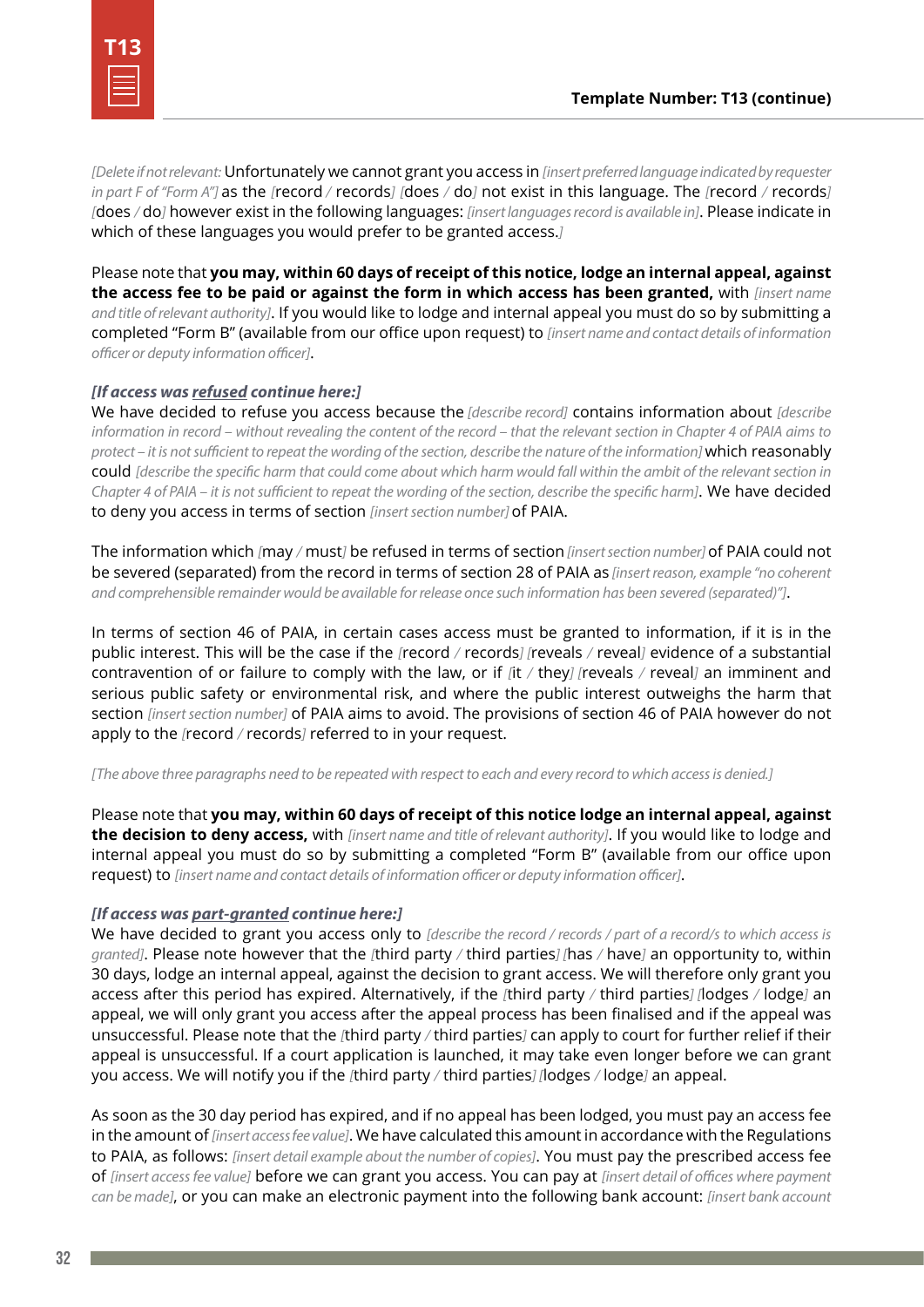*details]*. **To assist with the administration of your request please forward a copy of the receipt or proof of electronic payment to** *[insert name and contact details of information officer or deputy information officer]***.**

We will give you access to the records in the form of *[state form of access]*. *[If access cannot be given in the form requested:]* We cannot give you access in the form you have requested in part F of "Form A" because providing access in this manner would

*[Delete whichever is not relevant]*

unreasonably interfere with the effective administration of *[insert name of public body]* because *[provide reasons]*.

be detrimental to the preservation of the record because *[provide reasons]*.

amount to an infringement of copyright in the record which copyright is not owned by the State.

*[Delete if not relevant:* Please note that access to the *[*record */* records */* part record/s*]* has been granted in the public interest, in terms of section 46 of PAIA, despite the provisions of section *[insert section number]*  of PAIA applying to the *[*record */* records*]*.*]*

*[Delete if not relevant:* Unfortunately we cannot grant you access in *[insert preferred language indicated by requester in part F of "Form A"]* as the *[*record */* records*] [*does */* do*]* not exist in this language. The *[*record */* records*] [*does */* do*]* however exist in the following languages: *[insert languages record is available in]*. Please indicate in which of these languages you would prefer to be granted access.*]*

We have decided to refuse you access to *[describe the record / part of a record to which access has been refused]* because it contains information about *[describe information in record – without revealing the content of the record – that the relevant section in Chapter 4 of PAIA aims to protect – it is not sufficient to repeat the wording of the section, describe the nature of the information]* which reasonably could *[describe the specific harm that could come about which harm would fall within the ambit of the relevant section in Chapter 4 of PAIA – it is not sufficient to repeat the wording of the section, describe the specific harm]*. We have decided to deny you access in terms of section *[insert section number]* of PAIA.

The information which *[*may */* must*]* be refused in terms of section *[insert section number]* of PAIA could not be severed (separated) from the record in terms of section 28 of PAIA as *[insert reason, example: "no coherent and comprehensible remainder would be available for release once such information has been severed (separated)"]*.

In terms of section 46 of PAIA, in certain cases access must be granted if it is in the public interest. This will be the case if the *[*record */* records*] [*reveals */* reveal*]* evidence of a substantial contravention of or failure to comply with the law, or if *[*it */* they*] [*reveals */* reveal*]* an imminent and serious public safety or environmental risk, and where the public interest outweighs the harm that section *[insert section number]* of PAIA aims to avoid.

*[The above three paragraphs need to be repeated with respect to each and every record to which access is denied; where access is granted to part records only the paragraph addressing reasons and the paragraph addressing section 46 should be included, the paragraph related to section 28 must be deleted.]*

Please note that **you may, within 60 days of receipt of this notice, lodge an internal appeal, against the access fee to be paid, against the form in which access has been granted or against the decision not to grant access,** with *[insert name and title of relevant authority]*. If you would like to lodge and internal appeal you must do so by submitting a completed "Form B" (available from our office upon request) to *[insert name and contact details of information officer or deputy information officer]*.

*[Delete if not relevant:* Please note that the *[*record */* records*] [*has */* have*]* been disclosed in the public interest in terms of section 46 of PAIA despite the provisions of section *[insert section number]* of PAIA applying to the *[*record */* records*]*.*]*

*[Whether access was granted, refused or part-granted continue here:]* We trust you will find the above in order. Please contact us if you require further information.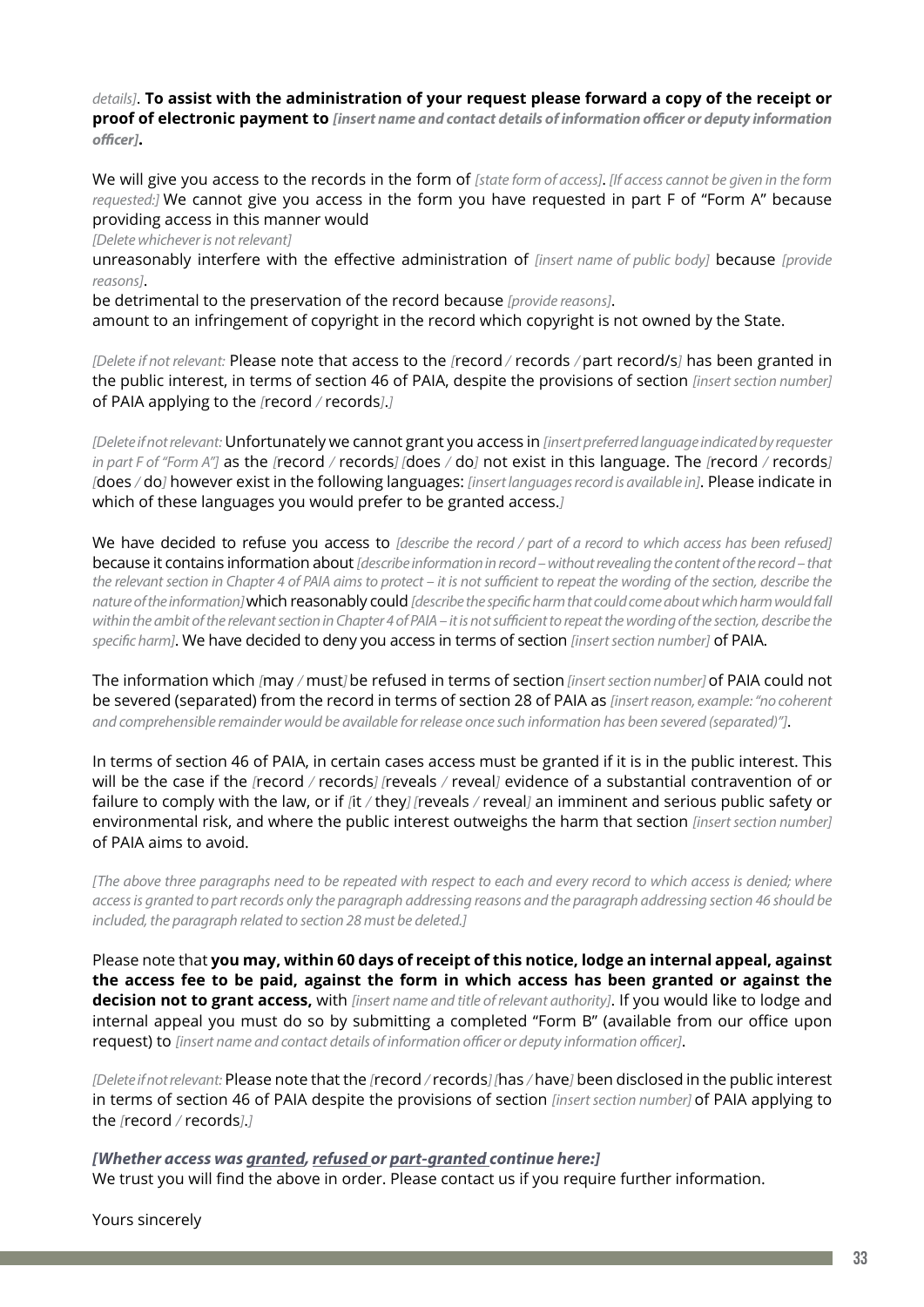Dear Sir / Madam,

| <b>RE: PAIA REQUEST FOR</b> | <i><u><b>Summarise</b></u></i> |
|-----------------------------|--------------------------------|
| <b>OUR REFERENCE:</b>       | <i>linsert]</i>                |
| <b>YOUR REFERENCE:</b>      | <i>linsert]</i>                |

**RE: PAIA REQUEST FOR** *[summarise request]*

We thank you for and acknowledge receipt of your internal appeal related to the request for access to *[delete whichever is not relevant:* a record */* records*]* related to *[repeat request description]* and dated *[insert date of appeal]*. We received your appeal on *[insert date of receipt of appeal]*.

We will submit your internal appeal to *[insert name and title of relevant authority]*, the relevant authority for *[insert name of requestee body]* within 10 days of receipt. You will be provided with a copy of the decision of the relevant authority within 30 days of *[insert date of receipt of appeal]*.



**For more information about the calculation of time frames, see page 25 of PAIA Unpacked.**



**For more information about the time period for the provision of a decision on an internal appeal, see pages 43 – 44 of PAIA Unpacked and page 32 of the PAIA Workshop Guide.**

We trust you will find the above in order. Please contact us if you require further information.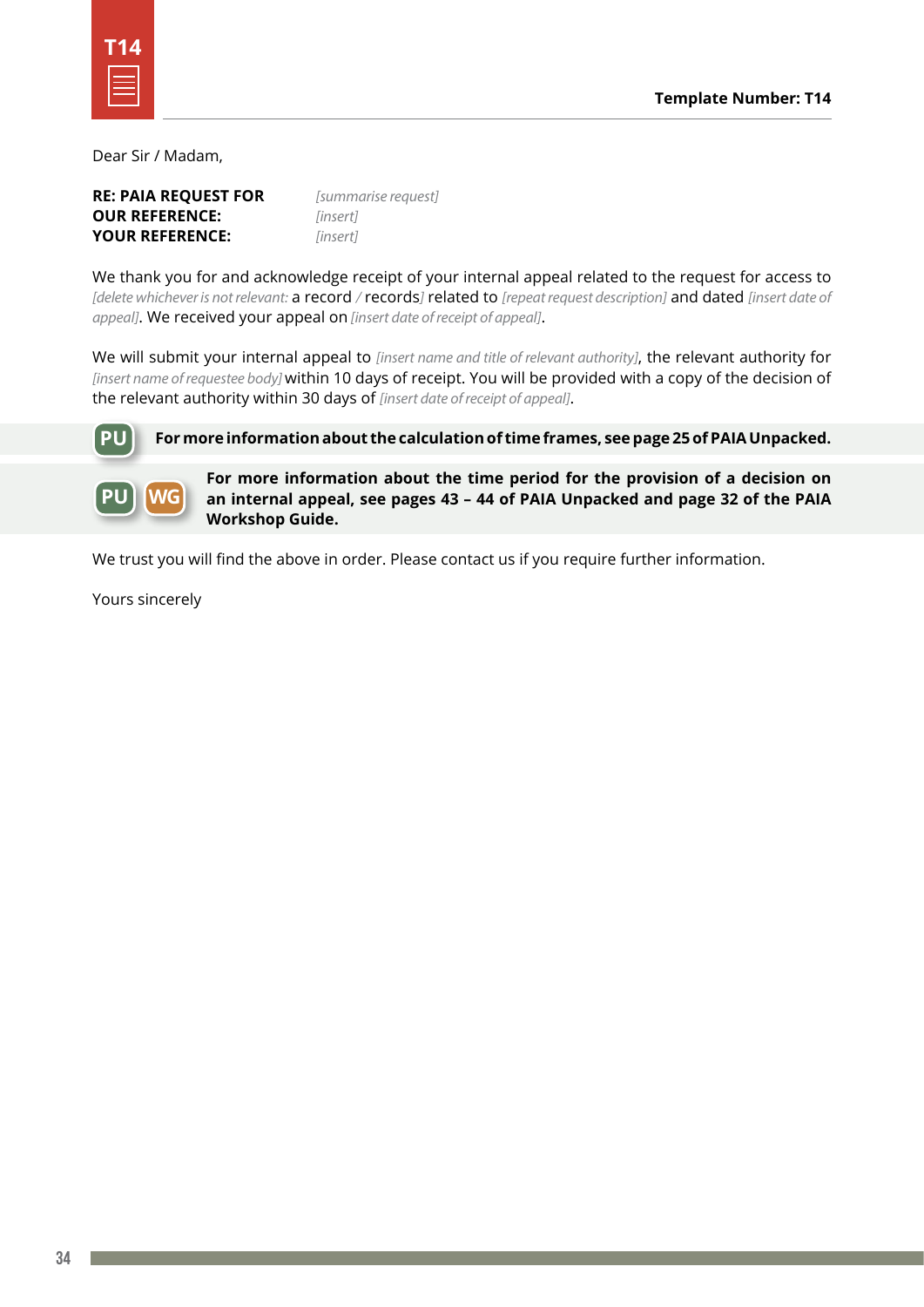

Dear Sir / Madam,

**RE: PAIA REQUEST FOR** *[summarise request]* **OUR REFERENCE:** *[insert]* **YOUR REFERENCE:** *[insert]*

We refer to your internal appeal related to the request for access to *[delete whichever is not relevant:* a record */* records*]* related to *[repeat request description]* and dated *[insert date of appeal]*.

We would like to inform you that we have forwarded your internal appeal to *[insert name and title of relevant authority]*, the relevant authority for *[insert name of requestee body]*. You will be provided with a copy of the decision of the relevant authority by *[insert date decision is due]*.



**For more information about the calculation of time frames, see page 25 of PAIA Unpacked.**



**For more information about the time period for the provision of a decision on an internal appeal, see pages 43 – 44 of PAIA Unpacked and page 32 of the PAIA Workshop Guide.**

We trust you will find the above in order. Please contact us if you require further information.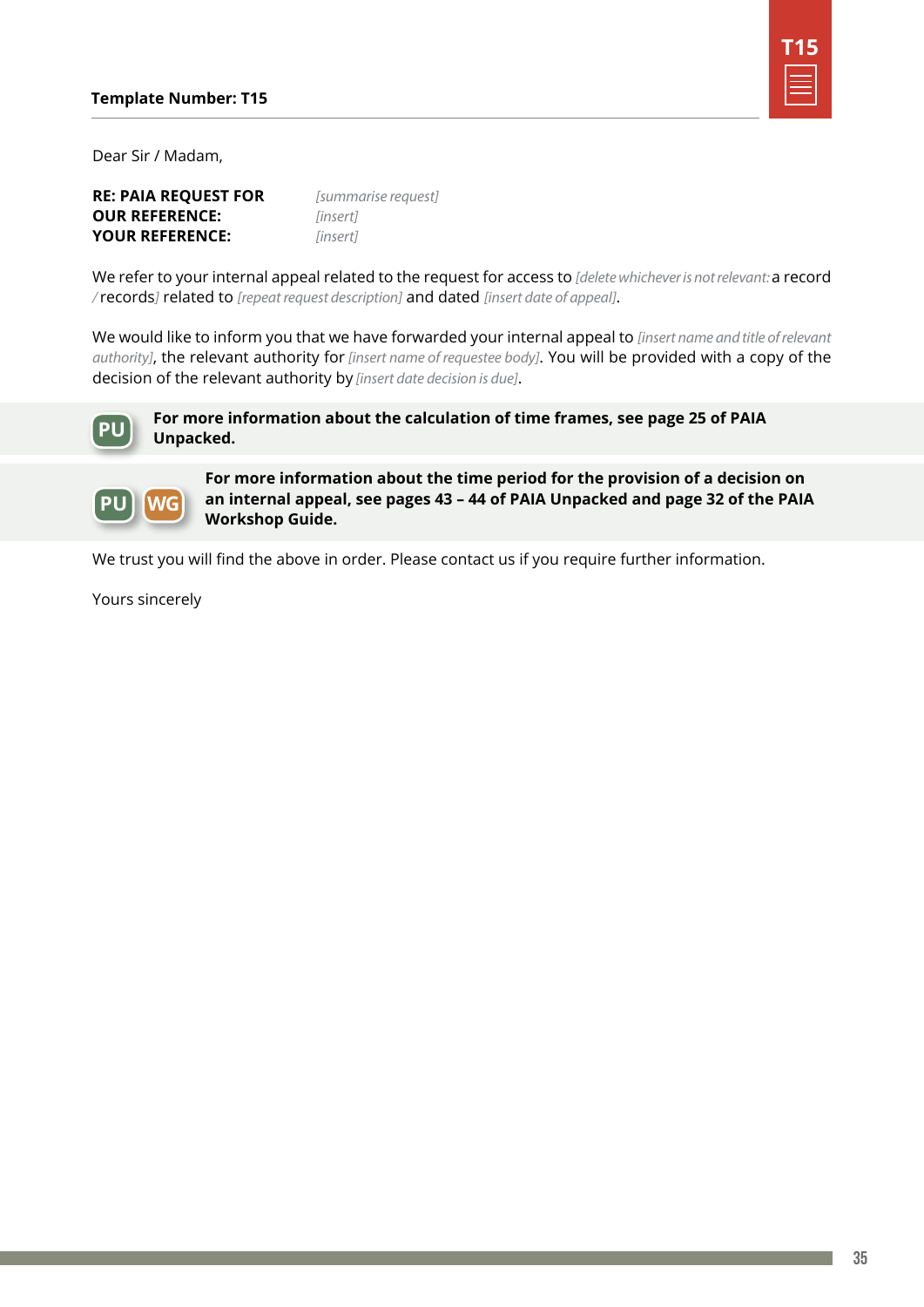#### Dear Sir/Madam

#### **NOTICE TO REQUESTER IN TERMS OF SECTION 77 OF PAIA**

**Your Reference:** *[insert]* **Our Reference:** *[insert]*

We refer to your internal appeal, related to the request for access to *[delete whichever is not relevant:* a record */* records*]* related to *[repeat request description]* and dated *[insert date of appeal]*.

We would like to inform you that a decision has been taken by *[insert name and title of relevant authority]* on your internal appeal. We attach a copy of the decision letter. Importantly, please note

### *[If decision of relevant authority results in granting of access continue here:]*

#### *[if there is no third party involved:]*

that you must pay an access fee in the amount of *[insert access fee value]*. We calculated this amount in accordance with the Regulations to PAIA, as follows: *[insert detail, for example about the number of copies and price per copy]*. You must now pay the prescribed access fee of *[insert access fee value]* at *[insert detail of offices where payment can be made]*, or you must make an electronic payment into the following bank account: *[insert bank account details]*. **To assist with the administration of your request please forward a copy of the receipt or proof of electronic payment to** *[insert name and contact details of information officer or deputy information officer]*. As soon as we receive payment of the access fee we will give you access to the records in the form of *[state form of access]*. *[If access cannot be given in the form requested:]* We cannot give you access in the form you have requested in part F of "Form A" because providing access in this manner would

*[Delete whichever is not relevant]*

unreasonably interfere with the effective administration of *[insert name of public body]* because *[provide reasons]*.

be detrimental to the preservation of the record because *[provide reasons]*.

amount to an infringement of copyright in the record which copyright is not owned by the State.



**For more information about the calculation of the access fee, see page 29 of PAIA Unpacked and page 33 of the PAIA Workshop Guide.**



#### **For more information about the form of access to a record, see pages 27 – 29 of PAIA Unpacked.**

Please note that **you may, within 60 days of receipt of this notice, lodge an internal appeal, against the access fee to be paid or against the form in which access has been granted,** with *[insert name and title of relevant authority]*. If you would like to lodge and internal appeal you must do so by submitting a completed "Form B" (available from our office upon request) to *[insert name and contact details of information officer or deputy information officer]*.



**For more information about the right of appeal, see pages 42 – 44 of PAIA Unpacked and pages 61 – 19 of the PAIA Workshop Guide.**

#### *[if there is a third party involved:]*

that the *[*third party */* third parties*]* can, within 180 days, lodge a court application against the decision to grant access. We will therefore only grant you access after this period has expired. Alternatively, if the *[*third party */* third parties*] [*does */* do*]* lodge a court application, we will only grant you access after the court process has been finalised and if the *[*third party's */* third parties'*]* court application was unsuccessful.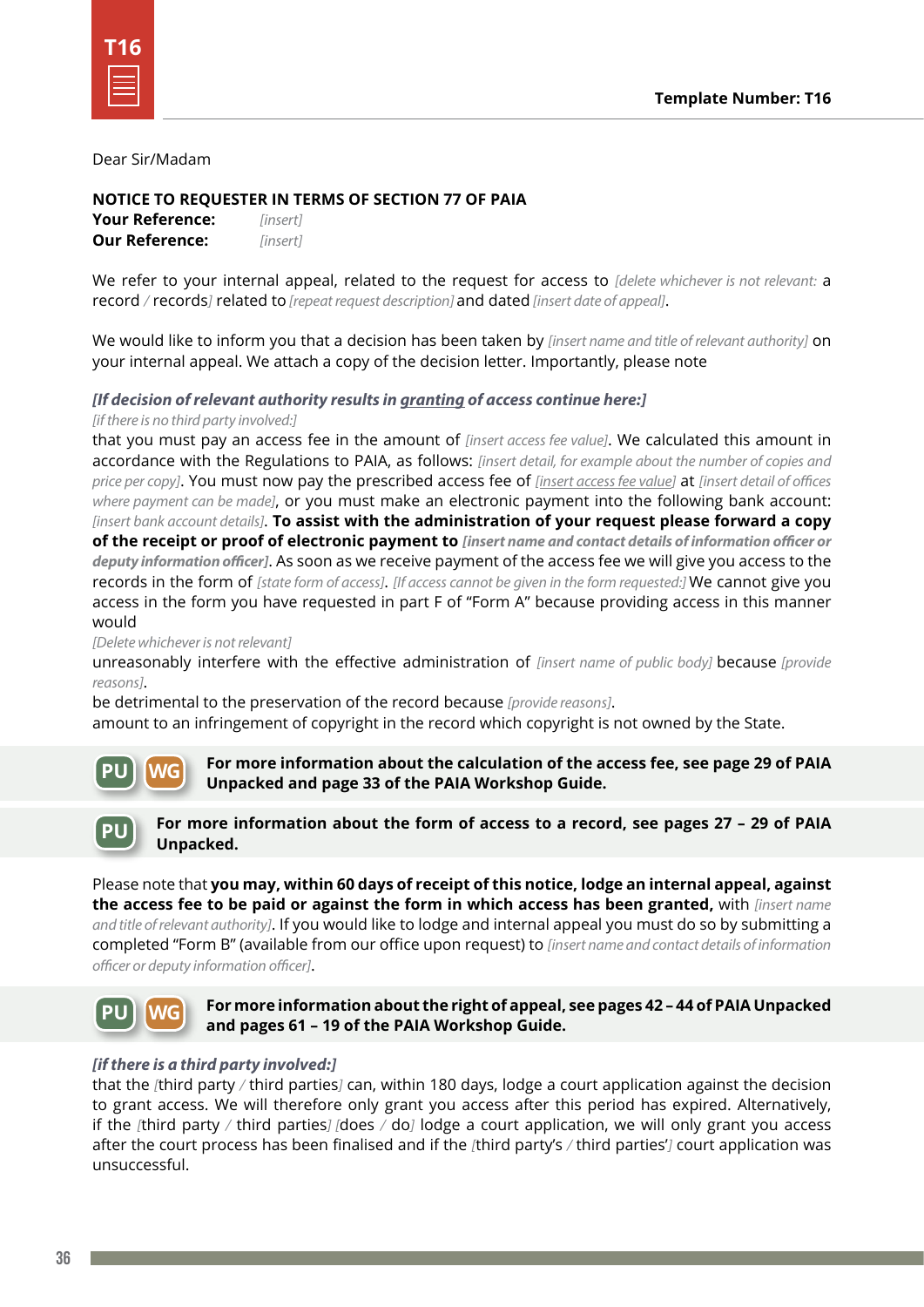

**PU WG For more information about the right to judicial review, see pages 44 – 47 of PAIA Unpacked and pages 71 – 73 of the PAIA Workshop Guide.**

As soon as the 180 day period has expired, and if no court application has been lodged, you must pay an access fee in the amount of *[insert access fee value]*. We have calculated this amount in accordance with the Regulations to PAIA, as follows: *[insert detail, for example about the number of copies and price per copy]*. You must pay the prescribed access fee of *[insert access fee value]* before we can grant you access. You can pay at *[insert detail of offices where payment can be made]*, or you can make an electronic payment into the following bank account: *[insert bank account details]*. **To assist with the administration of your request please forward a copy of the receipt or proof of electronic payment to** *[insert name and contact details of information officer or deputy information officer]***.**



**For more information about the time period for the provision of a decision, see pages 26 – 27 of PAIA Unpacked.**

We will give you access to the records in the form of *[state form of access]*. *[If access cannot be given in the form requested:]* We cannot give you access in the form you have requested in part F of "Form A" because providing access in this manner would

*[Delete whichever is not relevant]*

unreasonably interfere with the effective administration of *[insert name of public body]* because *[provide reasons]*.

be detrimental to the preservation of the record because *[provide reasons]*.

amount to an infringement of copyright in the record which copyright is not owned by the State.

**PU WG For more information about the right of appeal, see pages 42 – 44 of PAIA Unpacked and pages 61 – 19 of the PAIA Workshop Guide.**

#### *[If decision of relevant authority results in refusal of access:]*

**you may, within 180 days of receipt of this notice, lodge a court application against the decision to deny access.**



#### **For more information about the right to judicial review, see pages 44 – 47 of PAIA Unpacked and pages 71 – 73 of the PAIA Workshop Guide.**

#### *[If decision of relevant authority results in access being part-granted continue here:] [if there is no third party involved:]*

access has been granted to only *[describe the record / records / part of a record/s to which access is granted]*. You must now pay an access fee in the amount of *[insert access fee value]*. We have calculated this amount in accordance with the Regulations to PAIA, as follows: *[insert detail, for example about the number of copies and price per copy]*. You can pay the prescribed access fee of *[insert access fee value]* at *[insert detail of offices where payment can be made]*, or you can make an electronic payment into the following bank account: *[insert bank account details]*. **To assist with the administration of your request please forward a copy of the receipt or proof of electronic payment to** *[insert name and contact details of information officer or deputy information officer]*. As soon as we receive payment of the access fee we will give you access to the records in the form of *[state form of access]*. *[If access cannot be given in the form requested:]* We cannot give you access in the form you have requested in part F of "Form A" because providing access in this manner would

*[Delete whichever is not relevant]*

unreasonably interfere with the effective administration of *[insert name of public body]* because *[provide reasons]*.

be detrimental to the preservation of the record because *[provide reasons]*.

amount to an infringement of copyright in the record which copyright is not owned by the State.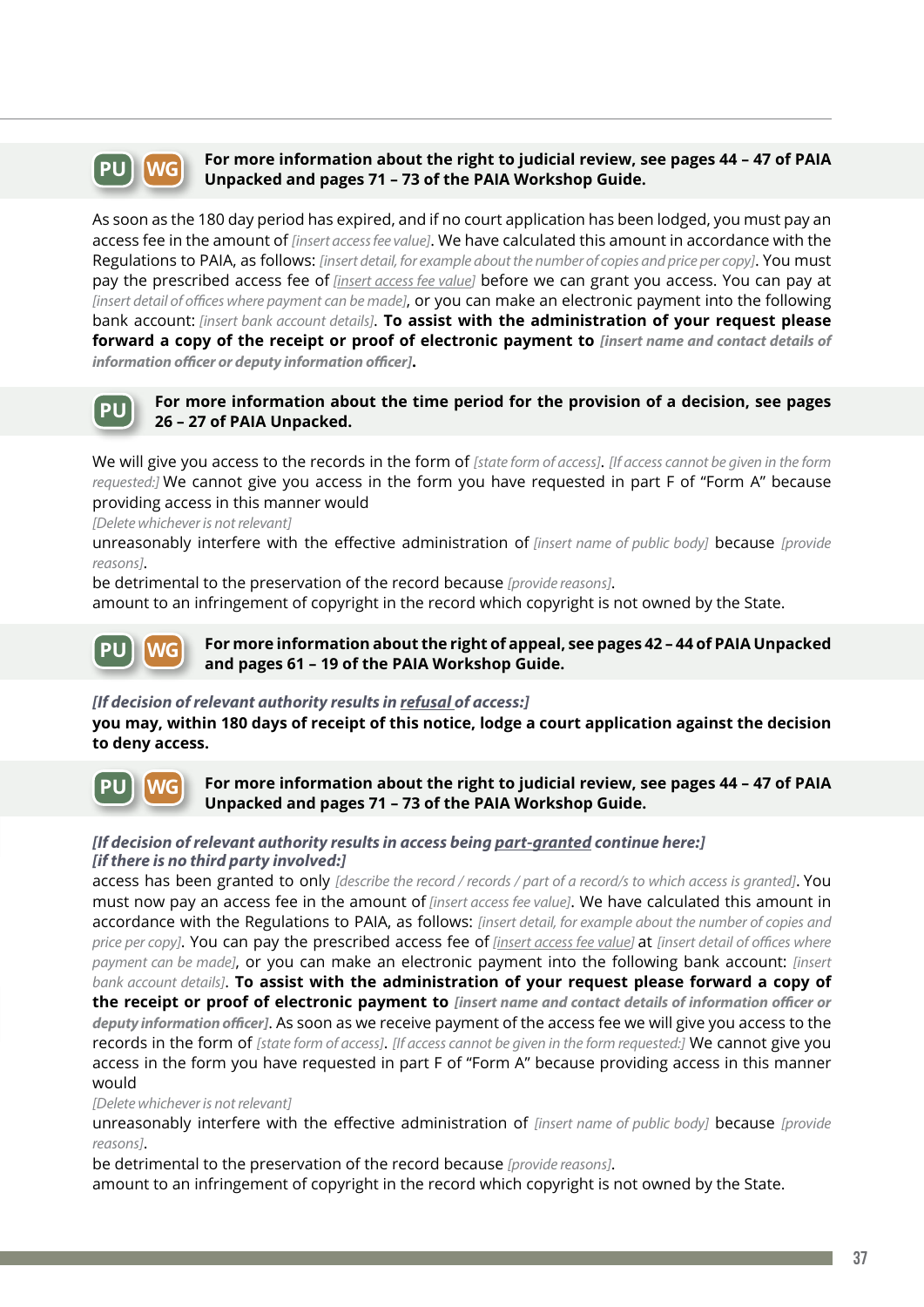



**For more information about the calculation of the access fee, see page 29 of PAIA Unpacked and page 33 of the PAIA Workshop Guide.**



**For more information about the form of access to a record, see pages 27 – 29 of PAIA Unpacked.**

Please note that **you may, within 60 days of receipt of this notice, lodge an internal appeal, against the access fee to be paid or against the form in which access has been granted,** with *[insert name and title of relevant authority]*. If you would like to lodge and internal appeal you must do so by submitting a completed "Form B" (available from our office upon request) to *[insert name and contact details of information officer or deputy information officer]*.



**For more information about the right of appeal, see pages 42 – 44 of PAIA Unpacked and pages 61 – 19 of the PAIA Workshop Guide.**

Access has been denied in relation to *[describe the record / records / part of a record/s to which access has been refused]*. The reasons are provided in the attached decision letter.

Please note that you may, **within 180 days of receipt of this notice, lodge a court application against the decision to deny access.**



**For more information about the right to judicial review, see pages 44 – 47 of PAIA Unpacked and pages 71 – 73 of the PAIA Workshop Guide.**

#### *[if there is a third party involved:]*

access has been granted to *[describe the record / records / part of a record/s to which access is granted]*. However the *[*third party */* third parties*]* can, within 180 days, lodge a court application against the decision to grant access. We will therefore only grant you access after this period has expired. Alternatively, if the *[*third party */* third parties*] [*does */* do*]* decide to lodge a court application, we will only grant you access once the court process has been finalised and if the *[*third party's */* third parties'*]* court application was unsuccessful.

As soon as the 180 day period has expired, and if no court application has been lodged, you must pay an access fee in the amount of *[insert access fee value]*. We have calculated this amount in accordance with the Regulations to PAIA, as follows: *[insert detail, for example about the number of copies and price per copy]*. You must pay the prescribed access fee of *[insert access fee value]* before we will grant you access. You can pay at *[insert detail of offices where payment can be made]*, or you can make an electronic payment into the following bank account: *[insert bank account details]*. **To assist with the administration of your request please forward a copy of the receipt or proof of electronic payment to** *[insert name and contact details of information officer or deputy information officer]*.



#### **For more information about the calculation of the access fee, see page 29 of PAIA Unpacked and page 33 of the PAIA Workshop Guide.**

We will give you access to the records in the form of *[state form of access]*. *[If access cannot be given in the form requested:]* We cannot give you access in the form you have requested in part F of "Form A" because providing access in this manner would

*[Delete whichever is not relevant]*

unreasonably interfere with the effective administration of *[insert name of public body]* because *[provide reasons]*.

be detrimental to the preservation of the record because *[provide reasons]*.

amount to an infringement of copyright in the record which copyright is not owned by the State.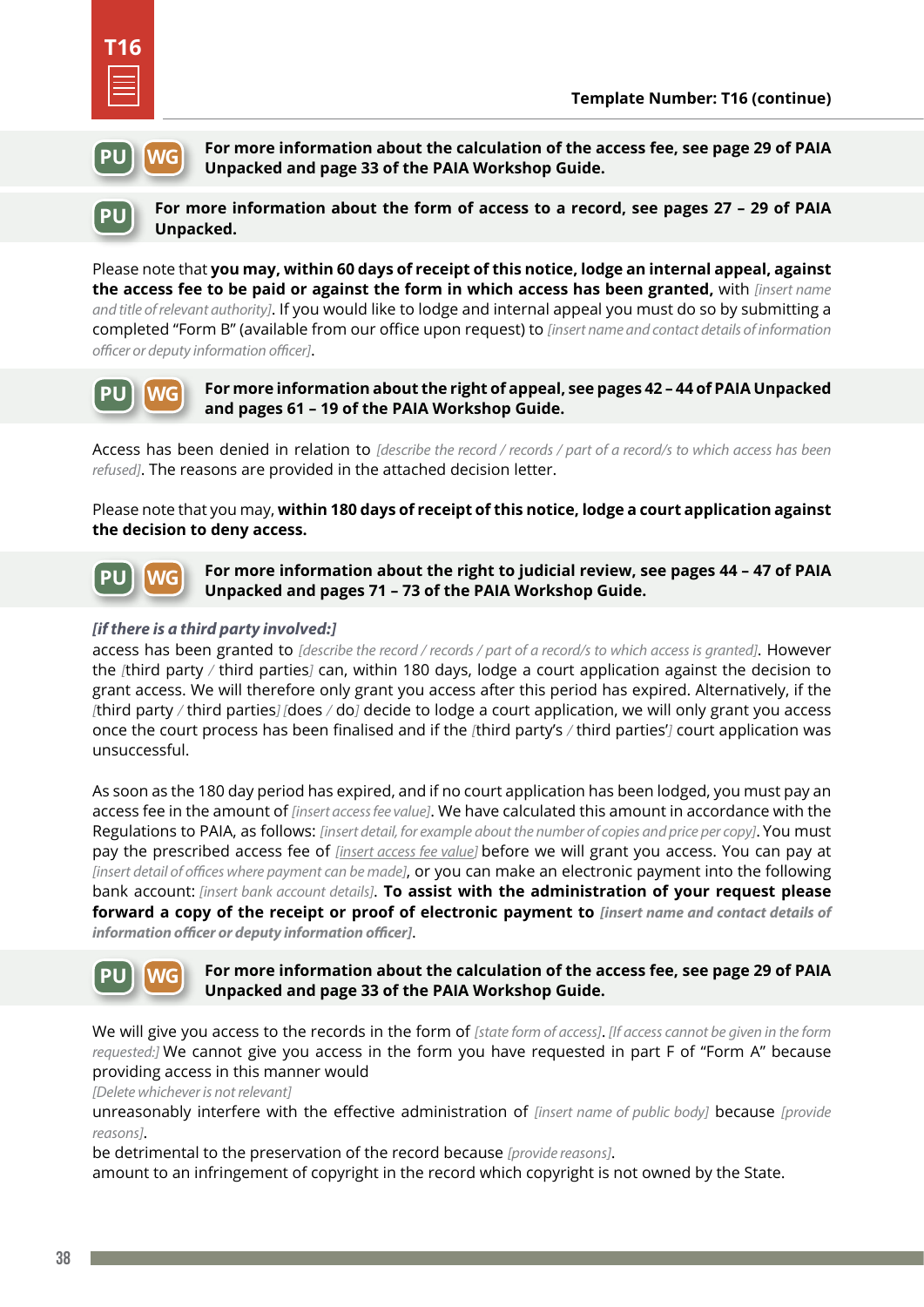

#### **PU** For more information about the form of access to a record, see pages 27 - 29 of PAIA **Unpacked.**

Please note that **you may, within 60 days of receipt of this notice, lodge an internal appeal against the access fee to be paid or against the form in which access has been granted,** with *[insert name and title of relevant authority]*. If you would like to lodge and internal appeal you must do so by submitting a completed "Form B" (available from our office upon request) to *[insert name and contact details of information officer or deputy information officer]*.

Access has been denied in relation to *[describe the record / records / part of a record/s to which access has been refused]*. The reasons are provided in the attached decision letter.



**For more information about the right of appeal, see pages 42 – 44 of PAIA Unpacked and pages 61 – 19 of the PAIA Workshop Guide.**

Please note that you may, **within 180 days of receipt of this notice, lodge a court application against the decision to deny access.**

**PU WG**

**For more information about the right to judicial review, see pages 44 – 47 of PAIA Unpacked and pages 71 – 73 of the PAIA Workshop Guide.**

*[Whether decision of relevant authority results in access being granted, refused or part-granted continue here:]*

We trust will find the above in order. Please contact us if you require further information.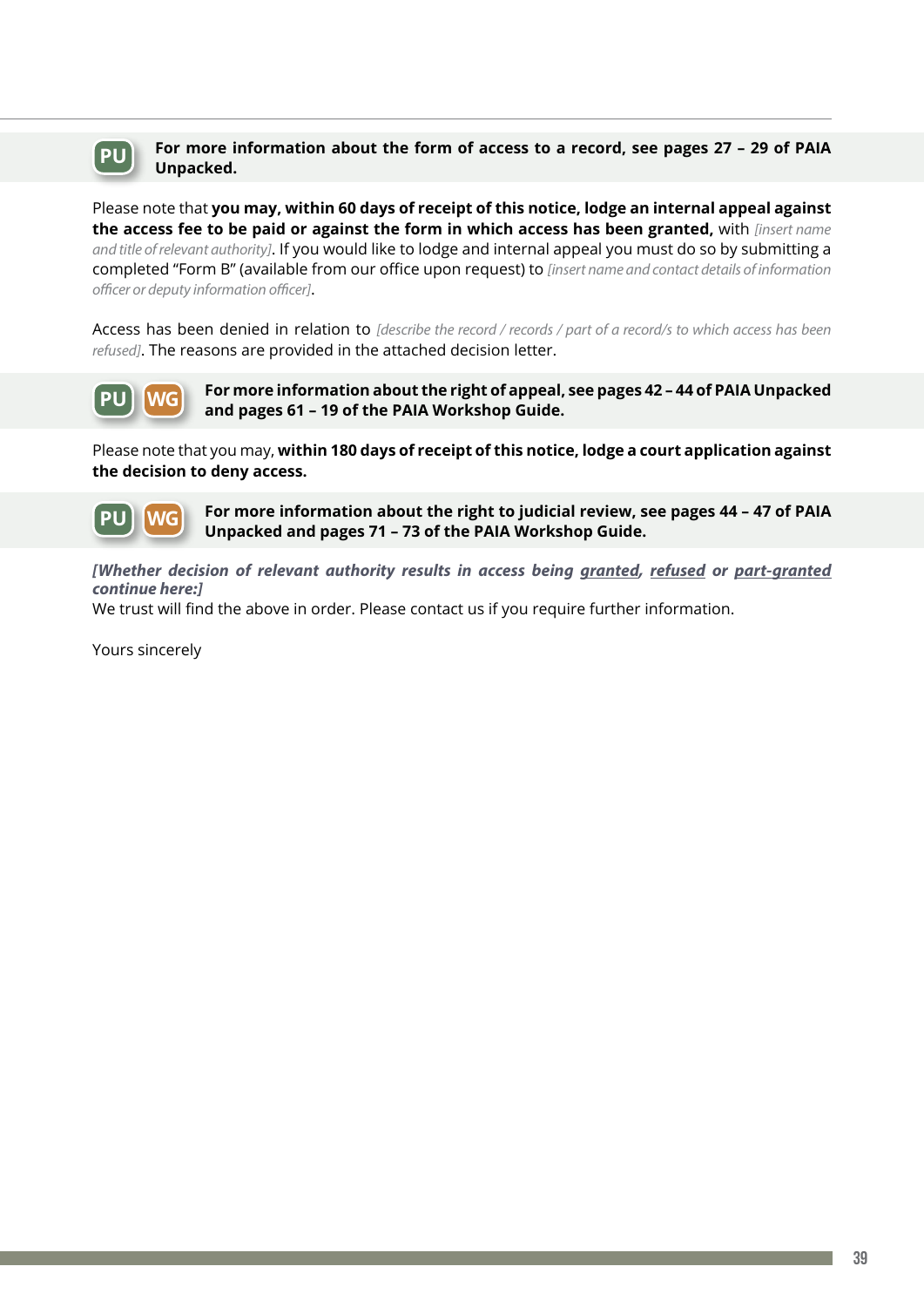#### Dear Sir/Madam

#### **NOTICE TO THIRD PARTY IN TERMS OF SECTION 77 OF PAIA**

**Your Reference:** *[Insert]* **Our Reference:** *[Insert]*

We refer to your internal appeal related to a request for access to *[delete whichever is not relevant:* a record */* records*]* related to *[repeat request description]* and dated *[insert date of appeal]*.

We would like to inform you that a decision has been taken by *[insert name and title of relevant authority]* on your internal appeal. We attach a copy of the decision letter. Importantly please note

*[If decision of relevant authority results in granting of access continue here:]* **you may, within 180 days of receipt of this notice, lodge a court application against the decision to grant access.**

#### *[If decision of relevant authority results in refusal of access:]*

the requester may exercise their right to launch a court application, within 180 days of this notice, against the decision to deny access.

*[If decision of relevant authority results in access being part-granted continue here:]* access has been granted to *[describe the record / records / part of a record/s to which access is granted]*. **You may, within 180 days of receipt of this notice, lodge a court application against the decision to grant access.**

Access has been denied in relation to *[describe the record / records / part of a record/s to which access has been refused]*. The requester may exercise their right to launch a court application, within 180 days of this notice, against the decision to deny access.

**PU WG For more information about the right to judicial review, see pages 44 – 47 of PAIA Unpacked and pages 71 – 73 of the PAIA Workshop Guide.**

#### *[Whether the decision of relevant authority results in access being granted, refused or part-granted continue here:]*

We trust you will find the above in order. Please contact us if you require further information.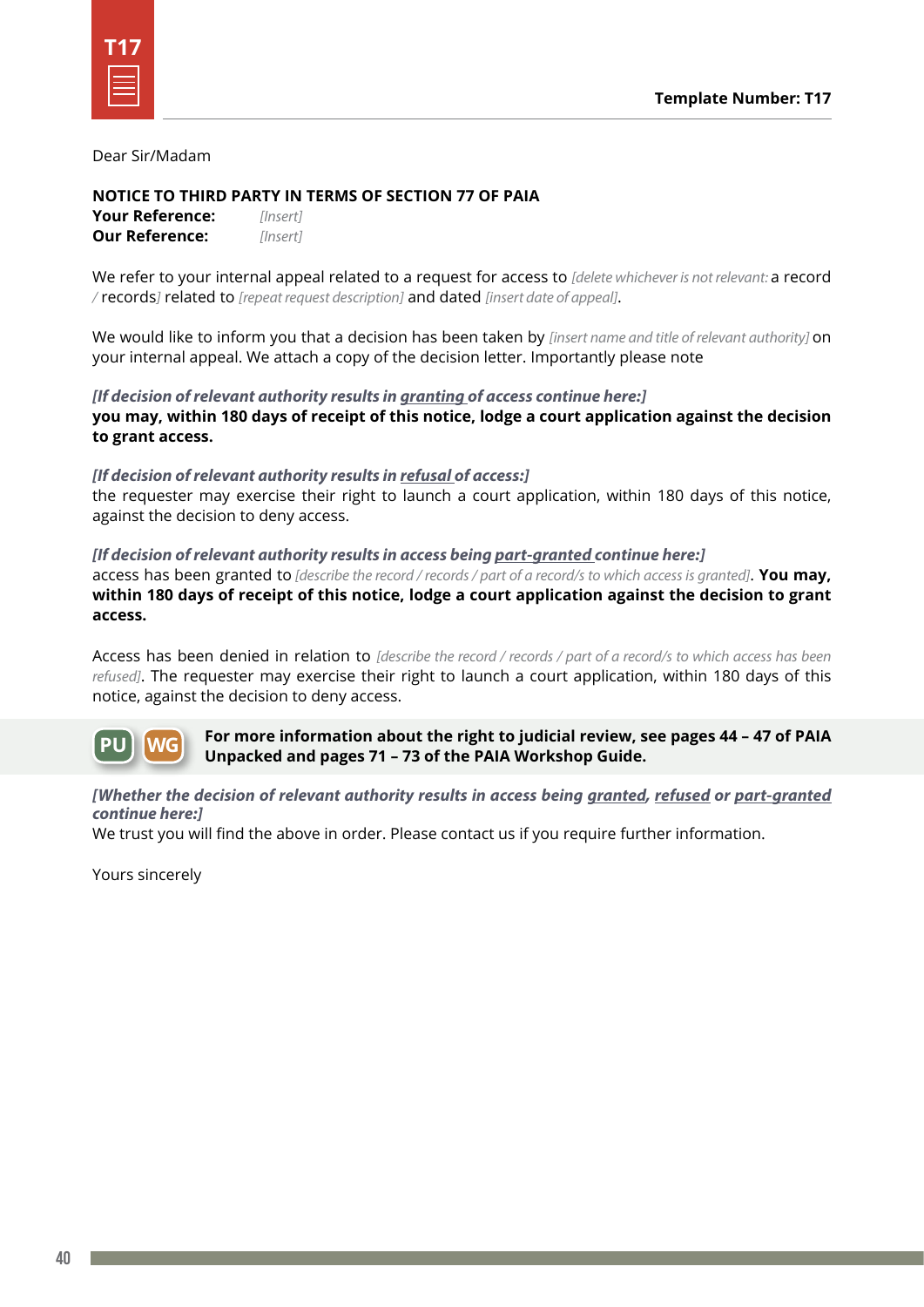

#### Dear Sir / Madam,

## **RE: COMPLAINT ABOUT PAIA REQUEST FOR** *[summarise request]*

**OUR REFERENCE:** *[insert]* **YOUR REFERENCE:** *[insert]*

We thank you for, and acknowledge receipt of, your letter notifying us of the complaint received by your office, in relation to the above mentioned PAIA request.

#### We noted that your notice of the complaint highlights the following as being in issue:

*[List the issues raised in point form (example:*

- 1. *That our municipality has failed to acknowledge receipt of the request; and*
- 2. *That our municipality has refused to provide a decision on this request.)]*

#### *[Delete whichever paragraph is irrelevant:]*

*[OPTION 1:]*

#### Kindly note herewith our responses to the above-mentioned issues:

*[List your organisation's responses in point form making sure each response corresponds to the issue by the same number (example:*

- 1. *The allegation that our municipality has not acknowledged receipt is incorrect, please find attached a copy of the acknowledgement letter sent via email on [insert date] to [insert email address]; and*
- 2. *We deny that our municipality has refused to provide a decision. We do however acknowledge that we have not yet provided a decision on this request. The reason why we have not yet provided a decision is [insert reason]. We do however undertake to provide your office with a decision letter, for the requester, by [insert reasonable date].]*

#### *[OPTION 2:]*

We note your office's invitation to mediate the issues in dispute and thank you for the invitation. Kindly note that we *[delete whichever is not applicable:* accept your invitation to mediate */* do not accept your invitation to mediate because we have decided to comply with the request by *[insert a description of the steps you intend to take and the dates by which they will be taken (example "providing access to the requested records by 3 January 2017" or "providing a decision letter, with full reasons, compliant with section 25 of PAIA, by 3 January 2017")]*.

#### Trusting you will find the above in order.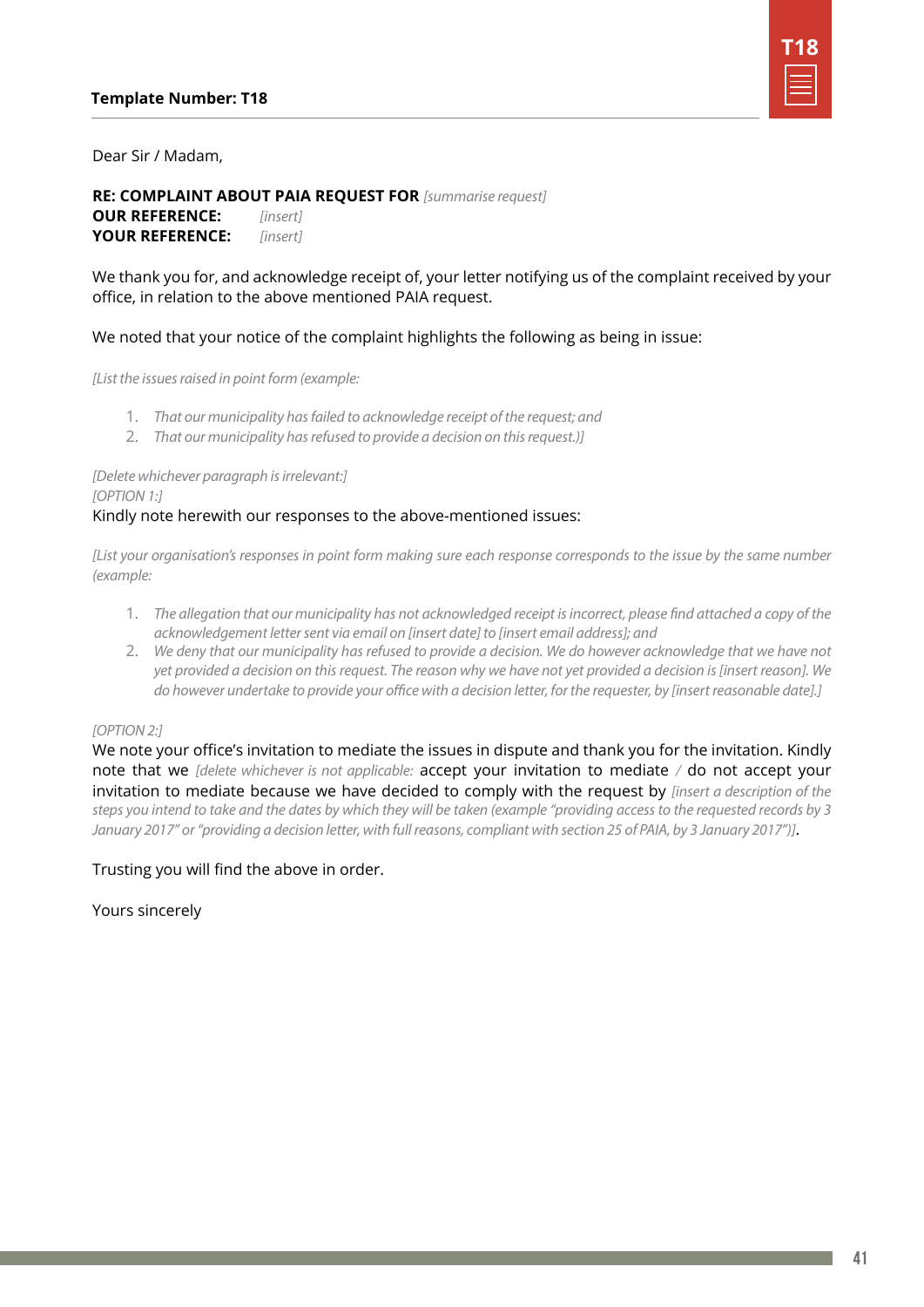

## **HELPFUL CONTACT DETAILS**

#### **For assistance with access to information:**

**South African History Archive** Tel: 011 718 2563 or online at www.saha.org.za or http://foip.saha.org.za/

**Right2Know Campaign** Tel: 021 447 1000 or 011 339 1533 or online at www.r2k.org.za

**Open Democracy Advice Centre** Tel: 021 447 1177 or online at www.opendemocracy.org.za

**Information Regulator** Tel: 012 406 4818 or online at www.justice.gov.za/inforeg

**South African Human Rights Commission** Tel: 011 877 3600 or online at www.sahrc.org.za

**To report on corruption:**

**Corruption Watch** Tel: 0800 023 456 or online at www.corruptionwatch.org.za

## **Open Democracy Advice Centre – Whistleblower's Line**

Toll-free Helpline: 0800 52 53 52 (0800 la le la) Mobile Helpline: 060 643 4355 Email Helpline: helpline@odac.org.za

#### **The South African Police Services**

Tel: 0860 010 111 or online at www.saps.gov.za

**Public Protector** Tel: 0800 112 040 or 011 366 7143 or online at http://www.pprotect.org/

**For information about laws that apply to local government:**

**Local Government Action Group** Online at www.localgovernmentaction.org

**South African Local Government Association**

Tel: 012 369 8000 or online at https://salga.org.za/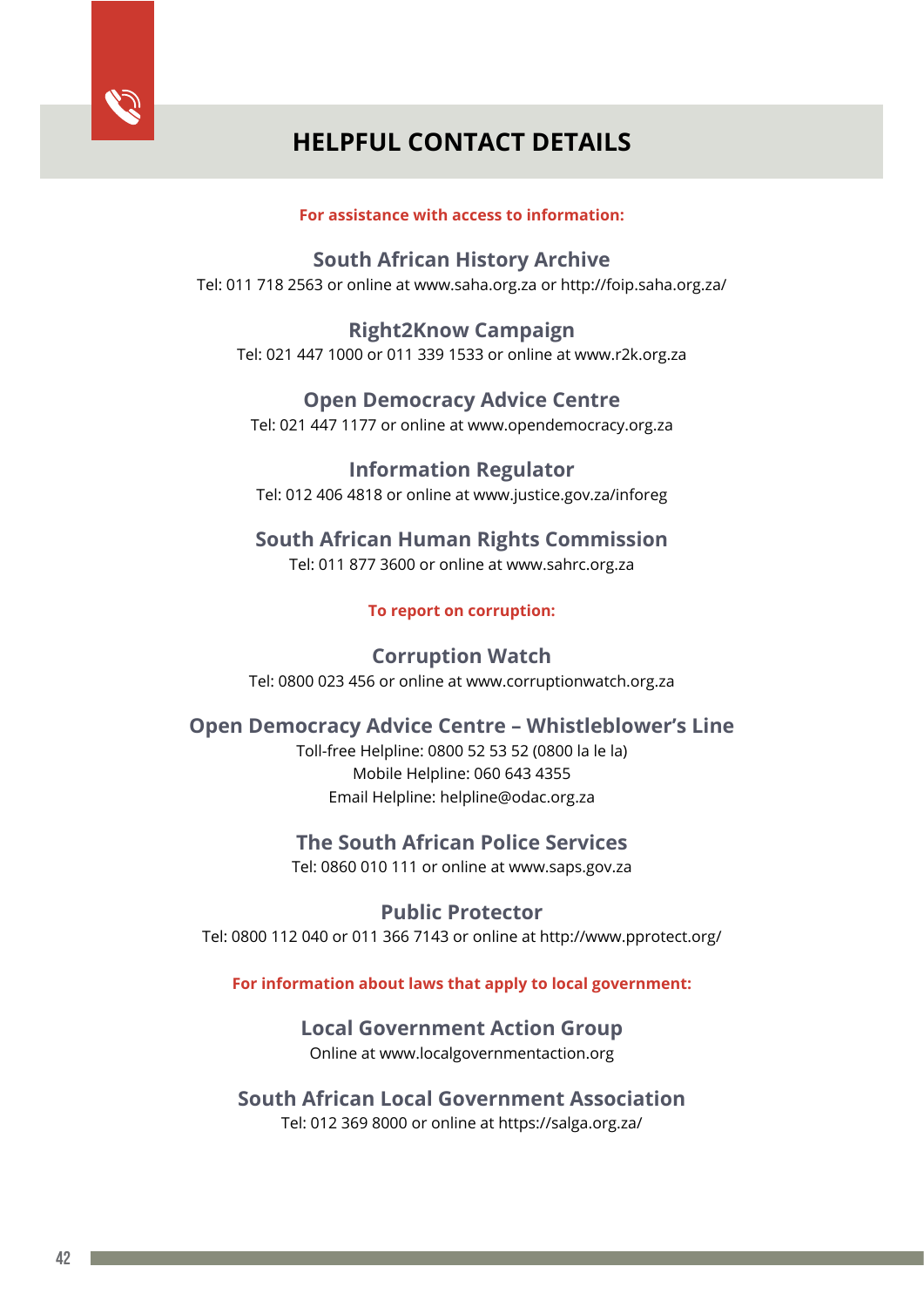## PROVIDING INFORMATION UNDER **PAIA**



**Produced by SAHA© 2017**

**PERMIT RESIDENCE**